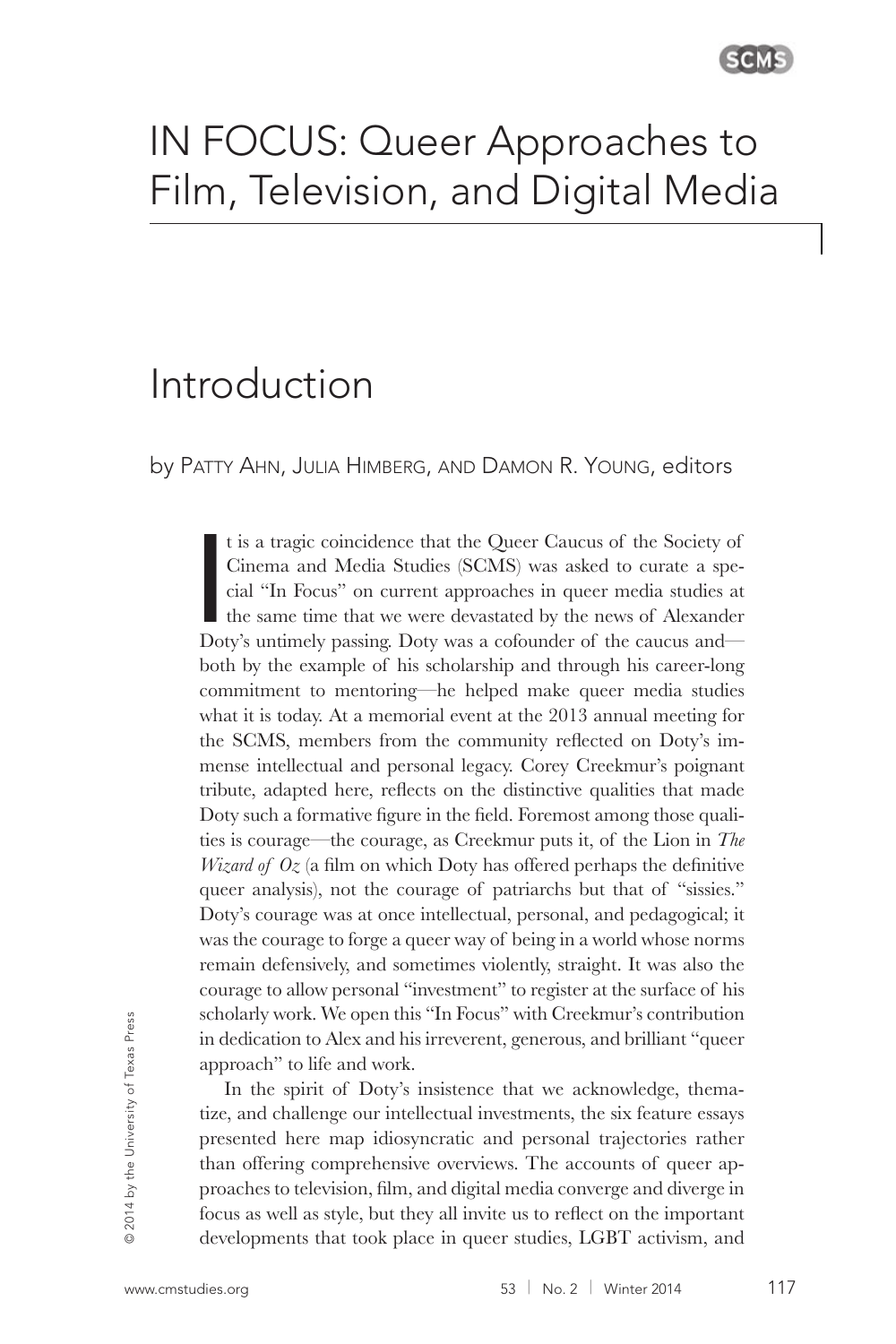the media industries in the 1990s.<sup>1</sup> It is often said (or thought but not said) that queer studies is a nineties kind of affair, and it is true that its rise in that decade was fueled by a sense of political urgency and fortified by its intersections with the media-driven activist movements that were also coming into their own. It was indeed in 1990 that Doty, Chris Holmlund, and a small group of friends and colleagues met together in Washington, DC, and proclaimed the birth of the Lesbian and Gay Caucus (soon to be renamed the Lesbian/Gay/Bisexual Caucus, then eventually the Queer Caucus). In its early years, the caucus sponsored landmark panels on HIV/AIDS, pedagogy, pornography, film theory, and, of course, questions of representation—all topics it continues to champion even as it has expanded its membership base along with its range of geographical focuses and methodological frameworks.

That same year, Teresa de Lauretis—a key film theorist—coined the term *queer theory*; the year 1990 also saw the publication of Judith Butler's *Gender Trouble*, Eve Kosofsky Sedgwick's *Epistemology of the Closet*, and—demonstrating the immense importance of cinema to queer theory's foundational analyses—D. A. Miller's essay "Anal Rope."<sup>2</sup> And if something queer was in the air, it was not just in the academy: this was also the moment at which the directors comprising a movement B. Ruby Rich would soon hail as the new queer cinema were busy making their first works.<sup>3</sup> That movement formed—contemporaneously with the rise of queer theory—partly in response to the Reagan administration's murderous nonresponse to an epidemic that was disproportionately devastating gay, black, and immigrant communities across the United States.

The term "queer theory" also emerged just as LGBT representations and media production and distribution channels began to dramatically shift and diversify. The comprehensive privatization of the US media industries throughout the 1980s created a focus on minority marketing, which by the 1990s had become a common practice among corporations seeking to cultivate new markets. The increase of gay and lesbian representation in mainstream media worked in tandem with the emergence of a new queer market value in the film, television, and music industries. The year 1990, then, is also the year of the sensational release of Madonna's music video for "Vogue" (directed by David Fincher), featuring black and Latino and Latina dancers from the Harlem "house ball" community, which brought both praise for the singer's boldness and criticism for her exploitation of gay black and Latino subcultures. That same year, *Paris Is Burning* ( Jennie Livingston, 1990) turned those dancers into ethnographic

<sup>1</sup> Of course, queer film and media studies did not begin in the 1990s: the rapid developments in that decade built on the earlier, foundational efforts of writers, including Parker Tyler, Richard Dyer (whose *Gays and Film* came out, so to speak, in 1978), Robin Wood, and Thomas Waugh, as well as Karla Jay, Esther Newton, Dennis Altman, and John D'Emilio, among others.

<sup>2</sup> De Lauretis organized the conference "Queer Theory" at the University of California, Santa Cruz, in February 1990, thus effectively coining the term. See de Lauretis, ed., "Queer Theory: Lesbian and Gay Sexualities," special issue, D*ifferences: A Journal of Feminist Cultural Studies* 3 (1991); Judith Butler, *Gender Trouble* (New York: Routledge, 1990); Eve Kosofsky Sedgwick, *Epistemology of the Closet* (Berkeley: University of California Press, 1990); D. A. Miller, "Anal Rope," *Representations* (1990): 114–133.

<sup>3</sup> B. Ruby Rich, "New Queer Cinema," *Sight and Sound*, September 2, 1992, 32.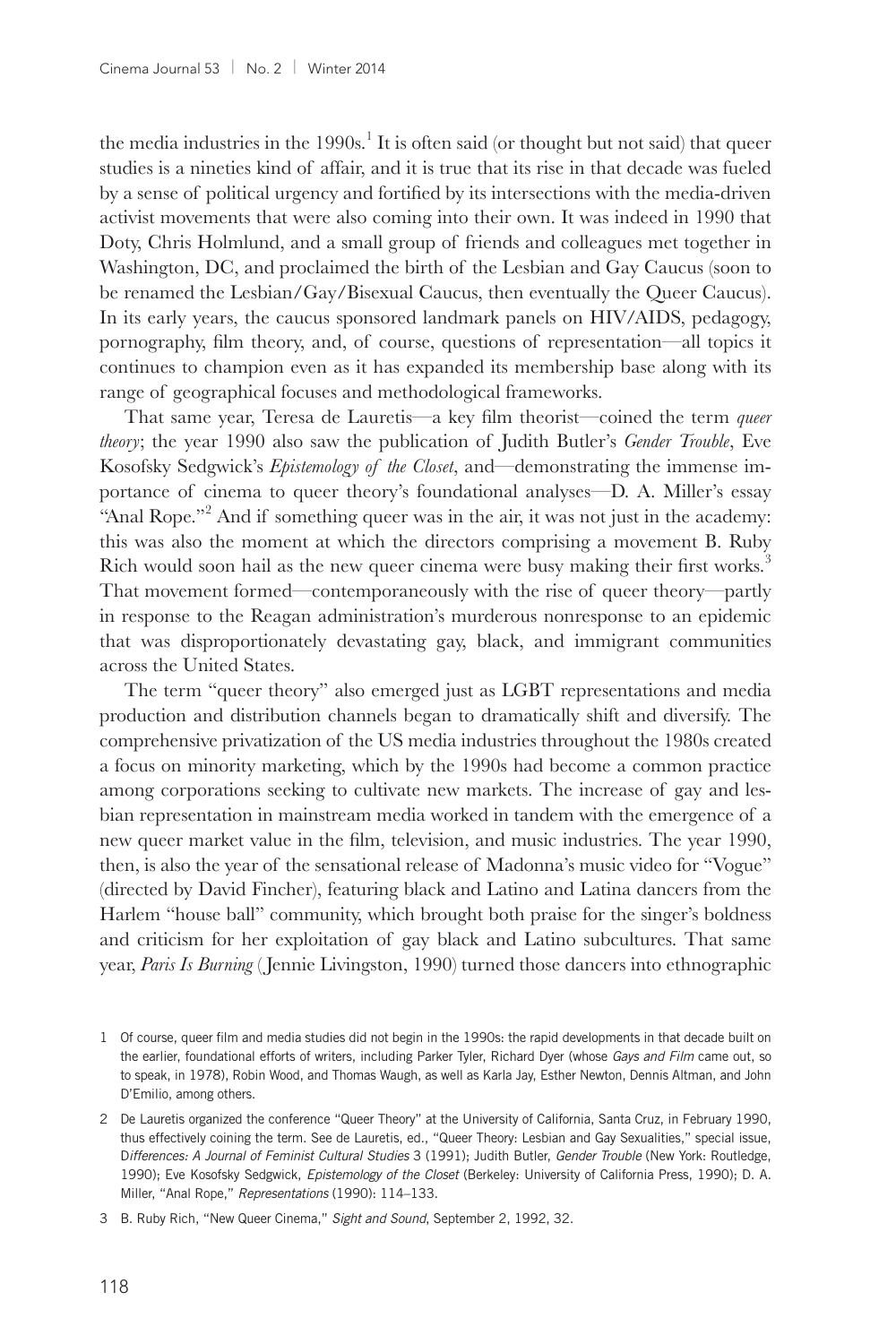subjects.<sup>4</sup> Of course, Doty was among the many media scholars who remained suspicious of too-pat bifurcations between the "mainstream" and the "subcultural"; Madonna was one of his many beloved divas, and he proclaimed that his avid consumption of network television as a child profoundly shaped the feminist analytic he would take up in his scholarship. Perhaps queer media studies arose alongside the multiplication of media platforms precisely because it allowed for an expansive methodological approach to thinking about the vexed, often contradictory range of representations that were emerging at dizzying speeds both in underground film scenes and across mass culture.

In television, unprecedented deregulation produced fundamental shifts throughout the industry, including ownership concentration, channel proliferation, and branding. What Ron Becker calls "gay TV" of the 1990s emerged in this industrial context; landmark moments like Ellen DeGeneres's coming out on national television, the success and popularity of *Will & Grace* (NBC, 1998–2006), and the premiere of Showtime's *Queer as Folk* (2000–2005) reflected some of the changes in regulatory and financial structures within this historically domestic and heteronormative medium.<sup>5</sup> The launch of LGBT-dedicated cable channels in the United States and Canada simultaneously exploited the segmenting potential of narrowcasting, thus reinforcing hierarchies of race, class, gender, and nation, and marked a new era of visibility and political recognition.

These same deregulatory shifts also forced queer studies to reckon with the globalization and digitization of many national and regional economies outside the United States. The dense multidirectional flow of capital, intellectual property, media content, and labor made it increasingly difficult to think about media and sexuality as tethered to a single national culture, domestic infrastructure, or even technological platform. With the rapid globalization of regional media industries in the 1990s, scholars institutionally based in the United States and beyond tracked a growing body of queer transnational media that challenged normative ideas about kinship, family, intimacy, and empire in ways that did not legibly cohere with the global market or with a US-based politics of "coming out" and visibility. A queer approach to media theory and practice has suggested possibilities for challenging—through critical analysis—overlapping structures of patriarchy, nationhood, citizenship, heteronormativity, and the machinations of neoliberal capitalism. At the same time, the intersection of queer theory and digital media studies has produced a range of new critical approaches to thinking, beyond the text, about academic publishing, the classroom, creative practice, social

<sup>4</sup> Debates about the politics of race, appropriation, and subversion in *Paris Is Burning* were famously taken up by Judith Butler and bell hooks contemporaneously with the film's release: bell hooks, *Z Magazine* (June 1991) and *Black Looks: Race and Representation* (Cambridge, MA: South End Press, 1992); Judith Butler, *Bodies That Matter* (New York: Routledge, 1993). Ann Cvetkovich also engaged with the differing modes of feminine subversion and performance in "The Powers of Seeing and Being Seen: *Truth or Dare* and *Paris Is Burning*," in *Film Theory Goes to the Movies*, ed. Jim Collins, Hillary Radner, and Ava Preacher Collins (New York: Routledge, 1993), 155–169. For a current revisitation of some of the complex issues raised by Livingston's film that situates it in relation to the history of drag balls and the emergence of queer theory and critical race studies, see Lucas Hildebrand, *Paris Is Burning*  (Vancouver, BC: Arsenal Pulp Press, 2013).

<sup>5</sup> Ron Becker, *Gay TV and Straight America* (New Brunswick, NJ: Rutgers University Press, 2006).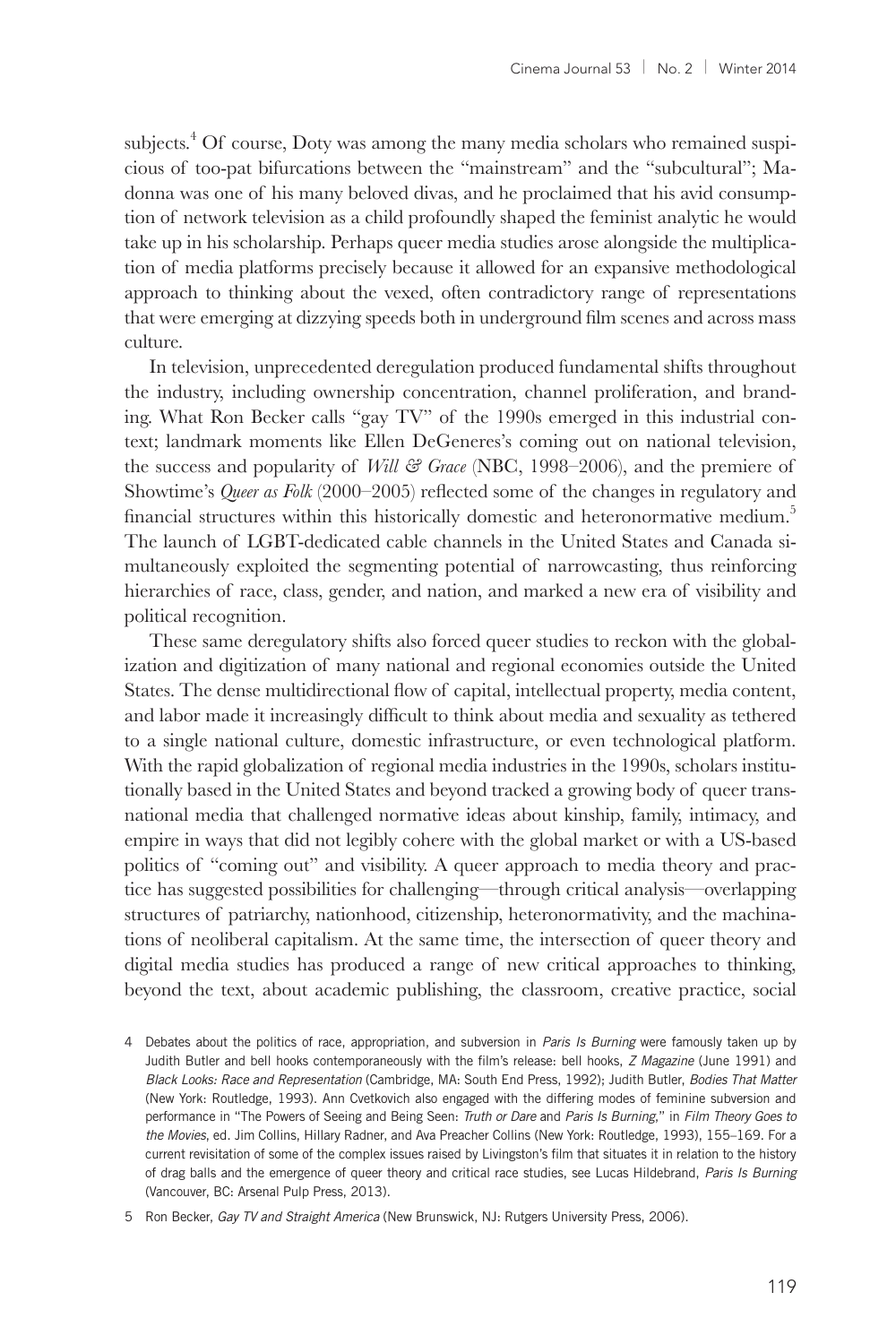networks, and media environments and infrastructures, sometimes under the umbrella term *digital humanities* (we like to think of this as a queer appropriation of that term).

As the issues, approaches, and investments that inspired the formation of the Queer Caucus find themselves repeated, refracted, displaced, assimilated, critiqued, and reanimated in new generations of scholarship, this "In Focus" tracks some of the enduring connections between the challenges and questions we face now and those that have come before us. In the post-millennium, what new questions confront queer studies of film, television, and new media? Many of the essays emphasize the ways industrial and technological contexts shape the intersection of media and sexuality. They remind us that media belongs to and is a product of "the market," even as media texts and media forms themselves suggest modes of being that escape the market's inexorable determination. In some ways, this is a bit like academic research itself, which is both dependent on and somehow ideally transcendent of the institutional contexts that sustain it. The essays grapple with this imbrication of text and context, institution and extra- or anti-institutional imagination, sexuality and its mediating forms. The term *approaches*, with its emphatically plural declension, lends itself (we hope) to an anti-teleological sense of where queer media studies has been and where it is going. In keeping with this pluralism, and given the different ways the term *queer* has come to be used, we have left definitions of *queer* open to each author to explain and contextualize with respect to her or his own specialized interests.

Thomas Waugh and Matthew Hays take up some of these questions via a reflection on the challenges they faced in creating their Queer Film Classics series at Arsenal Pulp Press—a queer alternative to the BFI Film Classics—under whose umbrella eleven titles have been published since 2008. The series performs a "salvage operation" not only on overlooked works of queer cinema but also on a practice of close reading that, within film and media studies, has fallen out of fashion. Foremost among the "crises" they enumerate is the eclipse of modes of cinematic production that sustained both an earlier queer film culture and its critical (and scholarly) reception. How does this heritage translate, they ask, to the post–social media generation? Moreover, if queer studies—queer film and media studies in particular—was shaped around the critique of mass culture, it now faces the task of reorienting itself to a landscape in which neither "mass" nor "mainstream" cohere as categories. Thus, even as their own series pays heed to a queer art-film tradition and the modes of textual analysis fitted to it, Waugh and Hays celebrate new methods and critical formats to come.

With that goal of developing new critical formats in mind, the essays here by Lynne Joyrich and Quinn Miller explore the productive relationship that comes from bringing together queer theory with television studies. As Joyrich notes, queer theory and television studies may seem like an odd couple; there are indeed real tensions between television's status as a—or perhaps the most—mainstream medium and queer theory's defining goal of destabilizing all norms. Yet Joyrich argues that television's anti-teleological temporality makes it an inherently, or at least potentially, queer medium. Her reading of *The New Normal* (NBC, 2012–2013) suggests that television's ordinariness is perhaps also a site of its queerness and that the paradoxes of queer television studies both "frame and displace" televisual logic in potentially productive ways. Miller's essay emphasizes the "oppositional" possibilities of what he calls "television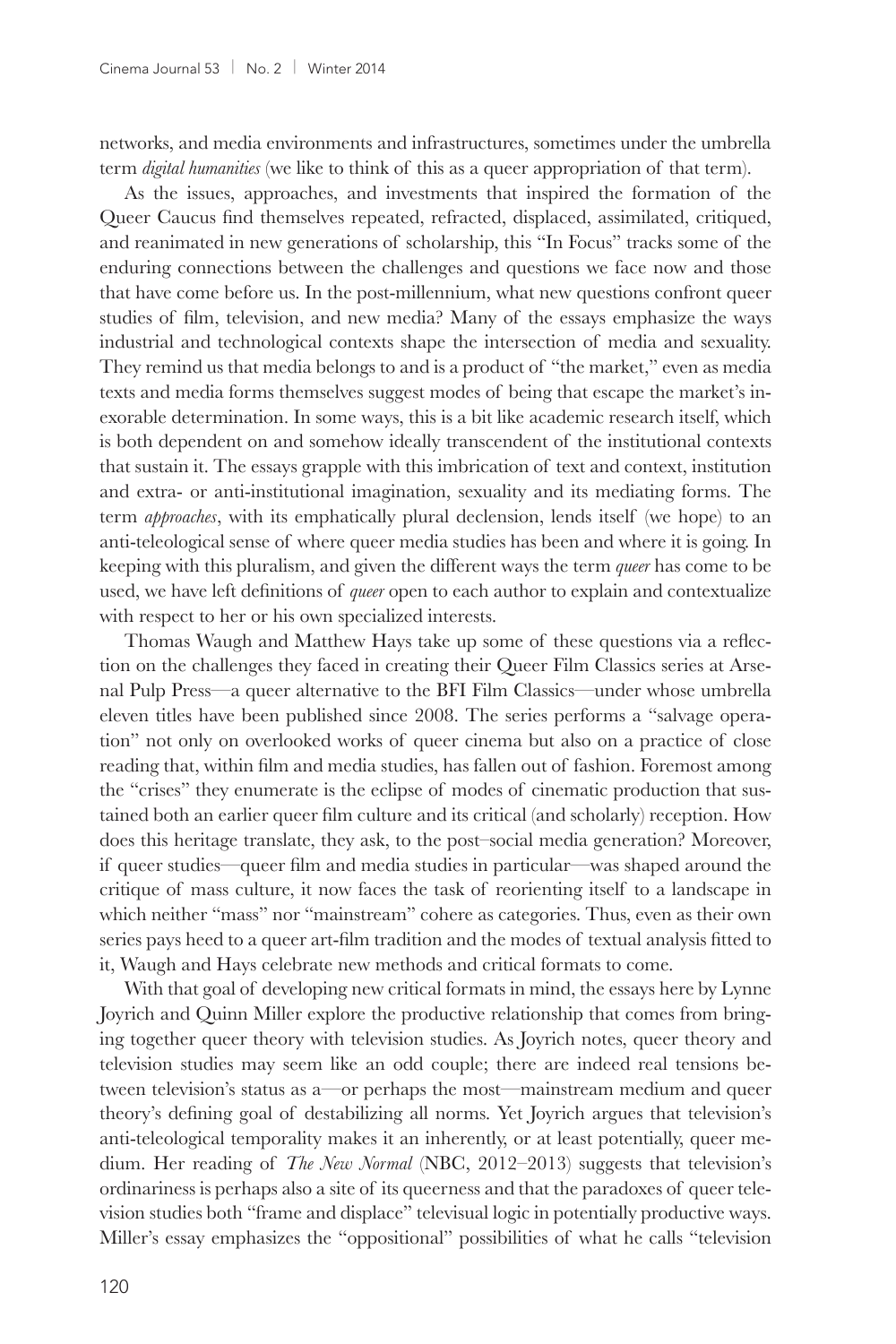camp" and excavations of minor subtexts and background characters across media platforms. Through a reassessment of the queer potentiality of popular forms like the sitcom, and an examination of minor or marginal characters and actors who are often overlooked in standard forms of textual analysis, Miller calls for a rethinking of the formal and generic hierarchies that structure the fields of film, television, and media studies.

The last two essays examine some of the ways that queer theory has intersected with transnational media and transmedia studies. Audrey Yue's contribution sketches out two major research models that scholars of queer Asian media have adopted. The first, more textually focused approach developed in response to the queer Asian cinema and media boom of the 1990s and examines the ways cinema and media texts decenter Western sexualities and cinematic norms. The second mode takes up questions of globalization and "queer hybridity" in the face of institutional and industrial transformations wrought by the denationalizing (though also reterritorializing) forces of global capital.

 In her contribution, Kara Keeling observes that while a new generation of scholars is poised to grapple with the potential resonances between queer theory and new media, this is a convergence whose queer potentiality remains to be fully articulated. Thus, Keeling offers a speculative rubric that she playfully calls "Queer OS" to spotlight the emergence of a queer "common sense" for thinking about new media's relationship to race, sexuality, the body, and material environments. In a way, we find ourselves returning to Doty's claims that every text—though we might now want to say every medium—is always already (potentially) queer, or at least awaits a queer reading. Could we doubt that he was indeed on to something?

In closing, we want to note that many of the scholars who crowd into our annual caucus meetings were still in elementary school in 1990. Their projects also demonstrate an impressively diverse range of approaches. Some of them—like Nick Davis's monumental work of queer film theory, reviewed in this issue—buck current academic trends by unashamedly engaging with high theory. Others, like Laura Horak's work on cross-dressing in early silent cinema and Greg Youmans's work on 1970s documentary, bring new rigor to queer historiography; still others, like Stephanie Hsu's study of transnational audiences of serialized Korean melodrama, explore convergence culture in provocative ways.<sup>6</sup> We are sure Doty would be thrilled to see that the newest contributions to the field demonstrate the same qualities of imagination, courage, and ingenuity that shaped his own work, even as he would applaud the diverse historical and theoretical frameworks that, in 1990, were still on the horizon of what was only beginning to cohere as a field.  $\ast$ 

<sup>6</sup> Laura Horak, "Landscape, Vitality, and Desire: Cross-Dressed Frontier Girls in Transitional-Era American Cinema," *Cinema Journal* 52, no. 4 (2013): 74–98; Greg Youmans, *Word Is Out* (Vancouver, BC: Arsenal Pulp Press, 2011); Youmans, "Performing Essentialism: Reassessing Barbara Hammer's Films of the 1970s," *Camera Obscura* 27, no. 3 81 (2012): 101–135. Hsu's research on this topic is still in the works. See also Kyle Stevens, "Dying to Love: Gay Identity, Suicide, and Aesthetics in *A Single Man*," *Cinema Journal* 52, no. 4 (2013): 99–120.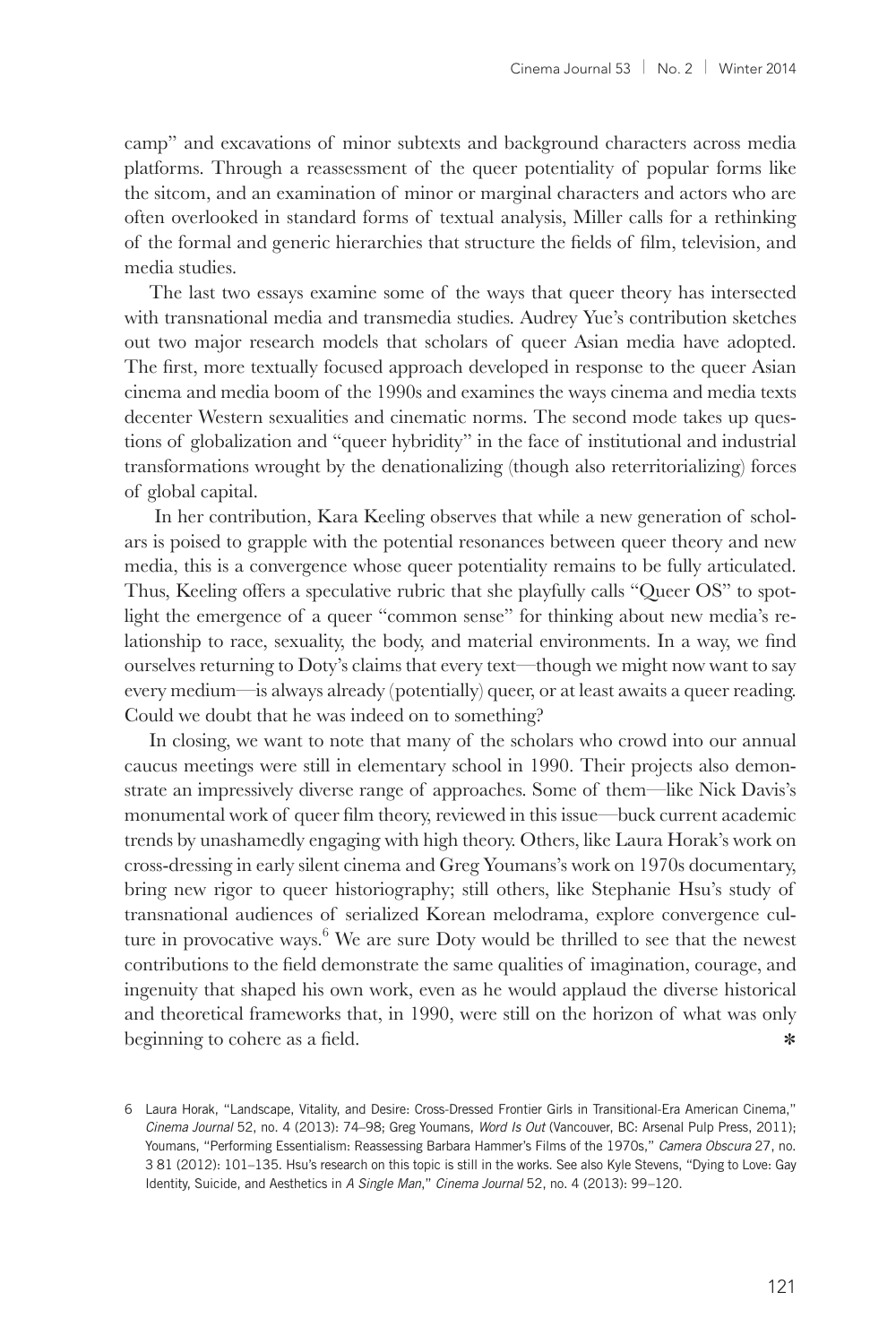## The Sissy's Courage: In Memoriam Alexander Doty

by Corey K. Creekmur

I<br>I<br>I<br>I<br>I<br>I<br>I t's simply impossible for me to evaluate the late Alexander Doty's contributions to queer film and television studies without—as they say—getting personal. I knew Alex for more than thirty years, from the time we met in graduate school at the University of Illinois until his untimely death, and so whatever sense I have of Alex as a scholar remains overwhelmed by my loss of a dear friend. Our friendship became a professional affiliation when we decided to coedit the volume *Out in Culture*, which we designed as one of the first anthologies devoted to, as our subtitle claimed, "gay, lesbian, and queer essays in popular culture."<sup>1</sup>

That collection was, at a basic level, generated by our attempt to bring together many of the stray essays we had located in very diverse sources and exchanged as photocopies. Our aim was to create a shared space for a rapidly growing body of what then seemed isolated criticism, although some of it was coming together around the recently rescued term *queer*. I was also privileged to witness the intellectual and creative process that resulted in Alex's two groundbreaking books, *Making Things Perfectly Queer* and *Flaming Classics*: *Queering the Film Canon*. 2 I'm especially proud to have casually suggested that Alex consider writing something about the comedian Jack Benny, whose popular yet effeminate persona struck me as curiously unremarked. Alex ran with the idea, and while I can't take any credit for the brilliance with which he pursued my remark, I'm still glad I nudged him. In any case, I just can't pretend to view Alex from the distance that might ensure a more neutral assessment of his important contributions to queer media criticism. Others can and will make those claims, and have already begun to do so, and I'm warmly reassured that they are confirming my own sense of Alex's originality and irreplaceability as a film and television scholar. It's been especially rewarding, if bittersweet, to hear from many of his former students how inspiring Alex was as a teacher and mentor. The mentorship program he helped launch through the Queer Caucus of the Society for Cinema and Media Studies is now

<sup>1</sup> Corey K. Creekmur and Alexander Doty, eds., *Out in Culture: Gay, Lesbian and Queer Essays on Popular Culture* (Durham, NC: Duke University Press, 1995).

<sup>2</sup> Alexander Doty, *Making Things Perfectly Queer* (Minneapolis: University of Minnesota Press, 1993); Doty, *Flaming Classics*: *Queering the Film Canon* (New York: Routledge, 2000).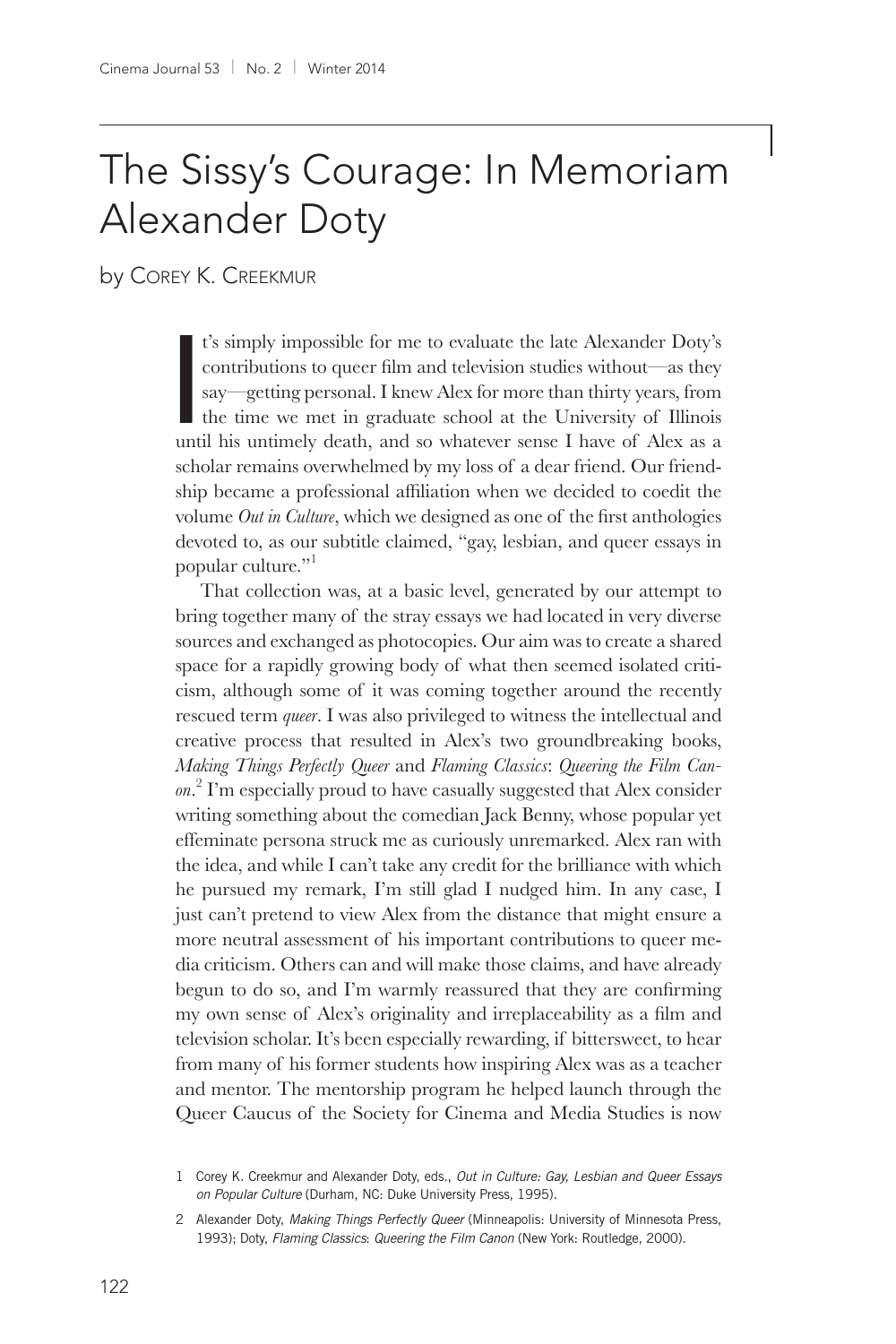rightly named in his honor. I learned a great deal from Alex, too, but not, alas, in what must have been his incredibly invigorating and empowering classrooms.

However, if my friendship with Alex and now my mourning this still-unacceptable loss cannot allow me an impersonal perspective on his career, I'm keenly aware that the work defining that career in fact demands and authorizes my personal tone, or what Alex often emphasized as the critic's "investment." In addition to the emphatic argument driving much of his work—his insistence that queerness is located at the heart of rather than on the margins of popular culture—perhaps Alex's other important contributions to queer criticism were discursive and performative. Trained in rather conventional modes of academic writing and literary analysis, among his notable achievements was learning not just how to write insightfully about queer popular culture, or, more precisely, the queerness of popular culture, but also how to write (and lecture, and teach) queerly. His ambitious introduction to *Flaming Classics* begins with the blunt, "unprofessional" question "What's my investment?" and proceeds to interrogate the assumptions that position the very text we are reading: "Why shouldn't readers know something about a critic's personal and cultural background and training? Why is hiding or suppressing information like this still considered more professional and scholarly by most people?"<sup>3</sup> Simply raising such questions, moreover, does not itself authorize narcissistic self-indulgence or excuse bold defiance of academic conventions: these methodological inquiries intertwine with personal details that the author admits he is "still not fully comfortable" with and that he worries may be "cringe-inducingly autobiographical in the context of a 'serious' film book." He recognizes that, perhaps given the relatively recent legitimation of film and media studies, "it's as if showing too much interest in what we are writing about somehow undermines our credibility as intellectuals."<sup>4</sup> Once Alex came out as gay in his life and in print there was no turning back, but he acknowledged that self-doubt and fear of public embarrassment remained persistent risks in the kind of queer criticism Alex chose to advance and perform publicly for the rest of his career.

Still, Alex's approach to confronting these nagging concerns was remarkable. If he was going to—despite lingering hesitation—conduct his scholarship with his personal investments and enthusiasms out in the open, he was determined to balance this self-exposure with unimpeachable professional rigor. His "queer readings" always depended upon his locating convincing and mounting evidence of queer elements in (usually mainstream) texts, excavated through close analysis and abundant textual and contextual research in order to counter the anticipated charges that these were willfully imposed, self-interested acts of "reading into" innocent (implicitly straight) texts. Although Alex celebrated the gay camp tradition of "reading against the grain," he knew those seeking to protect beloved films and television shows from queer contamination could easily resist such claims. His persistent goal, so often stunningly achieved, was to make it impossible for anyone to be able to ever again view the objects of his analysis as they once had, following his readings. At the same time, despite their basis in deep research, Alex's essays insist that there's no reason to pretend they are disinterested or

4 Ibid.

<sup>3</sup> Doty, *Flaming Classics*, 11.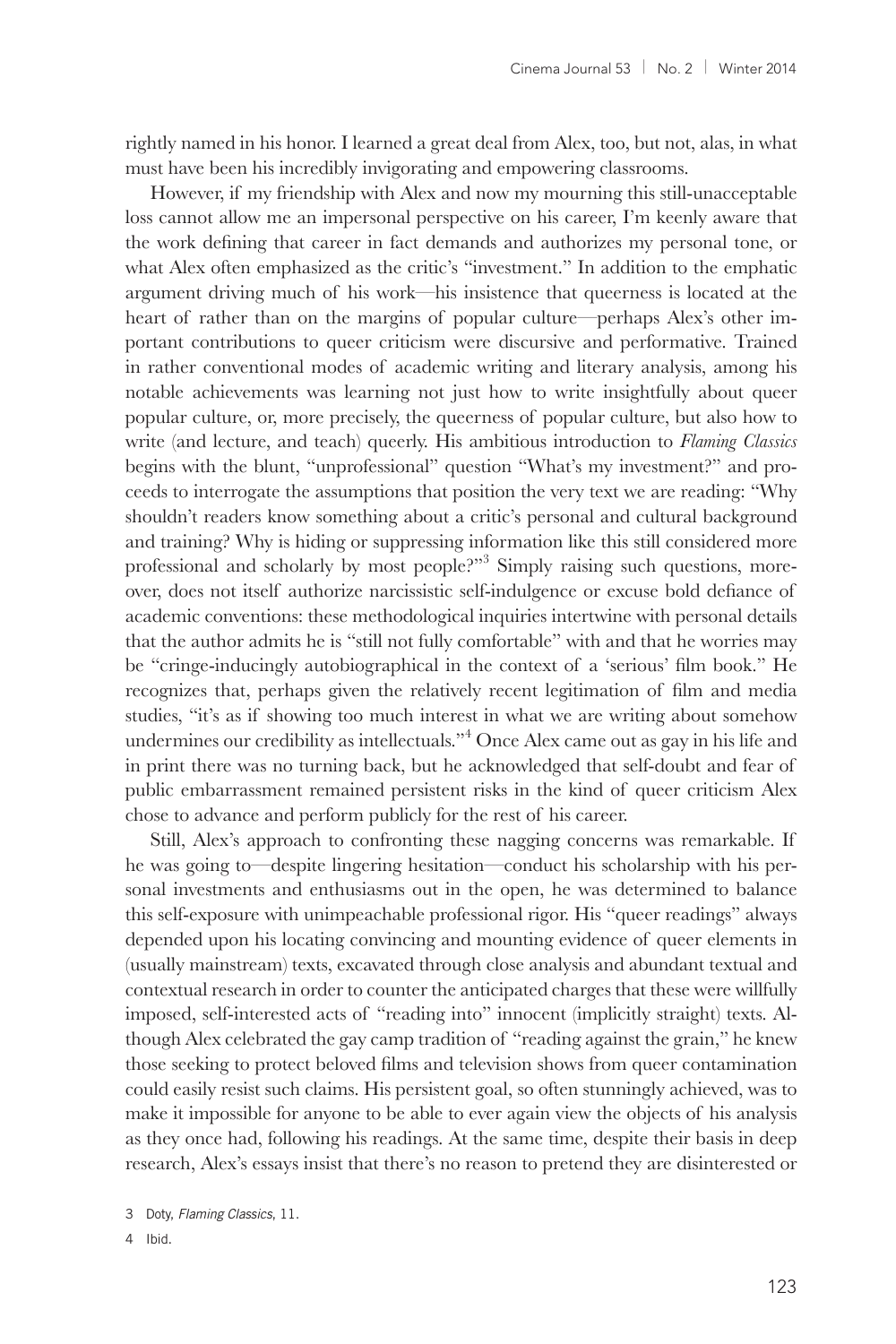objective scholarly exercises. Alex wrote about films and television programs and stars he loved, or those that annoyed him: the time and energy that research and writing required meant that the objects of analysis should matter, both to the unapologetically engaged critic and to his or her anticipated audience.<sup>5</sup>

While queer theory and activism obviously and directly emboldened and inspired Alex's criticism and teaching, I think his sense that scholarship must also be an engagement in cultural politics had important, earlier roots. Alex identified himself as gay and found the expansive category of "queer" tremendously liberating and productive, but even before he assumed those self-designations he was a committed feminist (who remained nonetheless wary of the presumption of men, gay or straight, claiming that status for themselves). Alex believed fervently in the 1970s women's movement mantra that "the personal is political," and it was very important for him that, once he determined that his own coming out as gay would direct his professional career, he remained in regular dialogue with the many feminist scholars who had influenced him as deeply as the inspirational first generation of openly gay film scholars (especially Robin Wood, Richard Dyer, and Thomas Waugh) whose work and examples he deeply admired. (Like Robin Wood, Alex's early work—his dissertation—included an ostensibly straight study of Alfred Hitchcock. For both, Hitchcock remained a careerlong touchstone, notably allowing each to redefine his own queer approaches to cinema.) In his critical practice, it mattered to Alex that his innovative "lesbian" readings of female-centered sitcoms like *Laverne and Shirley* (ABC, 1976–1983) and *The Golden Girls* (NBC, 1985–1992), or of the otherwise gay camp classic *The Wizard of Oz* (Victor Fleming, 1939), should demonstrate that "queerness" offered an interpretive range extending beyond the expected claims of a gay male critic. Perhaps most generously, Alex even allowed for the possibility of straight queers as long as heteronormativity was their critical target.

To summarize the rich intertwining of Alex's life and his work, or the inextricability of the personal and the political in his criticism, I want to emphasize a quality that encapsulates this skillful balance: Alex's courage. Again, for Alex, the ritual of coming out was necessarily social, cultural, and communal, extending far beyond the circle of his family, close friends, and employers. As a writer with the good fortune to be widely read, Alex came out to people he never met and never would meet. Again, this ostensibly personal decision established his professional persona: his queerness was performed in print, in public presentations, and perhaps most riskily in the classroom. Soon (one hopes), it may become difficult to re-create for many younger scholars how terrifying and daring this act was not so very long ago. That's of course a remarkable, welcome testament to progress that, however, should never lose sight of the dangers that coming out still entails. The transformation of Alex's earlier comfortably auteurist and historical work into an elaborated gay film and cultural criticism, and the development of an even broader queer media criticism, were developments that

<sup>5</sup> For examples in addition to the texts already cited, see Alexander Doty, "Marlene Dietrich and Greta Garbo: The Sexy Hausfrau versus the Swedish Sphinx," in *Glamour in a Golden Age: Movie Stars of the 1930s*, ed. Adrienne L. McLean (New Brunswick, NJ: Rutgers University Press, 2011), 108–128; Doty, "The Homosexual and the Single Girl," in *Mad Men, Mad World*, ed. Lauren M. E. Goodlad, Lilya Kaganovsky, and Robert A. Rushing (Durham, NC: Duke University Press, 2013), 279–299.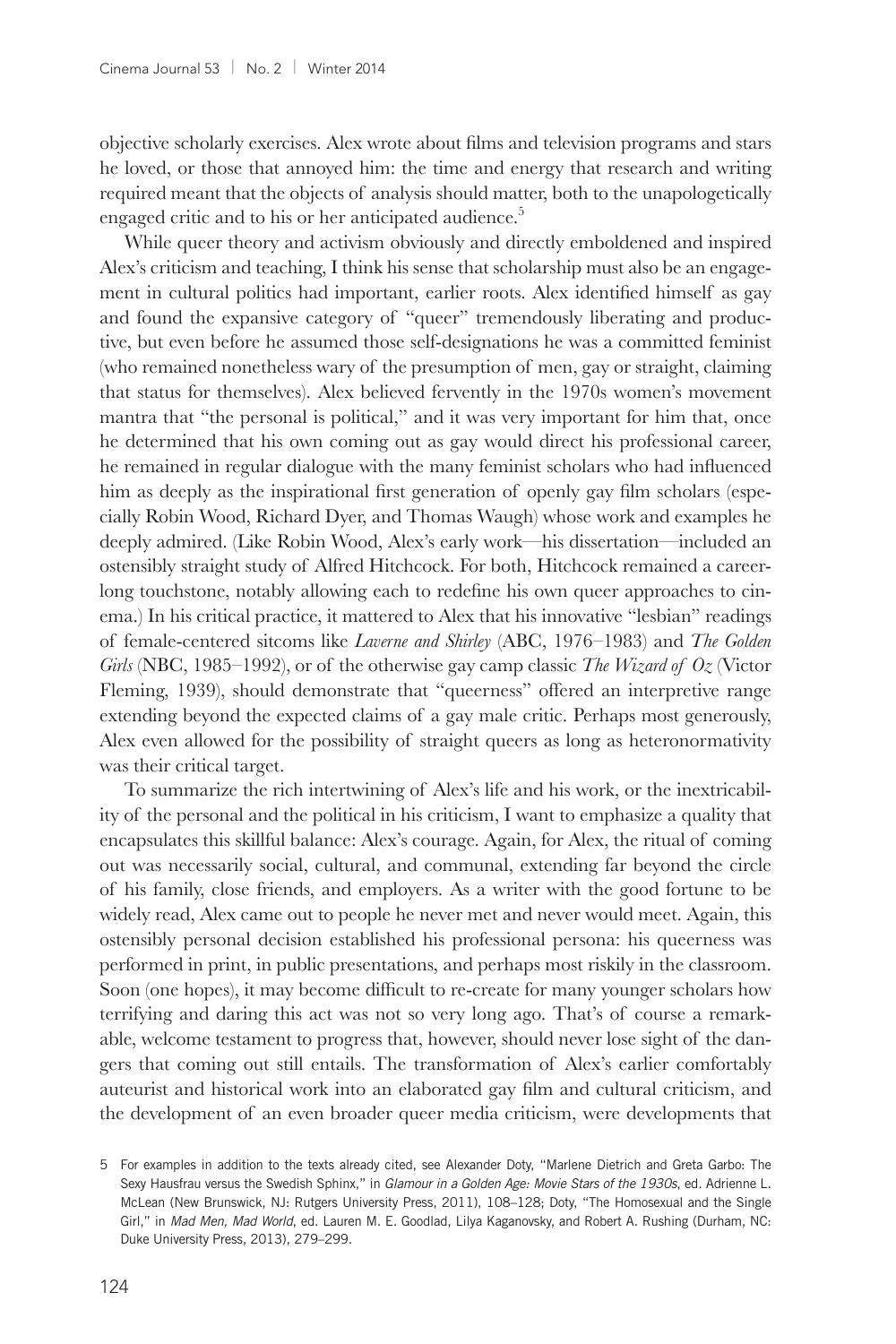he understood would include professional risks, uncomfortable self-exposure, awkward self-critique, and even self-celebration that might appear embarrassingly narcissistic. That took courage.

It's perhaps unsurprising that Alex loved (among a wide range of cinema not always reflected in his writing) *The Wizard of Oz*, which was of course already a key film in the history of pre-Stonewall gay male culture before Alex so dazzlingly explored it as a lesbian fantasy in an essay that seems to me among his most elegant and selfreflexive weavings of the personal and the political. In our introduction to *Out in Culture*, we had briefly used the film in a general and rather obvious example of what a gay or queer reading of a mainstream text might look like, but Alex's later return to the film was an ambitious attempt to reposition the film within queer culture through an essay that is part autobiography, part manifesto, and all stunningly original research and interpretation. Alex begins his essay (first published in the anthology *Hop on Pop*, and later included in *Flaming Classics*) with an intensely personal account of his childhood response to the film, which included his being deeply embarrassed by the sissy Cowardly Lion with whom he admits, as a sissy himself, he too fully, uncomfortably identified.<sup>6</sup> As Alex says, long before *he* had come out, the Lion seemed "too out" until Alex's own much later acquisition of camp as a critical tool allowed him to "make peace" with the Lion and finally appreciate his "outrageous" drag-queen fabulousness. Rather quietly, to conclude this dramatic narrative of his own transition from loathing to loving the Cowardly Lion, Alex notes that he came to see how, through his over-the-top performance, the Lion "seemed to have a bravery the narrative insisted he lacked."<sup>7</sup> I hope Alex would excuse my vulgar psychoanalysis, but I think that brief aside speaks volumes: it's not of course the narrative that insists the Lion lacks bravery—or what the Lion more often calls "courage"—but the Lion himself who declares this embarrassing lack. Alex tellingly doesn't use the word *courage* that the film repeatedly provides, for a reason I assume is touchingly obvious: while he let himself admit to his deeply uncomfortable identification with the Lion's sissiness, he couldn't bring himself to declare his own association with the Lion's courage. There's a wonderfully contrary moment in the 1995 documentary (directed by Rob Epstein and Jeffrey Friedman) based on Vito Russo's groundbreaking book *The Celluloid Closet* in which a series of clips of effeminate sissies from 1930s Hollywood movies is followed by contemporary commentators denouncing the pernicious stereotype, until actor and playwright Harvey Fierstein slyly admits he always liked the sissies.<sup>8</sup> So did Alex, and it's this wise embrace of the sissy and his particular form of courage—the courage to openly be a sissy in an often oppressively macho culture—that seems to me as brave as any act I know. Courage and bravery are most often attached to popular images of hypermasculine figures, but is there anything braver than a gay man in a homophobic culture announcing to his family, friends, employers, professional colleagues,

<sup>6</sup> Alexander Doty, "'My Beautiful Wickedness': *The Wizard of Oz* as Lesbian Fantasy," in *Hop on Pop: The Politics and Pleasure of Popular Culture*, ed. Henry Jenkins, Tara McPherson, and Jane Shattuc (Durham, NC: Duke University Press, 2003), 138–158.

<sup>7</sup> Doty, *Flaming Classics*, 50.

<sup>8</sup> Vito Russo, *The Celluloid Closet: Homosexuality in the Movies*, rev. ed. (1981; New York: Harper and Row, 1987).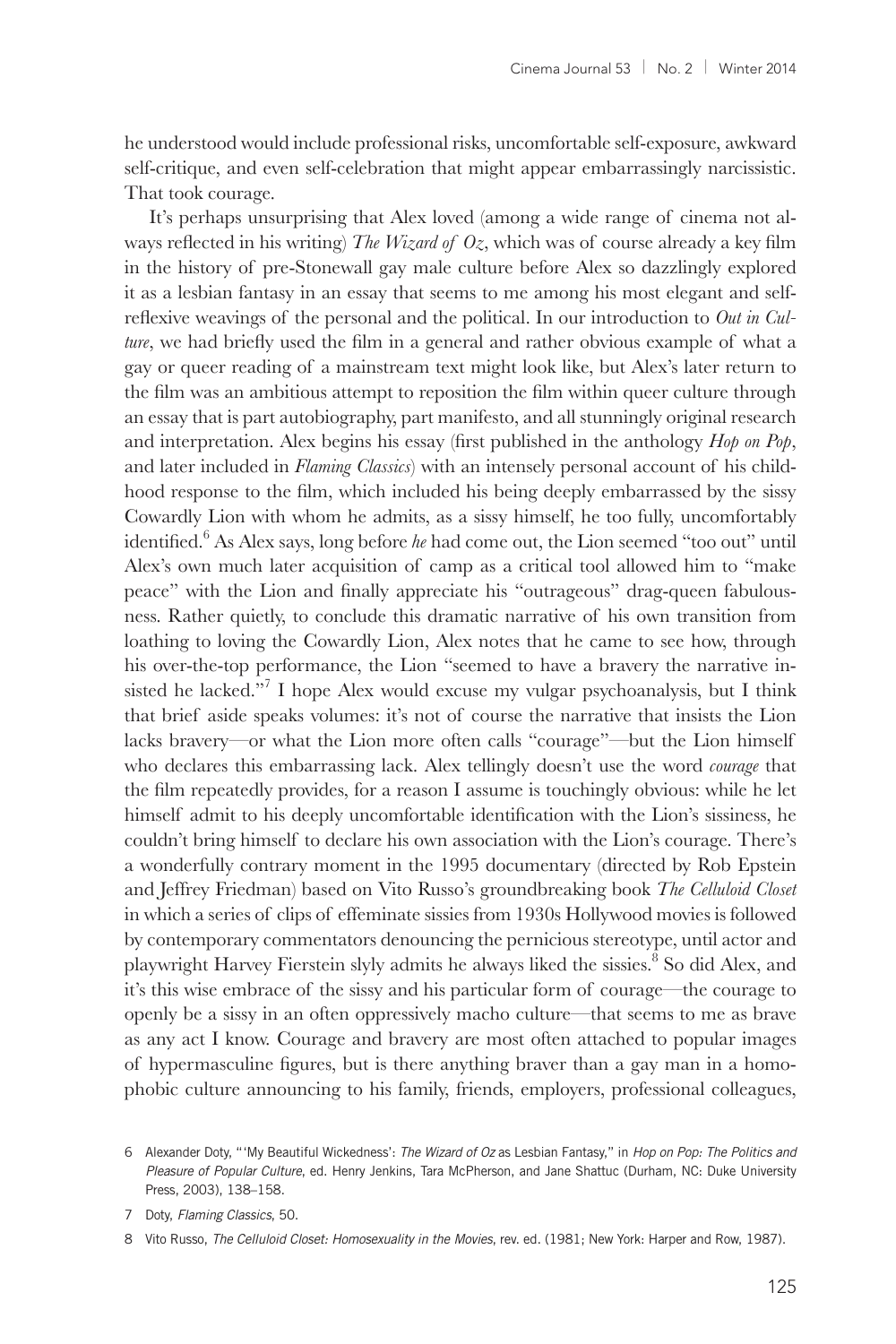and—perhaps most risky of all—his students, that his own sissiness will not only be unrepressed but also indulged, displayed, and fully performed?

*The Wizard of Oz*'s great trick—a scam, of course—toward the end of the film is to simply bestow superficial symbols for the possession of a brain, a heart, and courage upon Scarecrow, Tin Man, and Cowardly Lion. We are meant to understand from key moments in the narrative that only they believe they lack these qualities, which they have in fact possessed all along. Alex does not otherwise discuss this major element of the story (except insofar as their particular rewards link to Dorothy's more complex desire for her lost "home"), and, again, despite admitting his early, ambivalent identification with the sissy Lion, Alex was not bold (or arrogant) enough to assert about himself what I want to emphatically affirm: like the figure who he first thought was a shameful role model but only later a figure in whom he could take pride (and what better figure for "gay pride" than a lion with a perm?), Alex *always* possessed great courage, even if he could not recognize this in himself or admit that this, too, could have been a source of his close identification with the (anything but) Cowardly Lion. (Alex of course had a brain and heart as well: I think he could have admitted to those, even if he demurred acknowledging his own bravery.) Alex was in fact and in deed that most compelling of seeming contradictions: a fierce, fearless sissy. His courage awed and continues to awe me, as I anticipate it will others who inherit and continue his brave queer legacy.  $\ast$ 

### Six Crises

by Matthew Hays and Thomas Waugh

hat were we thinking of back in 2008 when the two of us<br>pitched the series Queer Film Classics (QFC) to our beloved<br>community-based Canadian publisher Arsenal Pulp Press?<br>Did we really think a pop-and-pop enterprise known hat were we thinking of back in 2008 when the two of us pitched the series Queer Film Classics (QFC) to our beloved community-based Canadian publisher Arsenal Pulp Press? Did we really think a pop-and-pop enterprise known among collections by both Waugh and Hays and translated scholarly works on late Genet and homophobia—could compete with the British Film Institute's heterosexual film classics series (*Queen Christina*, *Wizard of Oz*, *Brief Encounter*, *The Servant*, *Victim*, *Fear Eats the Soul*, and *Far from*  Heaven—out of seventy-eight titles, that's it?).<sup>1</sup> We saw our project as a salvage operation on our forgotten queer film heritage—including the "minor" Canadian one: transformative canon surgery, if you like, a kick in the archive. It was also a return to textual criticism, a refusal to fit that year's fashion for grandiloquent abstraction and wordplay.

<sup>1</sup> Marcia Landy and Amy Villarejo, *Queen Christina* (1996); Salman Rushdie, *The Wizard of Oz* (2012); Richard Dyer, *Brief Encounter* (1993); Amy Sergeant, *The Servant* (2011); John Coldstream, *Victim* (2011); Laura Cottingham, *Fear Eats the Soul* (2005); and John Gill, *Far from Heaven* (2011)—all published in London by the British Film Institute Film Classics.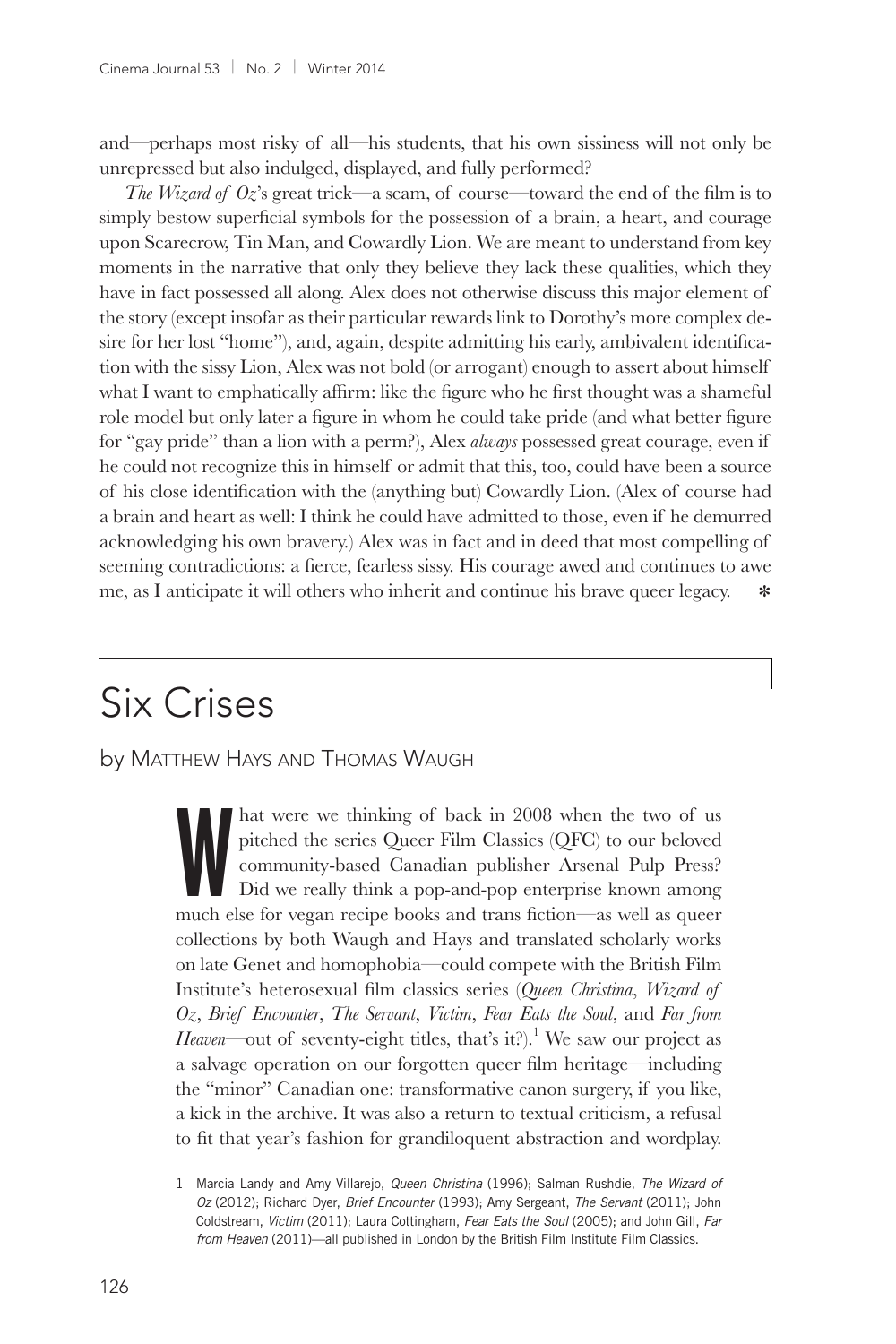It seemed like a grand idea at the time: to take a diverse group of academics and/or critics and let them micro-riff on a single queer film for the length of a book, thereby anchoring the burgeoning and rapidly evolving universe of queer film and cultural studies in the text. This is just the book series our peers and students needed, and one we'd subscribe to ourselves—if we hadn't thought of it first.

Whatever we were thinking, we're not sure we realized the series would be a litmus test of the peregrinations of queer film and media studies in the twenty-first century, and we're sure our brave publishers did not. Still, in 2013, with eleven books under our belts and a now-attritioned list of eight still to go taking us through to 2017, representing the voices of a transcultural and transgenerational spectrum of authors and filmmakers, we're getting a pretty good idea of certain crises that face us in the valley of queer film and media studies.<sup>2</sup>

Although it may just be a catchy and fortuitous echo that led us to choose Richard Nixon's 1962 format and title for this informal reflection, perhaps we have more in common with the self-justifying petulance of the US president who obliviously presided over Stonewall than we'd like to admit.

The Crisis of the Market. The toughest crisis we've had to deal with is in the marketplace. If the queer theory boom of the 1990s was fueled not only by endowed university publishers but also by baby boomers hitting their stride in the academy, then the perceived bust of the twenty-first century reflected at the same time certain hard realities of the digital age and the vagaries of the neoliberal academic-industrial publication complex. Trying to publish work outside of that complex, despite our idealism around crossover audiences and lay readership, has been an uphill struggle. The continuing surge of LGBTQ film festivals does not translate into an eager market even for inexpensive single-title monographs, and the temptation to sell out to the antiintellectual populism of the *Out* and/or *Advocate* brand and even of aspirant highbrow *Gay and Lesbian Review* is easier said than done. Our fantasy that our books would be adopted en masse as textbooks in the proliferating queer film courses evaporated at dawn—except in our own courses, naturally. Yet the publication beginning in 2010 of a very different series, three interdisciplinary "Against Equality" anthologies, also published outside the above-mentioned complex, thanks to grad student and community activist credit cards, gives one hope for a continuing queer public sphere that includes book objects you can hold in your hand.<sup>3</sup>

<sup>2</sup> Existing volumes in Queer Film Classics as of 2013 are Will Aitken, *Death in Venice* (2011); Helen Hok-Sze Leung, *Farewell My Concubine* (2010); Shohini Ghosh, *Fire* (2010); Noah Tsika, *Gods and Monsters* (2009); Thomas Waugh and Jason Garrison, *Montreal Main* (2010); Lucas Hilderbrand, *Paris Is Burning* (2013); Jonathan Goldberg, *Strangers on a Train* (2012); Jon Davies, *Trash* (2009); Greg Youmans, *Word Is Out* (2011); and Wendy Gay Pearson and Susan Knabe, *Zero Patience* (2011). Still to come are *Arabian Nights*, *C.R.A.Z.Y.*, *Female Trouble*, *Forbidden Love: The Unashamed Stories of Lesbian Love*, *I've Heard the Mermaids Singing*, *L.A. Plays Itself / Boys in the Sand*, *Manila by Night*, and *Scorpio Rising*—all published in Vancouver by Arsenal Pulp Press (http://www.arsenalpulp.com /seriesinfo.php?index=10).

<sup>3</sup> Ryan Conrad, ed., *Against Equality: Queer Critiques of Marriage* (Lewiston, ME: Against Equality Publishing Collective, 2010); Conrad, ed., *Against Equality: Don't Ask to Fight Their Wars* (Lewiston, ME: Against Equality Publishing Collective, 2011); Conrad, ed., *Against Equality: Prisons Will Not Protect You* (Lewiston, ME: Against Equality Publishing Collective, 2012).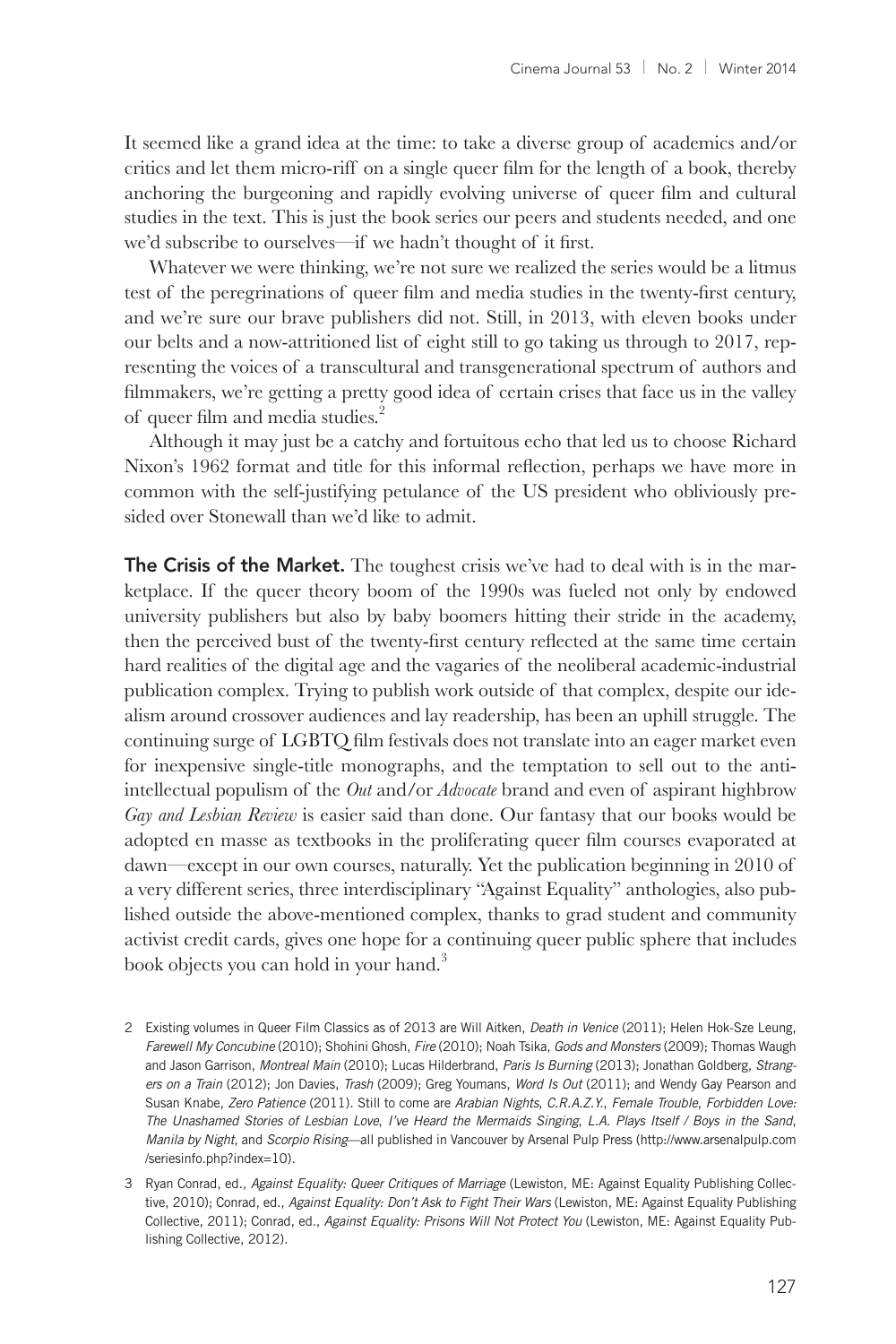The Crisis of Heritage. Another crisis that we face in the arena of queer film and media studies could be characterized as intergenerational. By this we do not mean that the queer film and media network has been remiss in interrogating the place of intergenerational sexuality in the cauldron of sexual politics and its screen representations, although that is true—along with much of what Gayle Rubin would characterize as "outer limit" sexualities, from sex work on out.<sup>4</sup> (We explored child sexual subjectivities and man-boy sexualities in our 2010 *Montreal Main*.) What we mean here is the crisis around the transmission of a heritage of lesbian and gay studies and cinema to the post–social media generation. Hardly anyone is carrying the torch of literate cinephile-humanists Parker Tyler and Richard Dyer these days, and they're too often squeezed off the comps lists by Brian Massumi and Slavoj Žižek (*The Pervert's Guide to the Cinema* [Sophie Fiennes, 2009], indeed!). Some of Waugh's cohort of twentysomething queer grad students are frankly perturbed by a gap in mentorship due to the loss of a generation to AIDS, anxious about restoring their legacy from departed ancestors as diverse as Andrew Britton, Jack Babuscio, Stuart Byron, Stephen Harvey, Vito Russo, Craig Owens, Jay Scott, and John Rowberry. Yet few of them have seen *Buddies* (Arthur J. Bressan Jr., 1985), *Parting Glances* (Bill Sherwood, 1986), *Longtime Companion* (Norman René, 1989), or *Zero Patience* ( John Greyson, 1993)—not to mention *Different from the Others* (Richard Oswald, 1919) or *Mädchen in Uniform* (Leontine Sagan, 1931) (all titles we would love to devote books to, except for *Zero Patience*, which Wendy Pearson and Susan Knabe covered in 2011). Positioned as undergraduate teachers in queer and sexuality film studies courses in a large, diverse metropolitan university, we (born the year of *Rope* and *My Hustler*, respectively) are even more alarmed by the historiographically and mnemonically challenged culture of our students. To many contemporary undergrads, ancient history is Britney Spears's first album. We are reassured, however, by their embrace of the four recent documentary features on the AIDS crisis of the 1980s—*United in Anger* ( Jim Hubbard, 2012), *Vito* ( Jeffrey Schwarz, 2011), *We Were Here* (David Weissman and Bill Weber, 2011), and *How to Survive a Plague* (David France, 2012)—so enthusiastic as to almost suggest a nostalgia for an era they did not know*.*  All is not lost. We only wish they didn't believe everything they heard in *Gay Sex in the 70s* ( Joseph F. Lovett, 2005).

Speaking of another distant decade, one of the fine contributions that Dyer has made, of course, is to keep his earlier and otherwise ephemeral publications in print, thus ensuring access to our lesbian and gay studies heritage. His marvelous 2012 collection *In the Space of a Song: The Uses of Song in Film* contains four delectable reprints from that long-lost era (the 1990s!) that even we had never seen.<sup>5</sup>

The Crisis of Accessibility. Access is one thing, accessibility another. We are gratified that one reviewer opined, correctly we hope, that our cheerful series is "a parry against the nihilistic arguments of queer theorists such as Lee Edelman author of *No Future: Queer Theory and the Death Drive* (2004) and more in line with the hopeful opinions

<sup>4</sup> Gayle Rubin, "Thinking Sex: Notes for a Radical Theory of the Politics of Sexuality," in *The Gay and Lesbian Studies Reader*, ed. Henry Abelove, Michèle Aina Barale, and David M. Halperin (1982; New York: Routledge, 1993), 3–44.

<sup>5</sup> Richard Dyer, *In the Space of a Song: The Uses of Song in Film* (London: Routledge, 2011).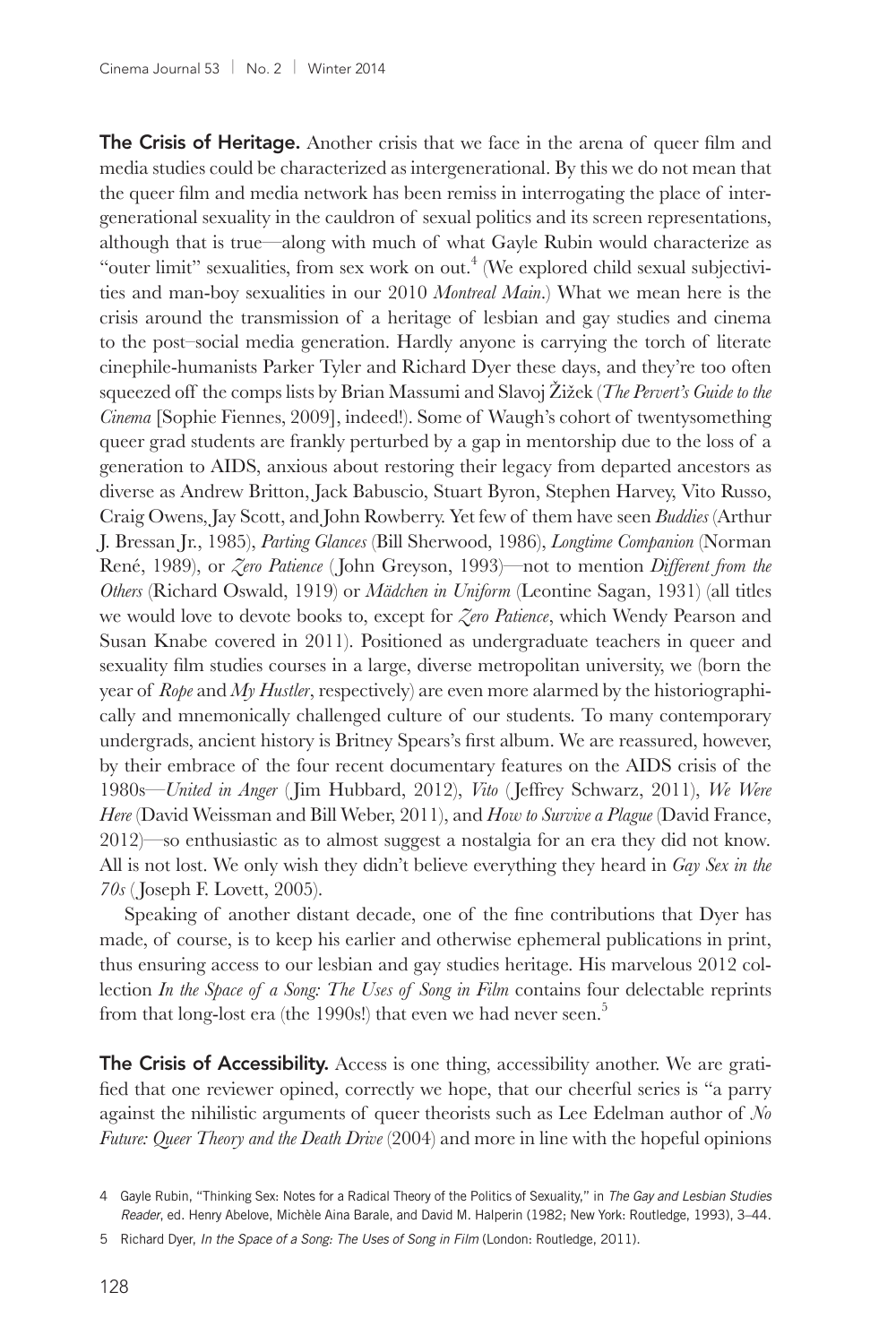of those such as José Muñoz in his book *Cruising Utopia* (2009)."6 Interestingly, three of our books cited Edelman (two positively), and only one cited Muñoz. For the record, four of our books cited Rich, Russo, or Sedgwick, and three cited Dyer, White, or Wood, while only one brought up Butler. Certain stalwarts, from Doty to Halberstam, were conspicuous by their total absence, and even more conspicuous, several of our books (notably and tellingly non-American ones) cited none of the above! Needless to say, one of the latter heretics was the favorite of the critics (Aitken on *Death in Venice* [Luchino Visconti, 1971]). Andrew Holleran, in his *Washington Post* review of our 2011 trio, called *Death in Venice* a "romp," lashing out as well against queer theory's "jargon" and "esoteric language," which made reading the lucid and elegant book on *Zero Patience* that was the brunt of his wrath "a bit like eating rocks."<sup>7</sup> Another reviewer praised our 2009 vintage for "mov[ing] us bracingly beyond the dark, tyrannous oppressiveness of Lacanian and Foucauldian queer theory, as exemplified by Lee Edelman's and D. A. Miller's work, respectively."<sup>8</sup> We recognize hostile caricature as a standard scenario faced by scholarly work being reviewed in nonacademic media, whether or not we secretly agree with the theory bashers (often yes, often no). Yet we cannot deny that the growing institutional pressure to eat rocks constitutes a major problem for our subfield. As Anne McClintock has said, we are facing a "crisis in language" in the academy, torn between our day jobs as peer-reviewed obscurantists and our vocation as public intellectuals and activists.<sup>9</sup> It's no coincidence that so few of us have spoken out in defense of queer experimental filmmaker Lawrence Brose, scapegoated by Homeland Security and the "incipient fascism" of our civilization—McClintock again.10 We hope that the surfacing of the new *QED: A Journal in GLBTQ World Making* will provide more alternatives to the rock pile. $^{11}$ 

The Crisis of Diversity. Our other key criterion in assembling the series, of course, was diversity. How can we plead for diversity while not striving to practice it ourselves—two white gay men with real estate? Subalterns are of course part of the QFC mosaic—in front of the camera, behind the camera, at the authorial keyboard. We also know we are fighting against the grain of a culture at large—at least in North America, and arguably in the West in general—where an ongoing march to an IKEAfurnished, Saturn-driving, Abercrombie & Fitch–wearing, same-sex-marriage-fixated consumerist mind-set leaves much of gay culture and identity stranded in Stepford

- 7 Andrew Holleran, "News Volumes in Queer Film Classics," *Washington Post*, March 9, 2012.
- 8 David Greven, "Queer Film Classics," *Cineaste* 36, no. 1 (2010), http://www.cineaste.com/articles/queer-film -classics-web-exclusive.
- 9 Anne McClintock, "Invisible War: Militarized Masculinity, Rape Culture and Torture-Porn," *Rethinking Race and Sexuality: Feminist Conversations, Contestations, and Coalitions Conference* (keynote address, Concordia University, April 17, 2013).

10 Ibid.

11 From Michigan State University Press, "The End of Bullying," the inaugural issue of *QED: A Journal in GLBTQ World Making*, will appear in September 2013 (http://msupress.msu.edu/journals/qed/index.php?Page=home).

<sup>6</sup> Glyn Davis, "Queer Film Classics Series," *Canadian Journal of Film Studies* 21, no. 2 (2013): 148–154. Davis is citing Lee Edelman, *No Future: Queer Theory and the Death Drive* (Durham, NC: Duke University Press, 2004), and José Muñoz, Cruising Utopia: The Then and There of Queer Futurity (New York: New York University Press, 2009).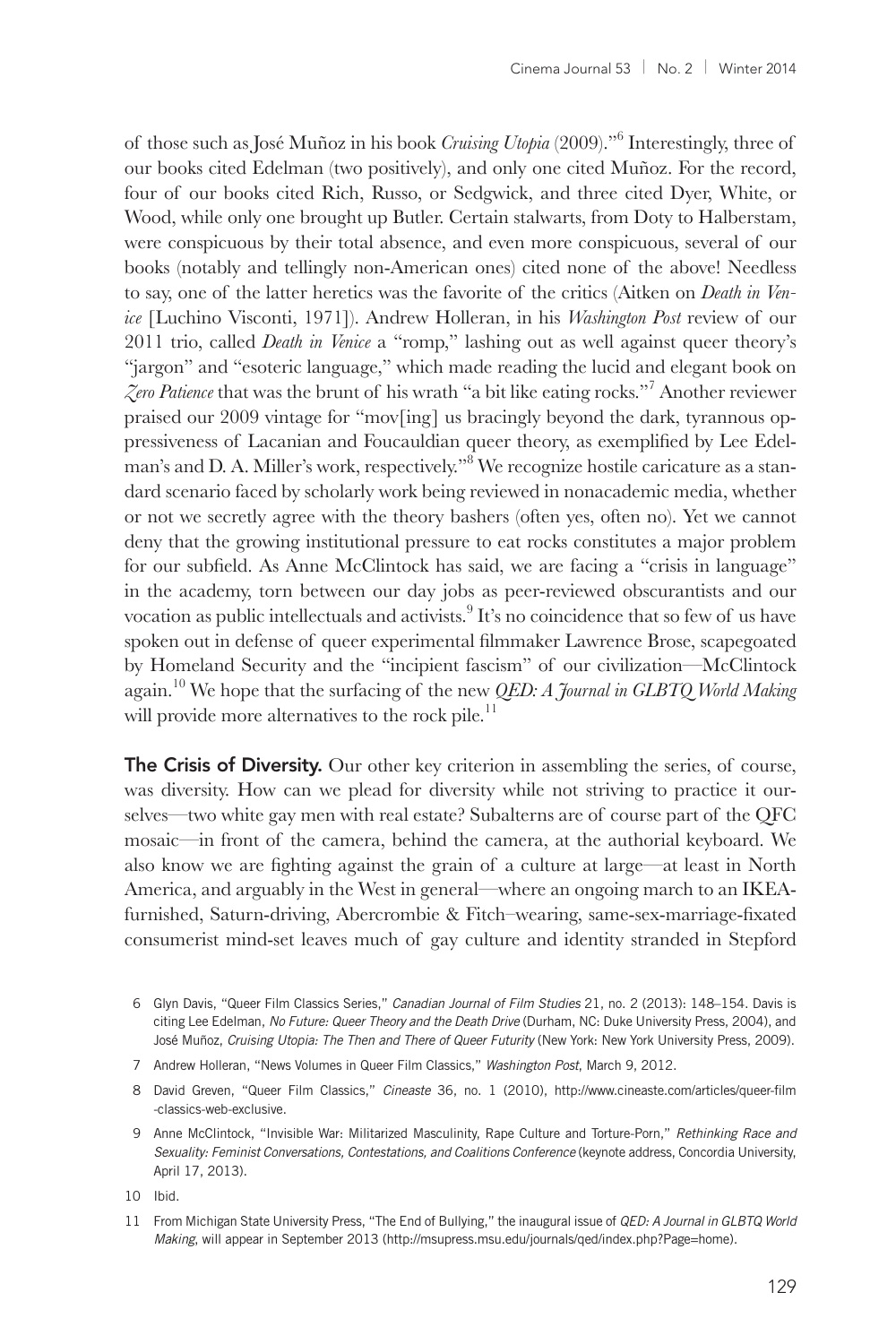rather than our longed-for rainbow-hued becoming-utopia. We are now a community that congratulates Jodie Foster and Anderson Cooper for finally having come to the party—with the latter even accepting a GLAAD media award in the name of Vito Russo. The diversity of our series has made broad generalizations about its content extremely difficult. That's a good thing, and it's good to chafe the direction of too much of contemporary queer culture. For us diversity must be global, and two of our favorite QFC books are *Fire* and *Farewell My Concubine*, each bringing a wealth of local knowledges and feelings to texts that critics and audiences have all too often snubbed.

**Crisis in Our Corpus.** Perhaps our most difficult moment in developing the series was the brutal day in 2008 of poring over so many clever, invigorating, and screamingly fun book proposals. One of our criteria was to focus on films that may have been previously unfairly overlooked—we did not, for example, think that *Brokeback Mountain* (Ang Lee, 2005) needed to have its rose stemmed one more time, as much as we love that film. This also led to a discussion of what precisely constitutes a queer text or film. Since queer film and cultural studies have, since *The Wizard of Oz* (Victor Fleming, 1939) at least, encompassed queer readings of texts not necessarily created as explicitly queer—do unwittingly queer films fit in? This led to a discussion:

hays: What about *Grey Gardens* [Ellen Hovde, Albert Maysles, David Maysles, and Muffie Meyer, 1975], a film made by heterosexuals but claimed by queer audiences?

waugh: No. With no Araki, Arzner, Caouette, Chéreau, Cocteau, Fassbinder, Genet, Jarman, Judy, Julien, Jutra, Murnau, Ottinger, Smith, or von Praunheim on our list, you want to include heterocentric and sexist divagossip doxploitation? What queer audiences? You, Rufus Wainwright, and your jaded friends? Vetoed.

hays: Bitch.

Such conversations notwithstanding, with all this talk of festivals and their role, do we need a reminder of the crucial importance of festival studies as a growing subfield? Thanks to prophetic pieces in *Jump Cut*, two forums in *GLQ*, plus a proliferating raft of dissertations, we've already got a good lead here, but we must maintain our production levels as the landscape continues to evolve.<sup>12</sup>

<sup>12</sup> Pioneering studies in *Jump Cut—*such as Marc Siegel, "Spilling Out onto Castro Street," *Jump Cut* 41 (May 1997): 131–136, and Kaucyla Brook, "Dividers and Doorways," *Jump Cut* 42 (December 1998): 50–57—led to historic symposia of scholars, critics, makers, and curators in *GLQ.* See Patricia White, ed., "Queer Publicity: A Dossier on Lesbian and Gay Film Festivals—Essays by B. Ruby Rich, Eric O. Clarke, and Richard Fung," *GLQ: A Journal of Lesbian and Gay Studies* 5, no. 1 (1999): 73–94; Chris Straayer and Thomas Waugh, eds., "Queer Film and Video Festival Forum, Take One: Curators Speak Out," *GLQ: A Journal of Lesbian and Gay Studies* 11, no. 4 (2005): 579–604; Chris Straayer and Thomas Waugh, eds., "Queer Film and Video Festival Forum, Take Two: Critics Speak Out," *GLQ: A Journal of Lesbian and Gay Studies* 12, no. 4 (2006): 599–626; Chris Straayer and Thomas Waugh, eds., "Queer Film and Video Festival Forum, Take Three: Artists Speak Out," *GLQ: A Journal of Lesbian and Gay Studies* 14, no. 1 (2008): 121–138; as well as doctoral dissertations now too numerous to cite.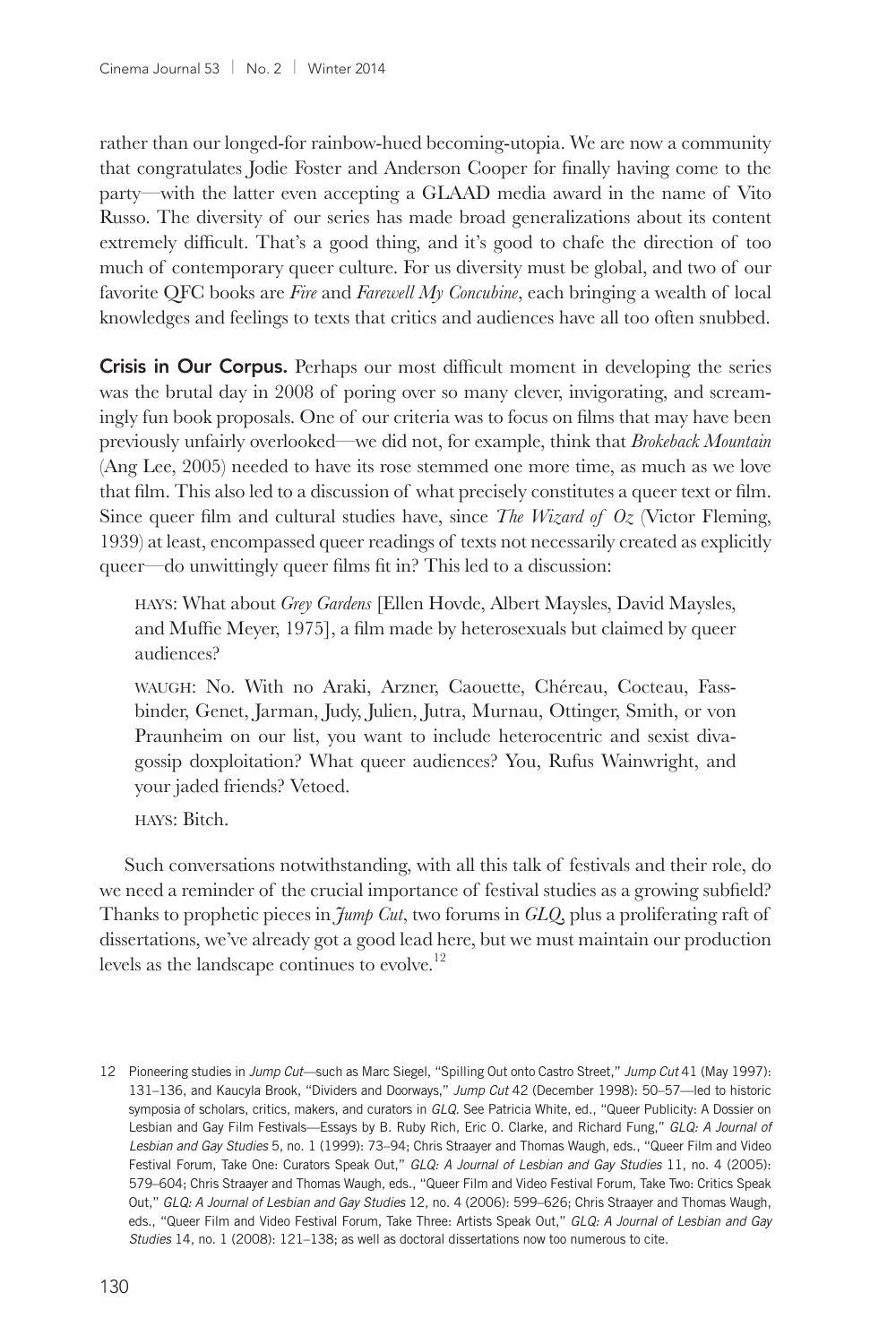**Crisis in Film Journalism and Criticism.** We hold the far-from-unanimous view that queer film and media studies are inextricably caught up with queer media criticism, journalism, blogging masquerading as journalism, programming, spectatorship, and the fan cultures of both community festivals and commercial exhibition. In this respect, perhaps the most intriguing issue facing queer film studies scholars is the ongoing fragmentation of audiences. Indeed, these are changes facing all of those engaged with film studies—and all media for that matter—but the massive shifts in how spectators receive their films, or moving images, are of distinct significance for queer scholars.

It was arguably precursors of such shifts that led to the do-it-yourself practices of the group of filmmakers that B. Ruby Rich legendarily identified as the new queer cinema. This movement was made possible at least in part through the burgeoning LGBTQ film festival milieu of the 1980s and the increasingly fractured VHS market, then in its death throes. As the independent films flourished, queer filmmakers free of the constraints of Hollywood studios' stodgy gatekeepers could tell their own stories, through their own lenses. While this was precisely the independent outbreak Russo was calling for in *The Celluloid Closet*, these films had little to do with the positive images he was earnestly requesting.13 Among its many outcomes has been our author Jonathan Goldberg's permission, two decades later, to torpedo the entire battleship of post-Stonewall "positive image" criticism of Hitchcock in his 2012 QFC volume *Strangers on a Train*.

But while new queer cinema films like *The Living End* (Gregg Araki, 1992) and *Go Fish* (Rose Troche, 1994) seemed to buck the very idea that queer filmmakers were trying to please anyone, queer filmmakers and scholars were often asking crucial questions: What impact were alternative, independent queer images having on the mainstream? Was Hollywood beginning to wake up to the fact that Miramax could make serious amounts of profit from small, no-budget films? The question was always hanging over *My Own Private Idaho* (Gus Van Sant, 1991): How would Tinseltown react? Would it be willing to bankroll queer-themed films after all? What effect would all this have on popular culture? And did we invest all that energy in the new queer cinema phenomenon just so we could have *In and Out* (Frank Oz, 1997) and *Will and Grace* (NBC, 1998–2006)?

But the huge shifts in technology with which we are all too familiar have now complicated those premature debates immeasurably. As the boutique studios that Miramax inspired have been shut down by their corporate owners, as so much of the vibrant queer talent from the 1980s and 1990s has migrated to television—including Todd Haynes, Laurie Lynd, Lizzie Borden, Jeremy Podeswa, Patricia Rozema, Rose Troche, and Mike White (three of those being Canadians—tellingly once more? refugees from our state-funded "minor" cinema?)—the three-channel universe we knew in the 1970s has morphed into a fifty-thousand-channel landscape packed with seemingly endless, if not inanely repetitive, possibility. Print media that used to celebrate and champion queer artists are now vanishing, with papers folding—especially alternative weeklies, which held a crucial place in bolstering awareness of all things

13 Vito Russo, *The Celluloid Closet* (New York: Harper and Row, 1981).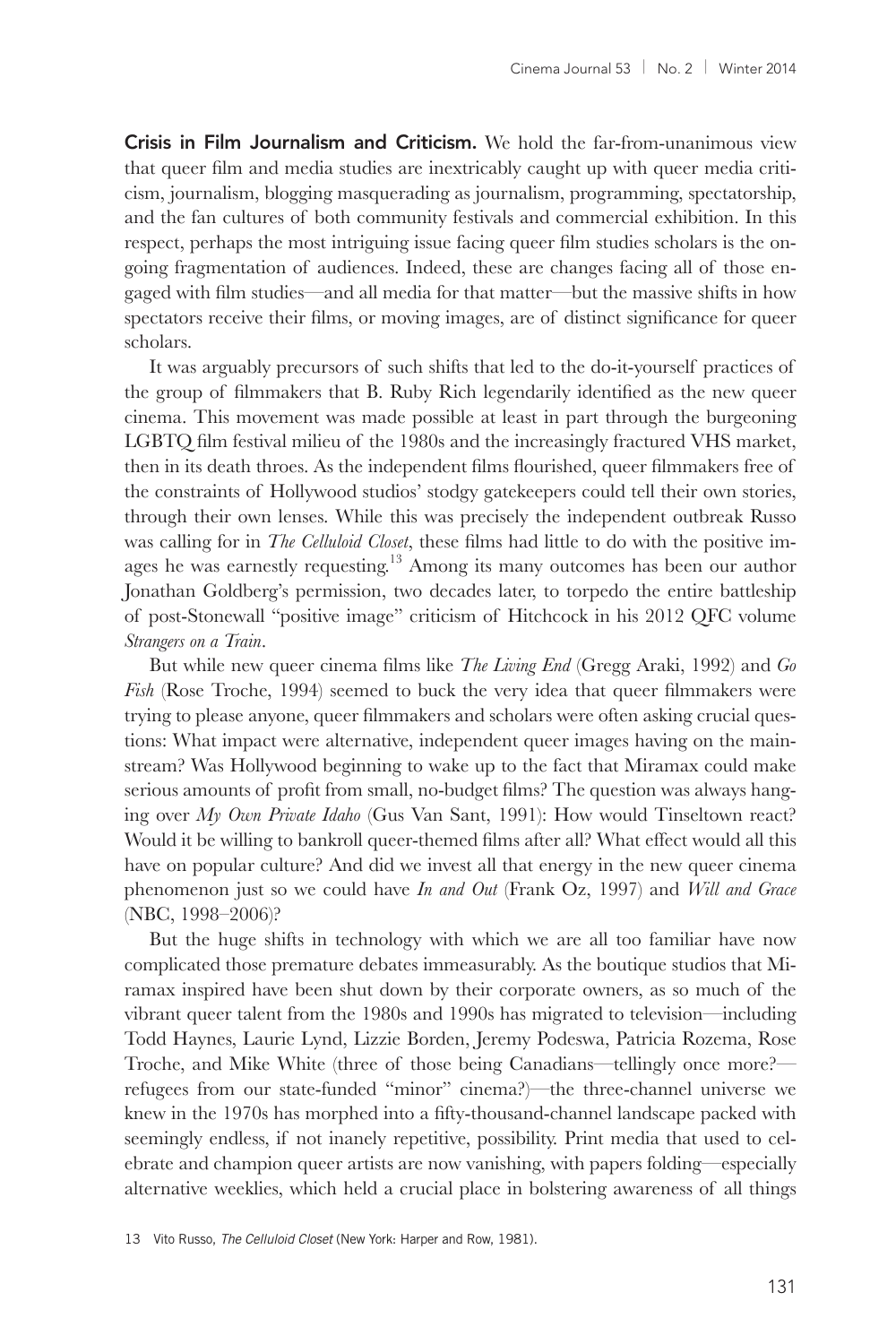queer, including cinema—replaced by a disparate combination of Facebook pages, the Twittersphere, and unpaid and uneven blog-style writing swamping us from all directions. Indeed, the relatively new platform of the Internet means an unprecedented splintering of the audience. Warhol's maxim of everyone being famous for fifteen minutes has been updated: everyone will now be famous, but only among fifteen people.<sup>14</sup> The very business models that created and sustained Hollywood and the film industry—as well as the music, porn, and magazine and newspaper industries—are collapsing, one by one, and what's left on the other end, what replaces them, if anything, is still entirely unclear. Profit drove the mainstream, and if there's no profit to be had, producers and studios will no longer be willing to fund it in the first place. Is crowd funding the answer that it seems to be?

So how do we fix a queer eye on a cinema and media culture that is splintered and marginalized, when what we once referred to as the mainstream, or popular culture, no longer exists in the tangible forms it once did? Movies are plentiful all over the Internet, and we are immersed in a cultural space where it could be argued that every audience is in fact marginalized. Even pornography studies, an absolutely essential endeavor for us, which only a decade ago seemed a cutting-edge subfield for queer film and media studies, now faces this challenge. The DVD market that allowed textual analysis is now drying up; the most interesting new queer work in this subfield is by a heterosexual Finnish woman focusing mostly on US e-mail porn spam and hetero gonzo websites.<sup>15</sup> Another Warholism seems pertinent: if there is one thing that joins us, it is huge tragedy or cataclysm, like 9/11 or a tsunami. But an increasingly fragmented news media apparatus splinters even collective experiences, something our friends in journalism and in journalism scholarship are also wringing their hands over.

Confronting this crisis is one among many intriguing paths that future film and media studies will have to follow: but especially queer studies, insofar as much of our subdiscipline emerged from sociological readings of culture and of mass audience reception, together with their hitherto axiomatic binaries of mainstream and margins, straight and gay, art and commerce. Our methods and theories must reflect this volatility of our objects and corpuses, and remain as eclectic, incoherent, and promiscuous as they are. But as we embrace the postcinema, postpaper, postbinary future, let's also keep our heritage DVDs and our slim monographs in our hairy, sweaty palms and join the bums in seats in the darkened archive screening room. Let copulation thrive!  $\ast$ 

<sup>14</sup> Momus, "pop stars? nein danke! In the future everyone shall be famous for fifteen people . . ." Grimsby Fishmarket, originally published 1991, archived from the original on September 27, 2008, http://web.archive.org /web/20080927023401/http://imomus.com/index499.html.

<sup>15</sup> Susanna Paasonen, *Carnal Resonance: Affect and Online Pornography* (Cambridge, MA: MIT Press, 2011).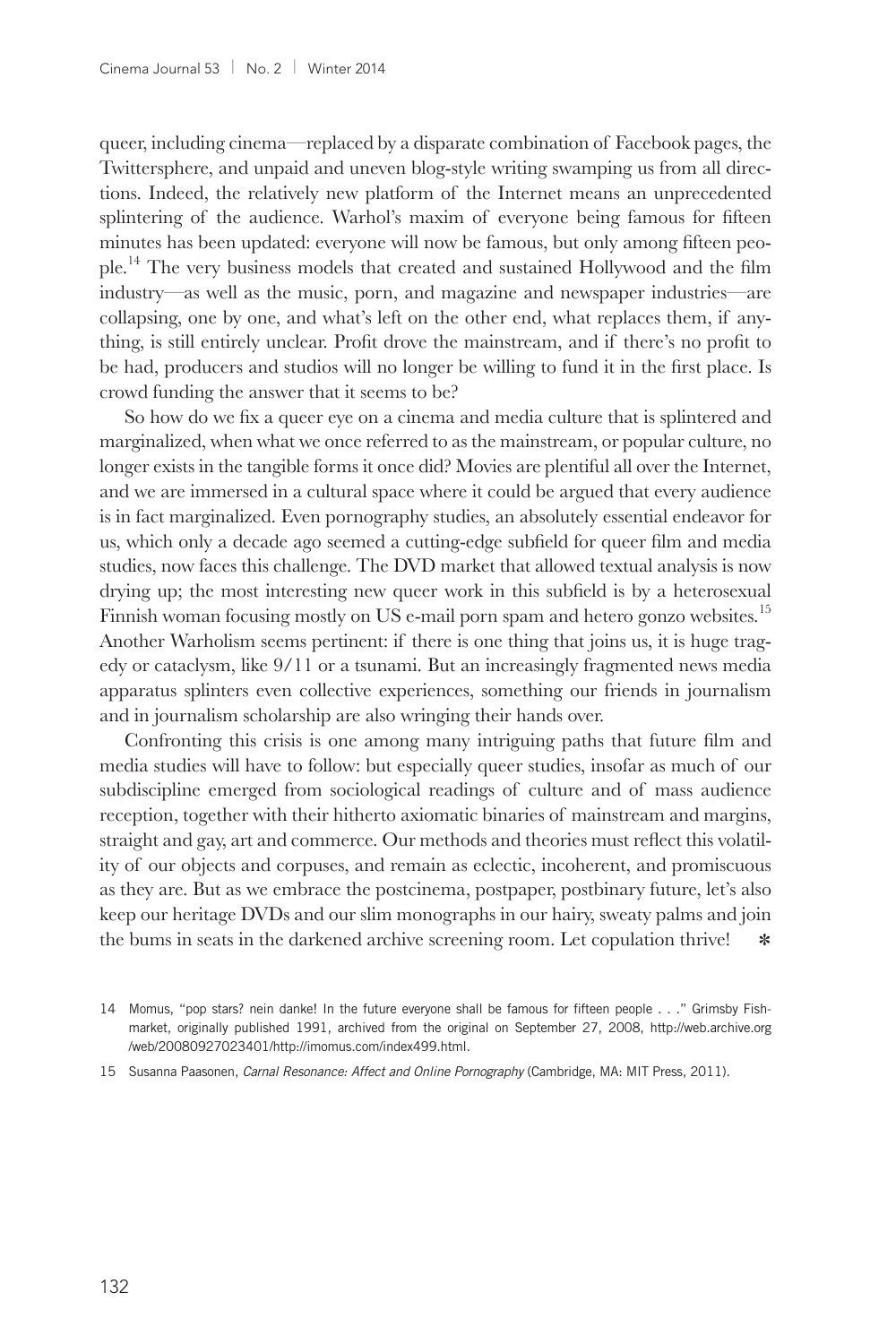# Queer Television Studies: Currents, Flows, and (Main)streams

by Lynne Joyrich

t a recent workshop at the 2013 Society for Cinema and Media Studies conference, a number of scholars discussed "queer television studies today," focusing particularly on the intrinsic tensions in inhabiting a location, as t a recent workshop at the 2013 Society for Cinema and Media Studies conference, a number of scholars discussed "queer television studies today," focusing particularly on the intrinsic tensions in inhabiting a location, as the workshop title put it, this tension, Julia Himberg and I, as workshop co-organizers, stated:

Despite pronouncements of the "death" of TV . . . television continues to be a crucial part of the media landscape. Indeed, television remains the most popular medium, with viewers including, of course, queer and other "minoritarian" viewers—spending more hours watching television than they do engaging with any other form (even if they now do so on various kinds of screens in various locations). Yet for this reason, TV has maintained its place as the most "mainstream" of US media institutions, dominated by programming and advertising designed for mass audiences. It is also for this reason that TV has had an intensely political history; as a domestic medium, located in the home, it has long provoked concerns about its influence on politics, social dynamics, and cultural values as well as its impact on the more minute politics of everyday life, personal relations, and intimate relationships. For queer media scholars, television thus presents a unique object of study. As a "mainstream" medium, TV tends to reflect, refract, and produce dominant ideologies, which tend to be the focus of television studies. Queer studies, in contrast, are committed to challenging and troubling ideological norms, offering powerful sites of cultural and political resistance. Queer television studies then produce a tension between the articulation of the mainstream and the unsettling of the mainstream, both framing and displacing a televisual logic as it attempts to take queer viewers, texts, and issues into account even as it aims to undermine TV's usual accounting. [We] will focus on this tension and its implications for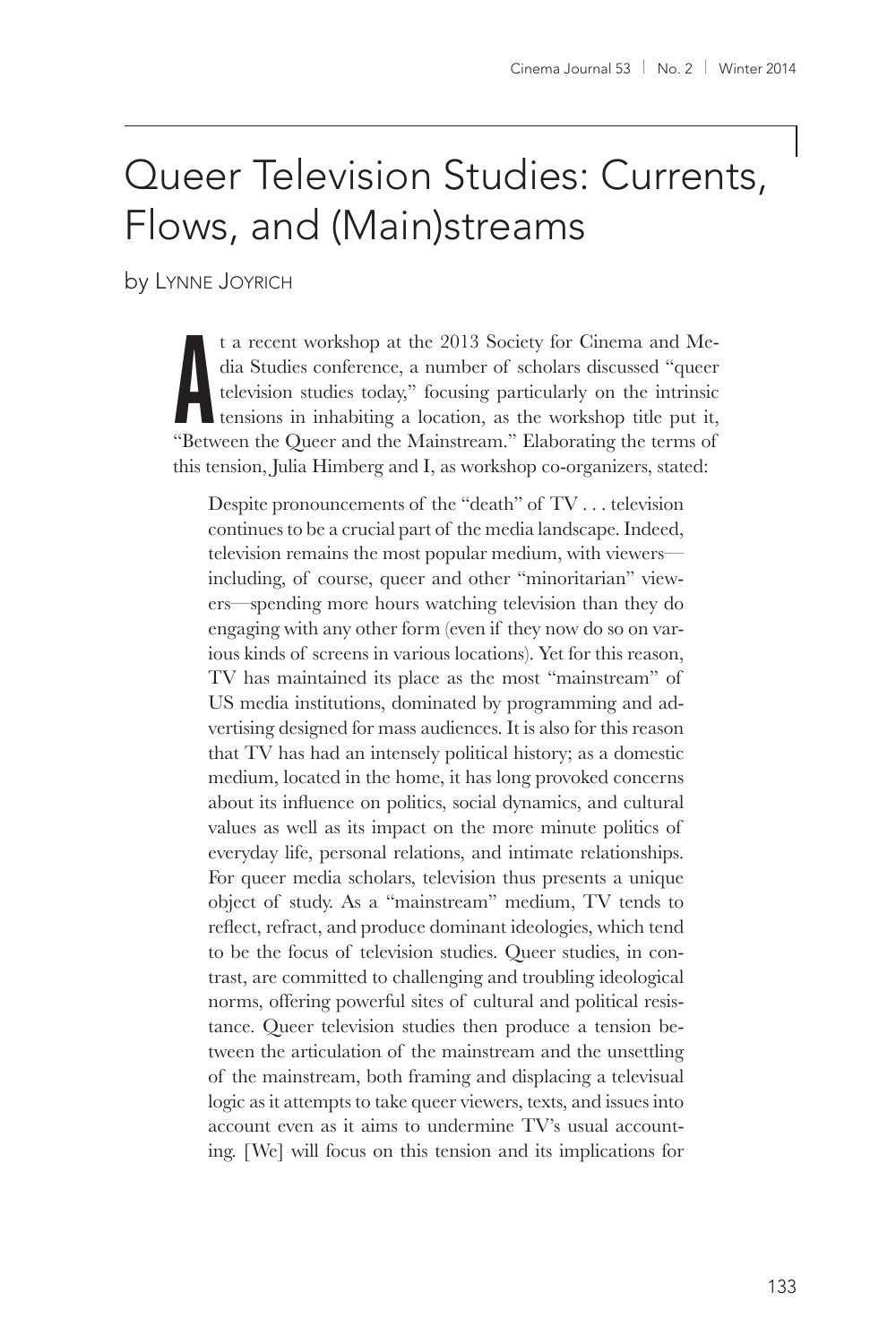contemporary scholarship, generating a conversation about the current and future possibilities of this field of study.<sup>1</sup>

In other words, what motivated this conversation are the inherent paradoxes of queer television studies that emerge from the simultaneously constitutive but countermanding position of "the mainstream" in this nexus. Indeed, it is just such unavoidable yet, I hope, enabling—contradictions that I would like to explore further here.

Television has, for decades, been taken as the very determinant of the mainstream, and it is still typically seen as the most ordinary, everyday, and commonplace of our media forms. Conversely, *queer* is defined precisely as the subversion of the ordinary, as the strange, the irregular, which would seem to necessitate some sort of disruption to "our regularly scheduled programming." Does this then make the very notion of queer television—and, perhaps by extension, queer television studies—impossible, or does it make this nexus particularly productive, since this combination is itself defined in and as contradiction, thus making it necessarily queer? Might that implicit queerness then help to explain some of the shifts in TV, including the shift toward incorporating more LGBT characters? Or is that the very opposite of "queer" because it indicates only assimilation (those LGBT folks framed for tolerance and inclusion)—only an acceptance of the status quo; only a logic of, precisely, "incorporation" that profits media corporations and brands, not those who historically have been branded for their corporeal acts? In summary, when LGBT folks "make it" on television, streamed into the dominant currents within televisual flow, are they no longer quite queer, that "mainstreaming" undoing the force of disruption and negativity that makes "queerness" to begin with?<sup>2</sup>

This argument about the fatal compromising of queer negativity as LGBT subjects become integrated into the televisual mainstream may seem (sadly) quite convincing. Yet before going too far with it, it is useful to remember that, for television, the label "mainstream" has been a source of aspersion, not approval. It is this that has marked TV as banal, lacking both the stature of cinema and the sexiness of new digital forms. According to well-worn images, we put the TV set on because it's there, even if we don't do it with much excitement: we tolerate what's on as much as ask for tolerance from it, slumping in front of the set as antisocial couch potatoes who simply go with the flow—the mainstream current—rather than gearing up for a night out socializing (like dinner and a movie) or even for the social networking we do online. Television's mainstream—or as it's often disparaged, "lamestream"—status has thus, in a curious

<sup>1</sup> Julia Himberg and Lynne Joyrich, "Between the Queer and the Mainstream: Queer Television Studies Today" (workshop proposal for the Society for Cinema and Media Studies conference, Chicago, March 9, 2013). The workshop scholars included F. Hollis Griffin, Julia Himberg, Amy Villarejo, and Joseph Wlodarz. I would like to thank them for their provocative remarks and their very productive work in queer television studies. I would also like to thank all those who attended and participated in the workshop, thus allowing for a very stimulating discussion.

<sup>2</sup> I use the phrase "make it" to TV with an eye toward *The Mary Tyler Moore Show* (CBS, 1970–1977), which assured us through its theme song that single gals like Mary could "make it after all." As that example suggests, the notion of making it to and on TV yields its own paradoxes, as it articulates the goal of individual advancement within the terms of neoliberal culture while also reminding us that such advancement is not quite individual, depending as it does on the affective bonds of what might be seen as some rather "queer" groupings.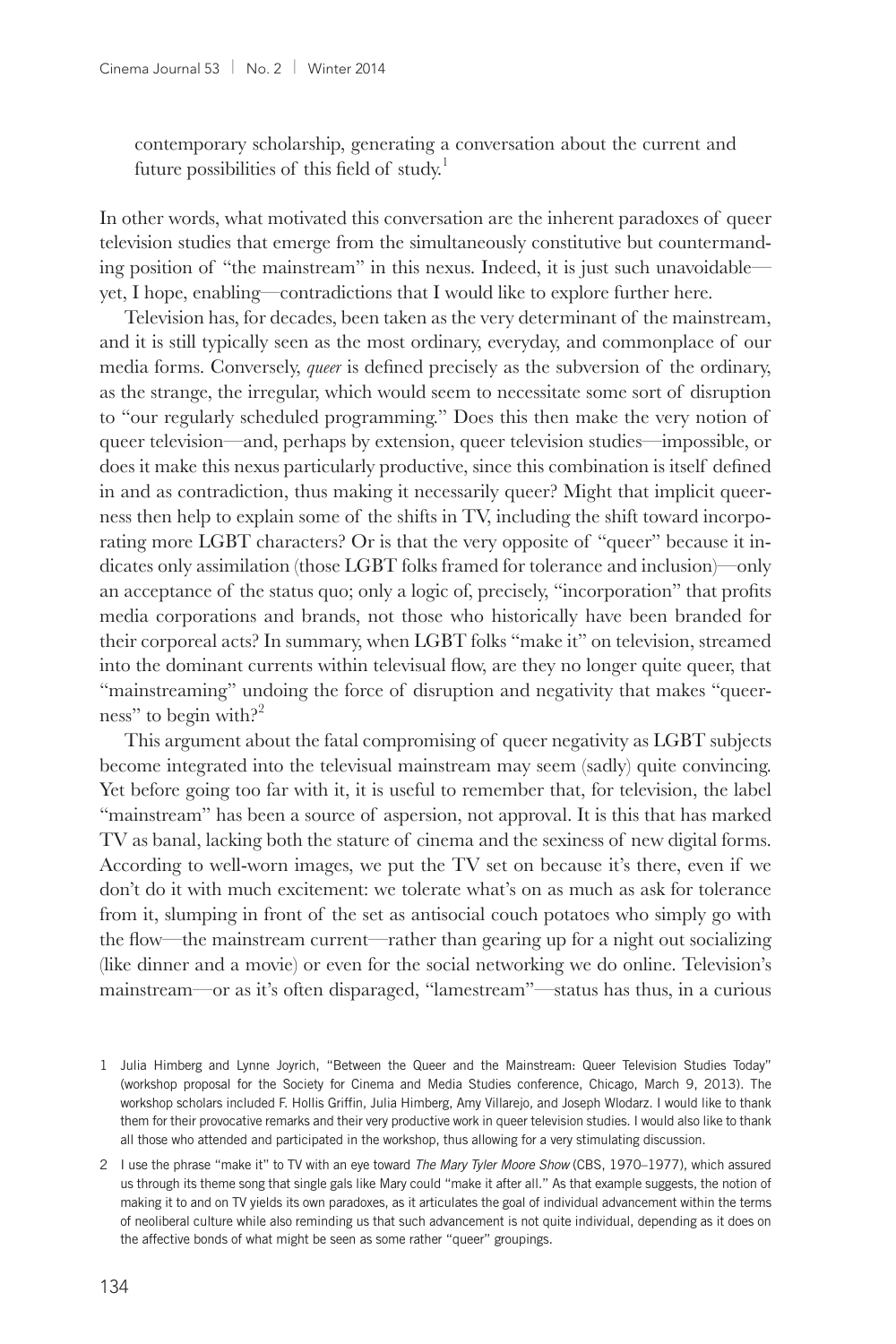reversal, worked as a badge of disdain and dismissal, yielding a kind of TV bashing that perhaps curiously aligns it with other bashed subjects.<sup>3</sup>

Of course, many would state that these are old, retrograde images, and it is no longer the case that TV can be so readily dismissed, rejected as a dull and disposable waste of (prime)time. Today, television is much more interesting (or, maybe more accurately, publicly acknowledged as interesting)—more intriguing in its concepts and politics, complex in its story structure and visuals, multiple in its address and mediations.<sup>4</sup> Thus, at the same time that more queers are making it to television, television itself is being remade, some might say, as more queer: more eccentric and playful, more connective and transformative, with more stand-out strangeness than just stand-up straightness. Yet those textualities and sexualities need not—in fact, often do not—go together in quite that way. That is, the point that some televisual forms may be becoming, in a sense, more queered doesn't necessarily mean that more queers appear in them—that *queering* as a verb (the process of playing, transforming, and making strange) lines up with *queer* as a noun (identifying people who are "recognizably" LGBT). Indeed, usually such recognizable characters are in the most ordinary of texts (a domestic sitcom, a sex-crime-filled police procedural, a fashion advice or competition show), whereas more unconventional, complex, and variously "fantastic" texts often have (and precisely because of that unconventionality, complexity, and fantasy) a dearth of characters who are "identifiable" through the terms and types that we commonly use as categories of recognition. Thus, we find ourselves back to the demand for more gay characters and plotlines and then back to the critique of the conformity of that goal, and on and on, in a sort of vicious circle (with the demand for "negativity" now being a positive requirement in queer theory and politics, and the demand for "positive" representation now being treated as a negative, until these poles—both oversimple, I'd say—recall, reverse, and repeat each other again and again).

Does this, then, just short-circuit the current of queer television studies? Or rather than a dead end, might this be seen as a matrix of generative productivity? Of course, the very notion of a generative productivity is one that must be treated carefully and with critique—a point that both queer theory and television theory have taught us. Much scholarship in television studies has discussed how TV's ongoing textuality is necessarily based on a kind of endless generative productivity (whether a text generates story lines via series' internal repetitions or serials' expanding reverberations)—a productivity designed to yield profit for networks even as it also yields pleasure for

<sup>3</sup> The varied disparagements of television are too numerous to cite but intriguingly include right-wing talk radio and TV programs, which have popularized the term *lamestream media* and often aligned it with what they label "a homosexual agenda."

<sup>4</sup> An example of a scholarly argument regarding the complexity of current TV is Jason Mittell, *Complex TV: The Poetics of Contemporary Television Storytelling* (New York: New York University Press, forthcoming), available in progress in a prepublication 2012–2013 edition from MediaCommons Press, at http://mediacommons.futureofthebook.org /mcpress/complextelevision/. For an analysis of television's status (and the changes therein), see Michael Z. Newman and Elana Levine, *Legitimating Television: Media Convergence and Cultural Status* (New York: Routledge, 2012). For an argument in the popular press, see Emily Nussbaum, "When TV Became Art," *New York Magazine*, December 4, 2009, http://nymag.com/arts/all/aughts/62513/index1.html.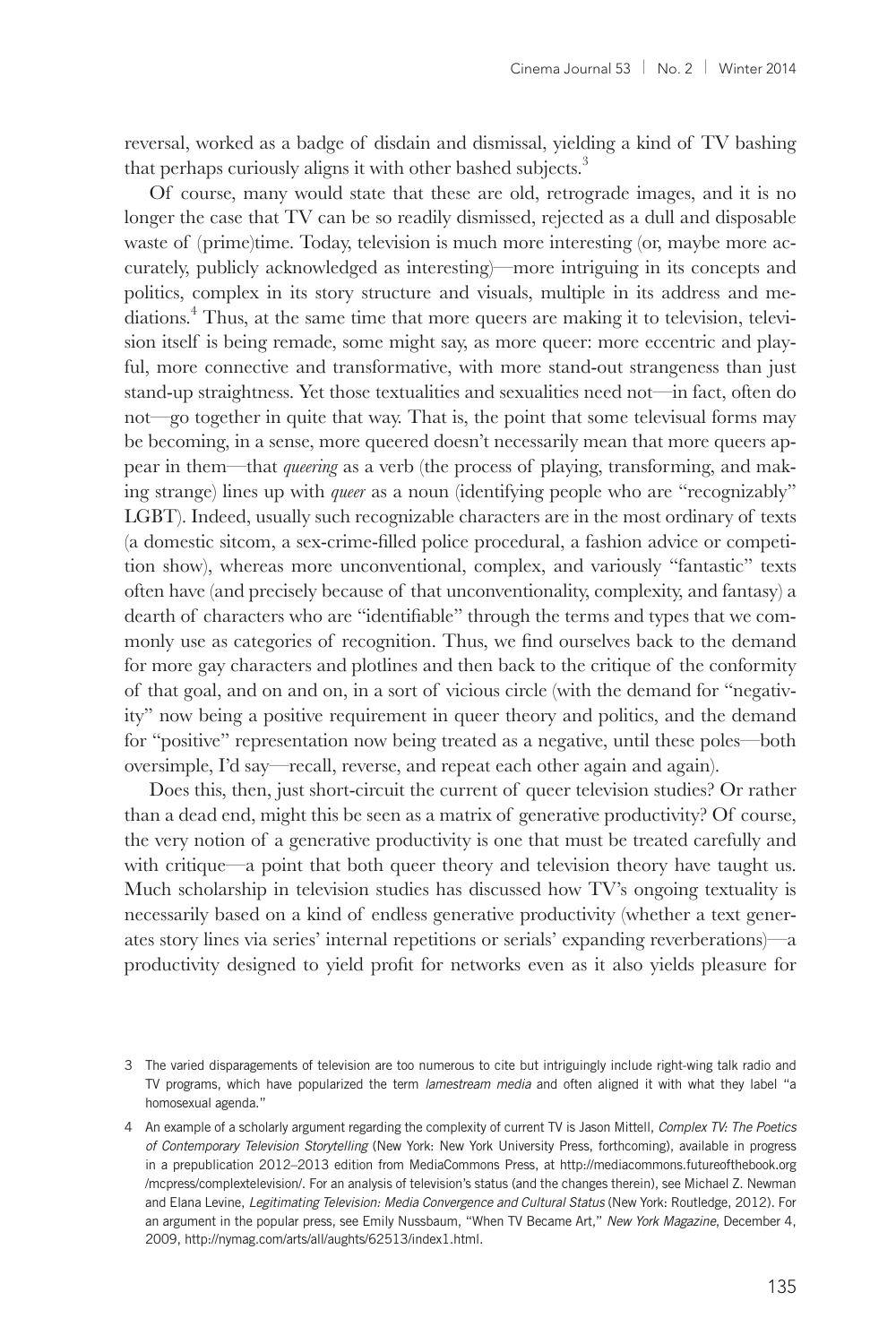viewers.<sup>5</sup> Queer (and, I'd add, feminist) theory has its own critique of this kind of "generation," interrogating not only how it ties pleasure to capital and domestic relations to exploitative exchanges but also, even more central in queer theory today, how it implies an entire logic of "reproductive futurism"—a logic of linearity that can only "breed" a heteronormative (or homonormative) vision centered on the privileged figure of the Child.<sup>6</sup> Given television's narrative and economic reliance on futurity and on "reproducing" itself—on spurring ever more textual production so as to incite ever more viewing and consuming, with television's endless worlds perpetuating television itself as a world without end—it is important to think about how this implicates TV (not to mention the TV viewer, also often figured as child, infantilized by television consumption).

Yet while television is certainly based institutionally on certain modes of both reproduction and futurity (in its production not only of plots and profits but also, importantly, of such new "offspring" as spin-offs, tie-in merchandising, digital media content, and so on), these come together in unique ways. Indeed, televisual temporality and narrativity hardly adhere to a linear model of simply positive progression. Rather, television operates via restarts and reversals, iterations and involutions, branchings and braidings. Its imaginary is thus one of futurity without direct forward thinking, involving propagation without necessarily measurable progress and generation without necessarily clear continuity. Thus, with both problems and potential, TV offers a model of proliferation—of multiplications, hybridizations, disseminations—beyond and besides teleological, Oedipal conceptions of a linear track from past to future. Just, then, as queer theory helps us to interrogate television (with its typically still-overly-simplistic binary categories of "gay-straight," "masculine-feminine," "normal-abnormal," "usthem," and so on), might television help us think outside the binaries of queer theory itself—binaries like those of being (or criticized as being) too straight-forward-looking or too stuck in the past, too focused on the positive or too mired in negativity, too mainstream or too oppositional, too socialized or too antisocial, too commonsensical or too dismissive of the commons? In other words, can the odd operations of televisual logic—even if this logic is harnessed to the mainstream—give us hints about a queer logic, thus letting us think through the collisions and contradictions of "queer TV" in new ways?

I hope that this strikes readers as a stimulating—if still rather vague—prospect. So, to make this a bit more concrete, let me turn to one TV text to consider: *The New Normal* (NBC, 2012–2013). This is a text located exactly at the crossing of the queer and the mainstream, the convergence of gay characters and straight-up television tradition, the connection (and clash) of reproductive futurism and the "no future" arguably inherent in old-school, repetitive sitcom form. Indeed, that generic TV form depends on a regular return to the defining situation, thus constituting an iterative practice that, with whatever hijinks, hilarities, and even relative changes to the character group

<sup>5</sup> For foundational work that theorizes series' repetition and serial continuity, see Jane Feuer, "Narrative Form in American Network Television," in *High Theory / Low Culture*, ed. Colin MacCabe (Manchester, UK: Manchester University Press, 1986), 101–114; Feuer, "Genre Study and Television," in *Channels of Discourse, Reassembled*, ed. Robert C. Allen (Chapel Hill: University of North Carolina Press, 1992), 138–160.

<sup>6</sup> Lee Edelman, *No Future: Queer Theory and the Death Drive* (Durham, NC: Duke University Press, 2004).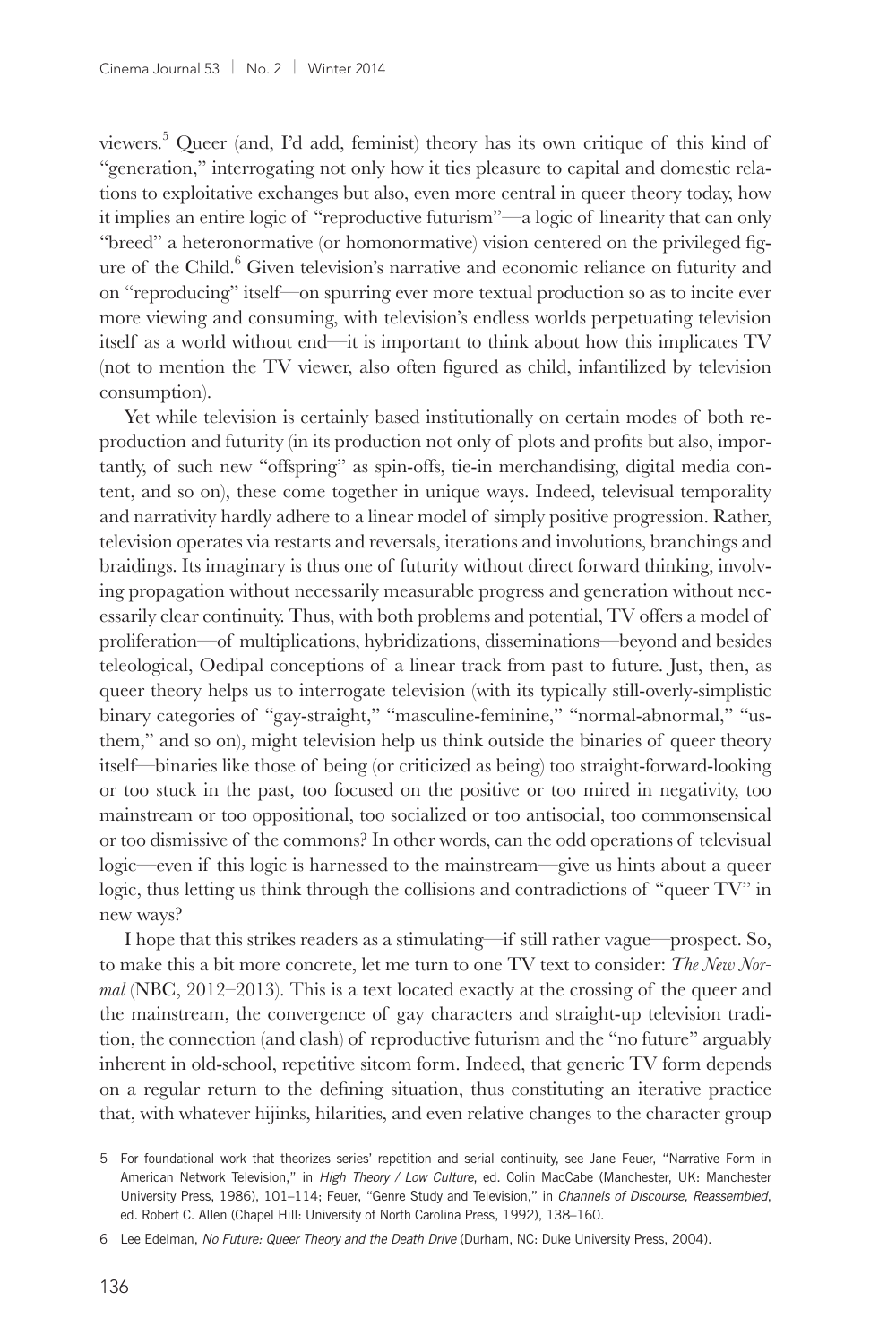ensue in weekly episodes, impedes the possibility of straight-forward, linear futurity. Of course, one might argue that *The New Normal* breaks with the traditional reset-tozero sitcom structure, given the change that distinguishes this narrative: the program's premise demanded that the characters prepare for a baby to be born, and then the series ended (the network canceled it, which some saw as untimely and others as only too perfectly timed) in the season finale with that birth. But should this necessarily be seen as a genre-shifting change? After all, this sitcom has always been about family (like, paradigmatically, all sitcoms, whether they focus on a biological family, an extended family, or a family of friends or colleagues), with, therefore, family enactment and/or expansion already characterizing the program through the familial relationship that the gay male couple establishes with their "surrogate mother," her child, and assorted other family members, friends, and coworkers.

It is this televisual repetition and/or revision of the meaning of family that, as stated earlier, puts this series right at the intersection of the queer and the mainstream—though, in many assessments, the program stands at these crossroads in the worst way. As Alex Doty wrote of the similarly "liberal" gay-inclusionary shows *Modern Family* (ABC, 2009–present) and *Glee* (Fox, 2009–present), such programs "put the normative back into their homo(s)," highlighting "'good' gays who keep their 'place at the table' by striving to be just like their straight middle class counterparts, living in a monogamous relationship and building up a (mildly dysfunctional) family."<sup>7</sup> This is one marked as "good" in *The New Normal* precisely by its spot-on mimicry of the standard heterosexual-sitcom-textual model with the proper class, race, and gender enactments that allow the family to present itself as "just like everyone else's"—by, of course, actually contrasting that family to less privileged others.<sup>8</sup> While Bryan (Andrew Rannells) and David ( Justin Bartha) maintain a standard "girly" versus "boyish" gendered polarity (made evident not only in many of the series' jokes but even in its promotional image, in which David is pictured shaving while Bryan is doing his hair), they are marked as deserving parents precisely through their contrast to the heterosexual yet "hick" and "white trash" failed couple of Goldie (the "surrogate mother" for Bryan and David's baby, played by Georgia King) and her cheating husband Clay Clemmons ( Jayson Blair). Rounding out *The New Normal* family is Goldie's daughter Shania (Bebe Wood), who is sophisticated beyond what her age—and, the program suggests, her class and region as well—would lead us to expect; Goldie's clichéd, bigoted, conservative grandmother Jane (Ellen Barkin); and Rocky Rhoades (NeNe Leakes), who works with Bryan on his diegetic (and reflexive in-joke *Glee* reference) TV show *Sing*. The function of the latter two characters, in terms of the program's positioning of the white, upper-middle-class, gay, "normal" couple is interesting: given her excessively

<sup>7</sup> Alexander Doty, "*Modern Family*, *Glee*, and the Limits of Television Liberalism," *FlowTV* 12, no. 9 (September 24, 2010), http://flowtv.org/2010/09/modern-family-glee-and-limits-of-tv-liberalism. This is only one of the much-missed Alex Doty's pieces in queer TV studies, a field he helped formulate in such books as *Making Things Perfectly Queer: Interpreting Mass Culture* (Minneapolis: University of Minnesota Press, 1993) and the collection he coedited with Cory Creekmur, *Out in Culture: Gay, Lesbian and Queer Essays on Popular Culture* (Durham, NC: Duke University Press, 1995).

<sup>8</sup> For one of many critiques of *The New Normal*'s homonormativity, see Russell Saunders, "'The New Normal'—Trying to Prove Rupert Everett Right," *The League of Ordinary Gentlemen* (blog), September 26, 2012, http://ordinary -gentlemen.com/russellsaunders/2012/09/the-new-normal-trying-to-prove-rupert-everett-right/.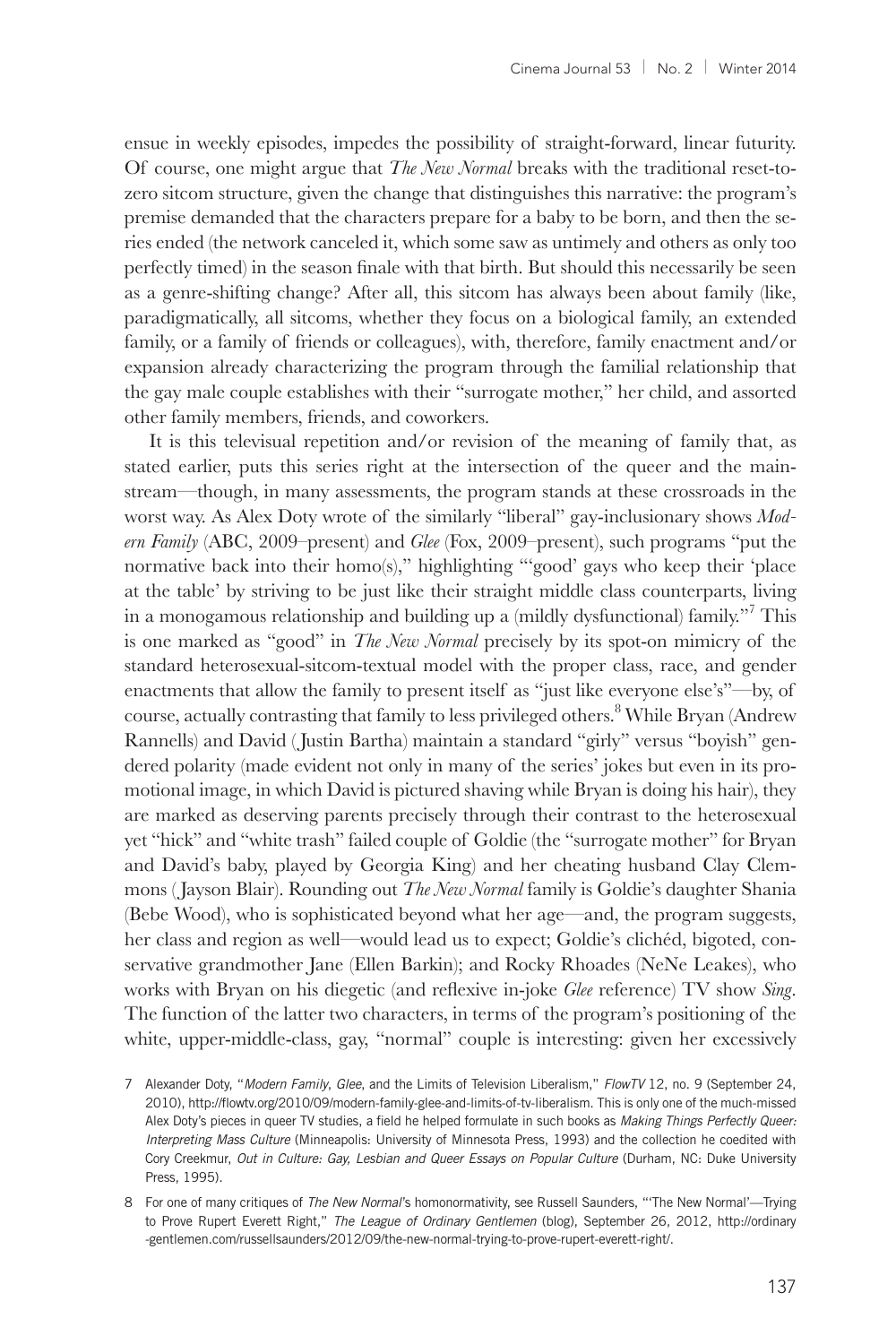offensive quips, Jane serves as a site for locating (and condemning) racism and homophobia, thus inoculating the program as a whole from the critique that it is racist and sexually normative. Meanwhile, as the "sassy friend," the African American Rocky is located in the place typically given to gay male characters on TV, thus again allowing the program both to maintain and yet disavow that sexist and racist trope as well.

Given these characters and characteristics, *The New Normal* may not seem like a very promising example of a text from which queer theory (or TV theory, for that matter) can learn anything, as it seems so banal, so assimilationist, so obsessed with familial reproduction, so positively "normal." But it's exactly that supreme—even extreme—normality, that obsession with normalness, that I find intriguing. In fact, I'm intrigued by all Ryan Murphy programs—or, more precisely, those that are discussed under the sign of his name, as perhaps today's most successful gay television screenwriter, director, and producer.<sup>9</sup> For if TV textuality generally rejects linearity for other kinds of narrative forms (repetitive, interruptive, cyclical, branching), what seems to me to be most interesting about Ryan Murphy productions is that they almost eschew narrative entirely. Thus, they are commonly critiqued for having no clear character consistency or development; for going all over the place, with no logical motivation; for being all shock and no story; and, in general, for making no sense in terms of narrative credibility.10 I would not dispute such descriptions—but I also see them as being beside the point, since to me what these programs enact is precisely obsession, not narrative; obvious fantasy, not realist recounting; fetishistic fixations, not coherent plot movement (and, interestingly, a wide range of obsessions, fantasies, and fetishes). So, whether there is utopian fantasy (a kind of obsession with positivity, as in *Glee* and *The Glee Project* [Oxygen, 2011–2012]) or dystopian fantasy (obsessions with negativity, as in *Nip/Tuck* [F/X, 2003–2010] or, most of all, *American Horror Story* [F/X, 2011–], with its truly remarkable excesses and lacks), what we have is a different (dare I say "queer"?) model of "not nonnarrative but not properly narrative either" television programming.

However normative in name, *The New Normal* might be seen as adhering to this "not right–not quite" model as well. That is, like those other Ryan Murphy Productions texts, it is equally a performance of obsession—one that is revealed to be both utopian and dystopian as normality itself becomes a fetish, an excessive fantasy staging rather than a position of narrative coherency or viewer stability. Potentially (though, I'd stress, this is only a potentiality, dependent on viewer receptions as much as, if not more than, authorially performative productions), the mainstream itself might be thus realized, re-viewed, or remade as "queer." This does not mean simply that queers can enter that arena and be included (an entrance that then just yields its own no exit);

<sup>9</sup> *The New Normal* was cocreated by Allison Adler and Ryan Murphy and coproduced through each of their production companies (along with 20th Century Fox Television), but discussions of it almost always refer to it as "Murphy's" program (with, certainly, gendered implications). Perhaps this is why Adler's production company is called Ali Adler Is Here Productions—to remind viewers and critics of this very fact.

<sup>10</sup> Typical is a comment posted on EW.com: "The problem is Ryan Murphy. He's just not a good showrunner. He doesn't care about consistent characters, continuity, and storylines." Comment by "Crispy" in response to Tim Stack, "'Glee' scoop: Ryan Murphy reveals season 3 secrets, talks 'The Glee Project' winner," *Inside TV*, June 22, 2012, http://insidetv.ew.com/2011/06/22/glee-scoop-ryan-murphy/.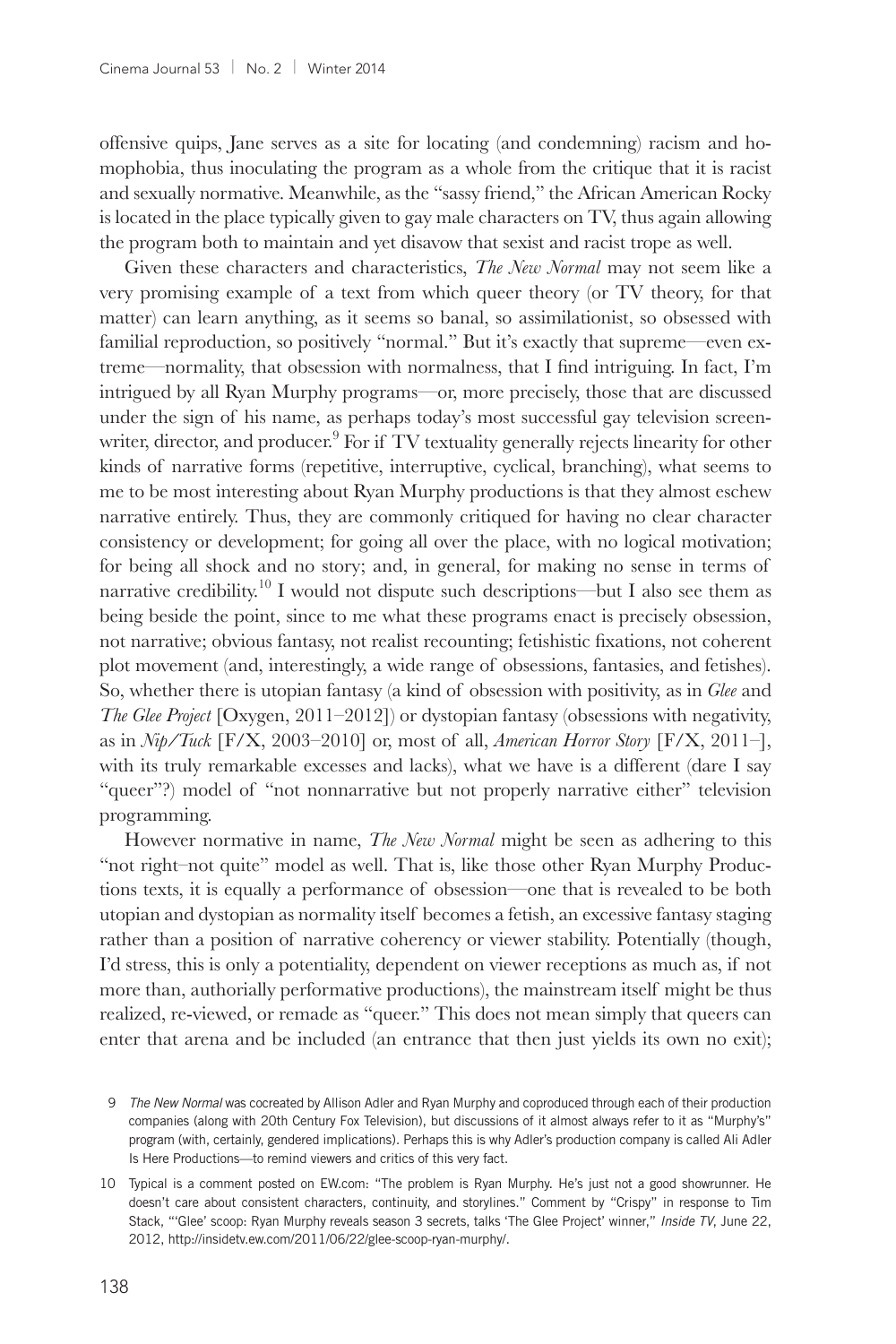rather, it means that the whole thing is exposed precisely as an arena act—one that is both overly familiar and narratively estranged, social and antisocial in its narcissistic niche, exaggeratedly positive but with alienating negativity in the way it makes a fantastical fetish out of the boringly banal.

Does that really undo the terms of the system—or, to go back to the notion of the mainstream, reroute the current? No. Obviously, the program is troubling in a great many ways (not least of which, again, is its entire story premise of the desire for reproductive futurity). But that defines its plot, not its presentation, which, I'm suggesting, goes even beyond the usual sitcommish "no future," so as to dispense with narrative coherency for full obsessional fantasy. Further, that structural obsession then enables various other obsessions to surface within the diegesis—some alarming, some appealing. Most interesting to me is the actual child character, Shania, who—beyond any narrative justification—is steeped in queer cultural references, affect, and affiliation, performing this in ways that seem to emerge from nowhere, throw others for a loop, and afford her a certain transformational power (as in her amazing assumption of a "Little Edie" persona in one episode).<sup>11</sup> This might be only a "little" thing, but it does suggest that the televisual mainstream is less a "principal course" (as one definition of *mainstream* has it), a just-dominant current (like a river), and maybe more the kind of electrical current that can still give us a jolt. It's the ambivalence, though, of how queerness can be both the electrical spark and the grounding against any possible shock that remains the paradox and the problem—indeed, I'd argue, *the* problematic—for queer television studies today.12 ✽

- 11 This, of course, is a reference to the queer cult classic *Grey Gardens*, the 1975 documentary by Albert Maysles and David Maysles (with Ellen Hovde and Muffie Meyer) focused on the reclusive mother-daughter team of "Big Edie," Edith Ewing Bouvier Beale, and "Little Edie," Edith Bouvier Beale, in their fabulously decaying mansion Grey Gardens. *The New Normal* includes its references to *Grey Gardens* in episode 2, "Sofa's Choice" (originally aired September 11, 2012), with that episode's play in its title on yet another film—*Sophie's Choice* (Alan J. Pakula, 1982)—revealing the other, deeply problematic side, of the program's cinematic references.
- 12 For an analysis of TV's "logic of creation/cancellation" in both producing and managing shock, see Patricia Mellencamp, *High Anxiety: Catastrophe, Scandal, Age, and Comedy* (Bloomington: Indiana University Press, 1992).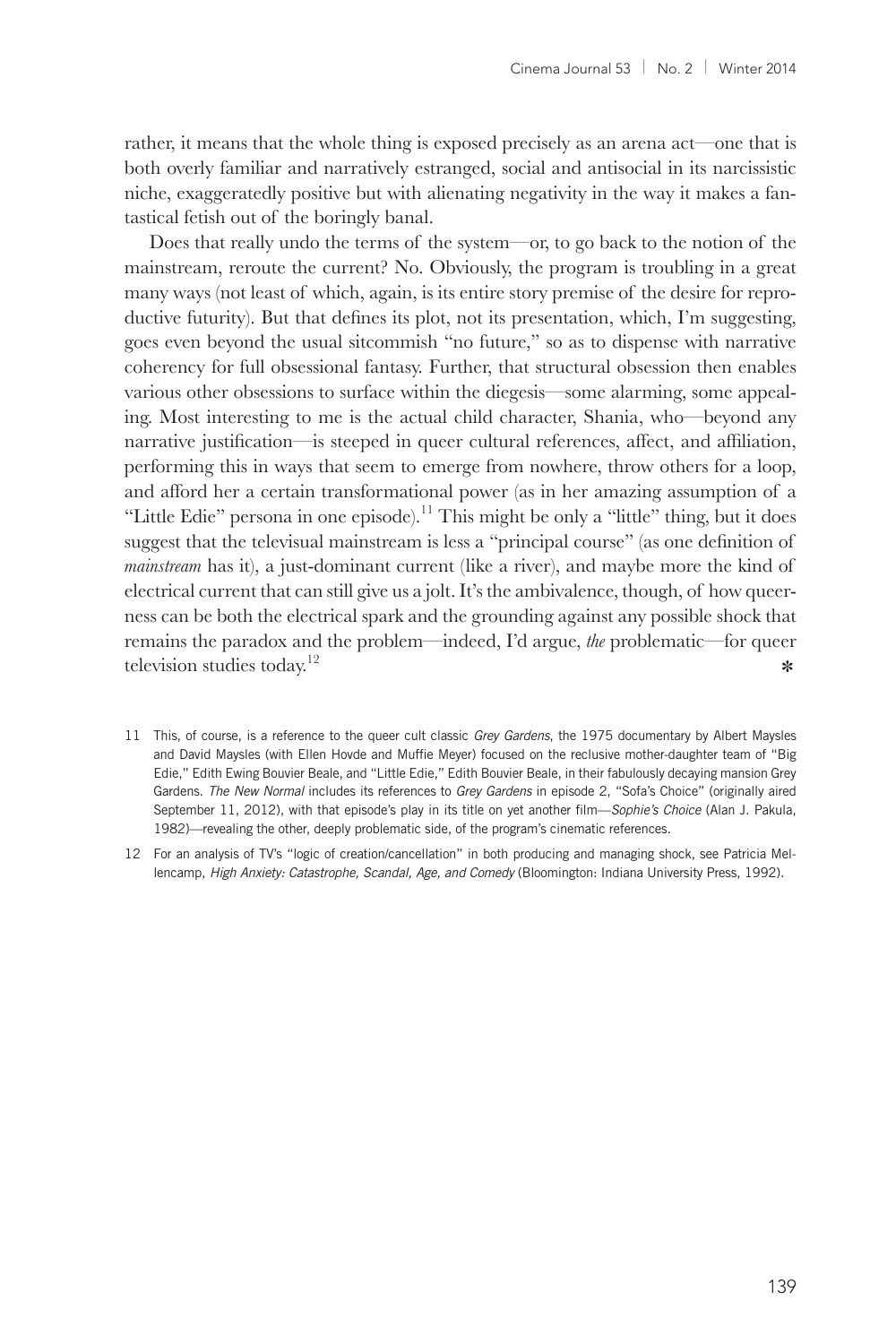### Queer Recalibration

by QUINN MILLER

Wo songs come to mind when I think about queer methods.<br>Joni Mitchell's "A Case of You" (on the album *Blue*, 1971) and<br>Wilco's "Sunken Treasure" (on the album *Being There*, 1996)<br>delve into the queer quality of the mediu wo songs come to mind when I think about queer methods. Joni Mitchell's "A Case of You" (on the album *Blue*, 1971) and Wilco's "Sunken Treasure" (on the album *Being There*, 1996) delve into the queer quality of the medium I think about most: represents everyday antinormativity, the basis of queer difference. In the Jeff Tweedy–penned "Sunken Treasure," the blue glow from the set "run[s] parallel" to the inner wavelength of a protagonist named and "tamed" by culture, in this case by rock and roll, perhaps instead of by parents or a spouse. In Mitchell's piece, also, television's blue light, an immersive and melancholy referent of televisual simultaneity, transmits the artist's empowered detachment from traditional family norms. Like Tweedy's refrain of being "so out of tune," Mitchell's contemplation of identity over a "cartoon coaster" in the semipublic, semiprivate space of a bar figures "blue TV screen light" as the quintessential backdrop for queer experiments with perception, and for movement—evident throughout *Blue* and *Being There*—from decorum to the counterpublic.<sup>1</sup>

In the context of my research, the "blue" character of television expresses the haze of institutionalized gender and sexual normativity. A prime site of hegemonic struggle, television often figures into artistic renderings of radical disaffection from bourgeois sensibilities. As a camp critic obsessed with questions of legitimacy, and one whose varying forms of LGBT experience have consistently been inflected by queer affects of and drives toward unintelligibility, I use queer methods to reveal noise, akin to the sonic dissonance in the Wilco and Mitchell songs, within a particular archive of industrially authored art. Through research into comedy of the early TV era, I've developed strategies for using obscure "meta" critique within television texts to access and redeploy anti-queerphobic interpretive contexts from the post–World War II US archive. These methods evolve out of my intersectional reworking of historical accounts by scholars like George Chauncey, Joanne Meyerwitz, Lynn Spigel, Bret L. Abrams, Daniel Hurewitz, Vincent Brook, Herman Gray, Sasha Torres, John Howard, Susan Stryker, Victoria Johnson, Jonathan Gray, Sean Griffin, Shaun Cole, and Susan Sontag. My methods show, among other things, that

<sup>1</sup> As Michael Warner has argued, media circulation routinely facilitates oppositional forms of self-invention. *Publics and Counterpublics* (New York: Zone Books, 2002).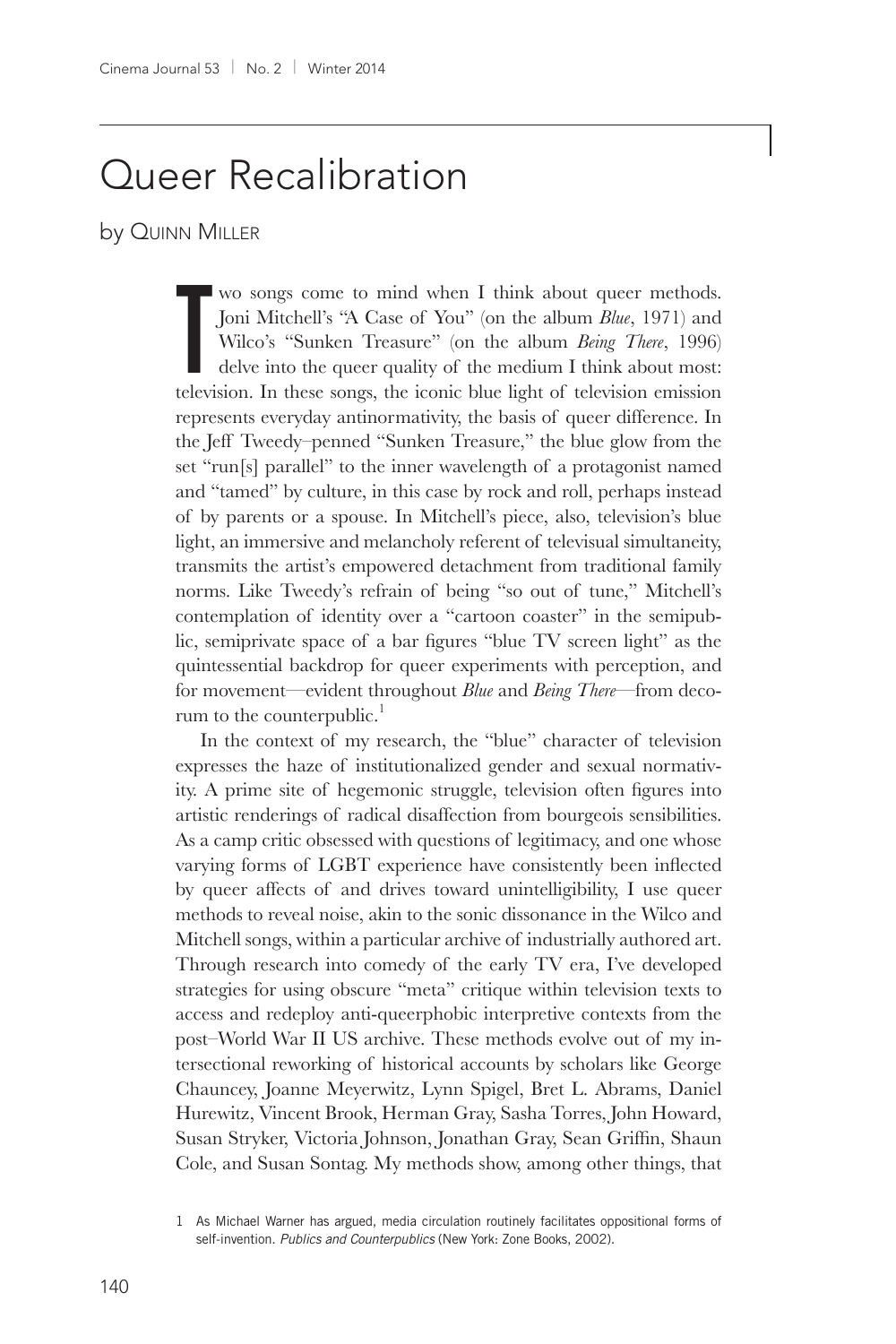TV is much queerer than people generally recognize. Although television appears to epitomize the mainstream, it also aestheticizes antisocial agitation, circulating what Juan A. Suárez refers to, in *Pop Modernism: Noise and the Reinvention of the Everyday*, as the profound static of camp textuality, a queer phenomenon whose contours—unlike various actions on the side of media reception—academics have yet to map.<sup>2</sup>

Television comedy history provides a distinct reference point for the small screen's "blue" atmosphere beyond the aura of betrayal many outsiders experience in relation to TV. In the late 1940s and throughout the 1950s and 1960s, commercial artists working in the television industry synthesized bold, "off-color" queer humor from radio, theater, print, and a range of ethnic performance traditions, repackaging it for a new medium as the major players in government and finance fought, as corruptly as ever, for power in the conventional sense. The intellectual history of camp proliferated as artists working first in New York City and then in Los Angeles began to experiment with the unfamiliar canvases, palettes, platforms, genres, modes, and production contexts that newly accessible TV technology presented. Material known as blue humor (and by other euphemisms) to censors, gatekeepers, and critics indicates an alternate history "running parallel," as Tweedy sings, to the "megatext" of misrepresentation that is television.<sup>3</sup> Over the course of the postwar period, the US television industry attempted to replace popular comedians loved for their sexually risqué, ethnically diverse, working-class, gender-variant, and vaudeville-inspired approaches to production with white, upper-middle-class nuclear families and normative gender roles. Camp thrived within this ongoing cultural conflict, preserving, post-standardization, traces of the rebellious erotic and intellectual energy that fueled TV comedy initially. Queer sensibilities inhered in popular representational systems as "the terms of the cultural field through which homosexuality is habitually lived and understood" changed.<sup>4</sup>

Attention to sitcom form and the content of sitcom programming demonstrates that camp and queer representation were central to the routine process of sitcom production in the 1950s and 1960s. As Paul Attallah has explained, sitcoms are founded on "the encounter of dissonant or incompatible discursive hierarchies," which collide and scramble together within the minutia of sitcom texts.<sup>5</sup> As producers established the genre discourse of sitcoms, they elaborated gender and sexual nonconformities in most characters. Seemingly conventional characters commonly emerged as an assemblage of idiosyncrasies. Any character could, at times, channel the reflexive insights of writers and crew. Within the general queerness of the sitcom diegesis, or what Horace Newcomb calls each sitcom's "particular way of ordering and defining the world" according to an "unreal," or "special," sense of reality, sitcoms generate characters that

<sup>2</sup> Juan A. Suárez, *Pop Modernism: Noise and the Reinvention of the Everyday* (Urbana-Champaign: University of Illinois Press, 2007), 117.

<sup>3</sup> Nick Browne defines the television "megatext" as the sum total of all TV content. "The Political Economy of the Television (Super) Text," *Quarterly Review of Film Studies* 9, no. 3 (1984): 174–182.

<sup>4</sup> Gavin Butt, *Between You and Me: Queer Disclosures in the New York Art World, 1948–1963* (Durham, NC: Duke University Press, 2005), 14–15.

<sup>5</sup> Paul Attallah, "The Unworthy Discourse: Situation Comedy in Television," in *Critiquing the Sitcom: A Reader*, ed. Joanne Morreale (Syracuse, NY: Syracuse University Press, 2003), 105.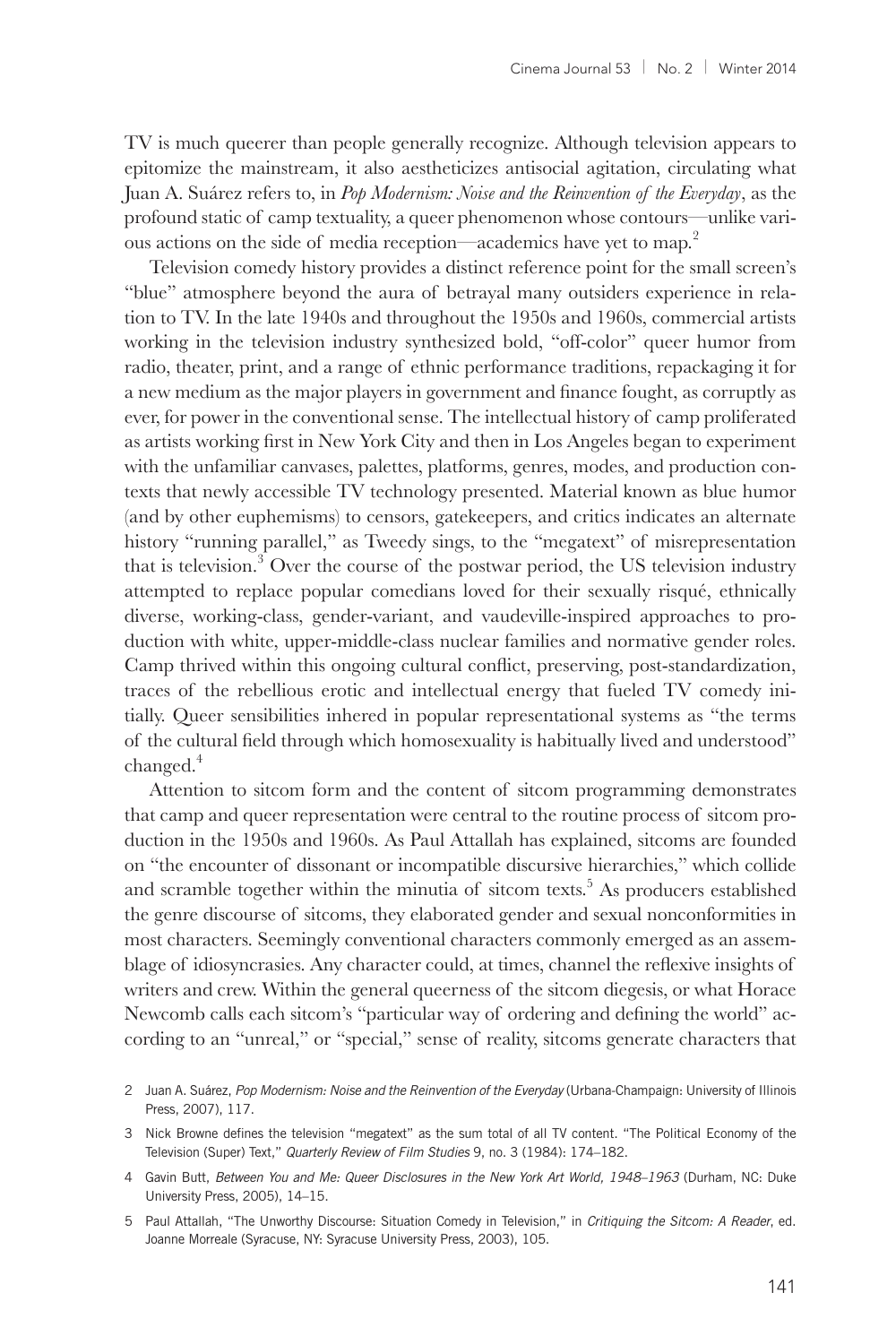reject the norms from which they spring. The people who crafted sitcoms as part of an industrially organized, assembly-line-style collective often used a range of unselfconsciously unconventional and exceedingly extreme characters to explore the experience of being out of sync, in a discursive sense, with social hierarchies and the very concept of social static in the abstract.

With these conventions, sitcoms hyperbolize miscommunication. The medium tends toward Dadaistic formal riffs combining tableau vivant with *mise en abyme*. Characters speak—as if to one another—but what they articulate are their abstract differences from one another and the conflicting planes of signification they inhabit. In an episode of Ellen DeGeneres's second sitcom vehicle *The Ellen Show* (CBS, 2001–2002) titled "Vanity Hair" (October 12, 2001), the producers cultivate a comic scenario in which DeGeneres's character can self-reflexively comment to her mother, Dot (Cloris Leachman), "It's almost like we're having two separate conversations." This line at once represents the sentiment of a fictional character and the repercussions of censorship. It not only resonates as a potential punch line for any number of other characters, conversations, and ongoing "situations" within and beyond this series text but also collapses distinctions between form and content in a way that represents both sitcoms as a whole and this specific sitcom moment. Satirizing feel-good directives to "be yourself," "Vanity Hair" makes copious references to the contextual specificity of queer craft (cameo: Herb Ritts) within various regimes of normativity operative in show business. To instigate the exchange in question, Dot directs Ellen to observe the "workmanship" of a plastic version of kung pao pork and other window-display Chinese-food items she purchased, through dialogue invoking camp relations to consumer culture and that blue history of queer irreverence to TV. "Vanity Hair" contains a highly displaced thread comparing television labor to sex work in addition to its implicit allegory for the disparaged field of sitcom production maintained by the series' premise: Ellen is demoted from a "hot-shot" LA dot-commer to the naive and at times much-maligned guidance counselor at a public school in middle America.

Countless sitcoms use the culture industries' vast repertoire of self-reflexive techniques to represent discursive conflict, particularly around taste and class, through mise-en-scène and performance as well as through the poetics of plot and dialogue. The standardized "eccentric" characterization, dictated by sitcom production manuals and industry norms, invariably demonstrates the pleasures, power, and artistic rewards that make queer life worth social disadvantage and discrimination. The appeal of queer life is embedded in most of the post–World War II era telefilm texts that I teach, many of which demonstrate an understanding of the Cold War assimilation discourses around gender, sexuality, race, nationality, ethnicity, and ability that precipitated their production as potentially profitable properties. Amid the conservative representation of "women drivers" in "Jane's Driving Lesson" ( January 20, 1963), an episode of *The Jetsons* (ABC, 1962–1963), and "Driving Is the Only Way to Fly" (March 25, 1965), a 1965 episode of *Bewitched* (ABC, 1964–1972), producers contested the foundations of US patriarchal dominance. With their respective gender-queer driving instructor characters, Mr. Tweeter and Harold Harold (Paul Lynde), the carsick bankrobber character of "Jane's Driving Lesson" and Agnes Moorehead's diva Endora, a backseat driver in "Driving Is the Only Way to Fly," these episodes broadly ridiculed,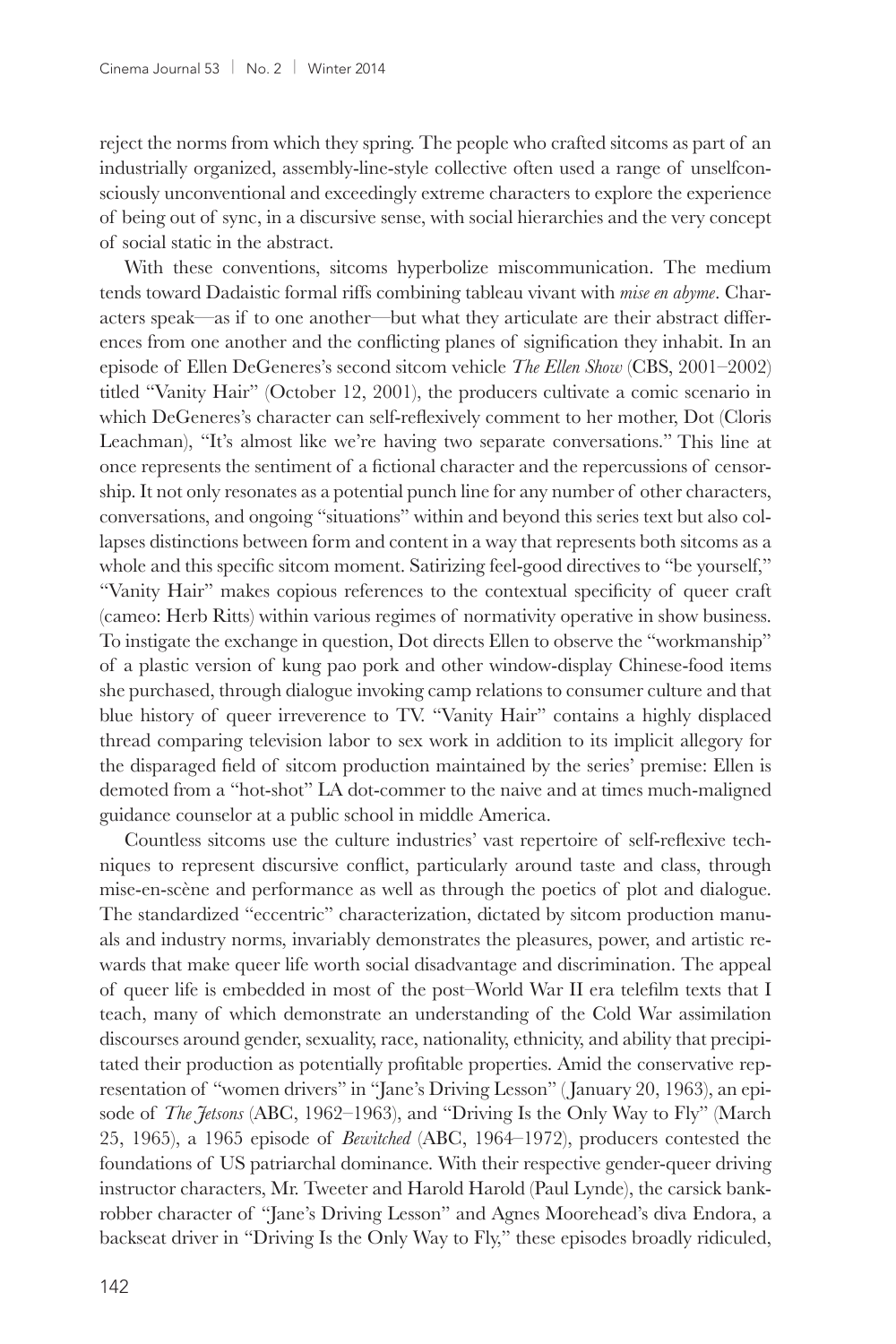in a camp mode, what Sue-Ellen Case calls, in an article theorizing "butch-femme aesthetics," "the ruling powers of heterosexist realist modes."<sup>6</sup>

The aesthetics of queer characterization play out across oeuvres and across media, as well as within texts. I study sitcoms because, high or low, they excel in intertextual modes of queer production. In sitcoms, casts of characters, which are collectively executed by teams of producers, circulate queer culture in forms that elude assimilation, doing so in a satirical manner exemplified by Scott Thompson's Buddy Cole character in *The Kids in the Hall* (CBC, 1988–1994) and Damon Wayans and David Alan Grier's Blaine Edwards and Antoine Merriweather of *In Living Color*'s "Men on . . ." sketches (FOX, 1990–1994). Self-referential series, which channel the ways in which producers may feel out of sync with their line of work and with one another, present a fascinating archive for scholars interested in comparative work across the camp TV of fluff sitcoms and other forms of (queer) avant-garde television, ranging from *An American Family* (PBS, 1973) and talk-TV protests to Andy Warhol one-offs and Whitney Houston videos.

To recognize and preserve the queer and gender queer histories that emerge from within the media industries, we need expansive rubrics through which we can conceive of television camp as art within an oppositional framework. Media environments, with their publics and counterpublics, sustain queer culture at particularly complex planes of representation. To excavate what Anna McCarthy calls the ambivalent "homo heaven" of TV history and to recover, within the "encoding" stage of telecommunications, what Alexander Doty has theorized as "contra-straight" forms of textual engagement, we must counter classifications common in media studies.<sup>7</sup> Research across generic differences assumed to delineate cinema, television, print, music, design, and advertising complements research that cuts across those dichotomies that queer praxis seeks to trouble, including citizen-foreigner, cis-trans, whiteracialized, male-female, straight-gay, able-disabled, and married-single. Primary texts serve as scaffolding for a broader array of intertexts, paratexts, extratexts, and auxiliary texts that, in drawing out cross-pollinations and meanings that exceed standardization, draw out the networks of meaning within which representation comes to life in its queerest manifestations.

In spite of TV's rich queer history, scholars routinely suggest that queer media studies hits a dead end with television. In the 2006 roundtable on queer film and media pedagogy in *GLQ: A Journal of Lesbian and Gay Studies*, Roy Grundmann calls TV "a leveler of identity, not a diversifier."<sup>8</sup> "Its putative queerness," he argues, "is always already the product of nonqueer interests." While Dana Heller's 2011 review essay for *GLQ* , "Visibility and Its Discontents: Queer Television Studies," helpfully critiques the ways in which queer research in television studies confines itself with assumptions about what queer TV studies entails, it also transfers blame from academics to TV

<sup>6</sup> Sue-Ellen Case, "Toward a Butch-Femme Aesthetic," in *The Lesbian and Gay Studies Reader*, ed. Harry Abelove, Michèle Aina Barale, and David M. Halperin (New York: Routledge, 1993), 298.

<sup>7</sup> Anna McCarthy, "Ellen: Making Queer Television History," *GLQ* 7, no. 4 (2001): 615; Alexander Doty, *Flaming Classics: Queering the Film Canon* (New York: Routledge, 2000), 83.

<sup>8</sup> Michael Bronski, Terri Ginsberg, Roy Grundmann, Kara Keeling, Liora Moriel, Yasmin Nair, and Kirsten Moana Thompson, "Queer Film and Media Pedagogy," *GLQ* 12, no. 1 (2006): 120.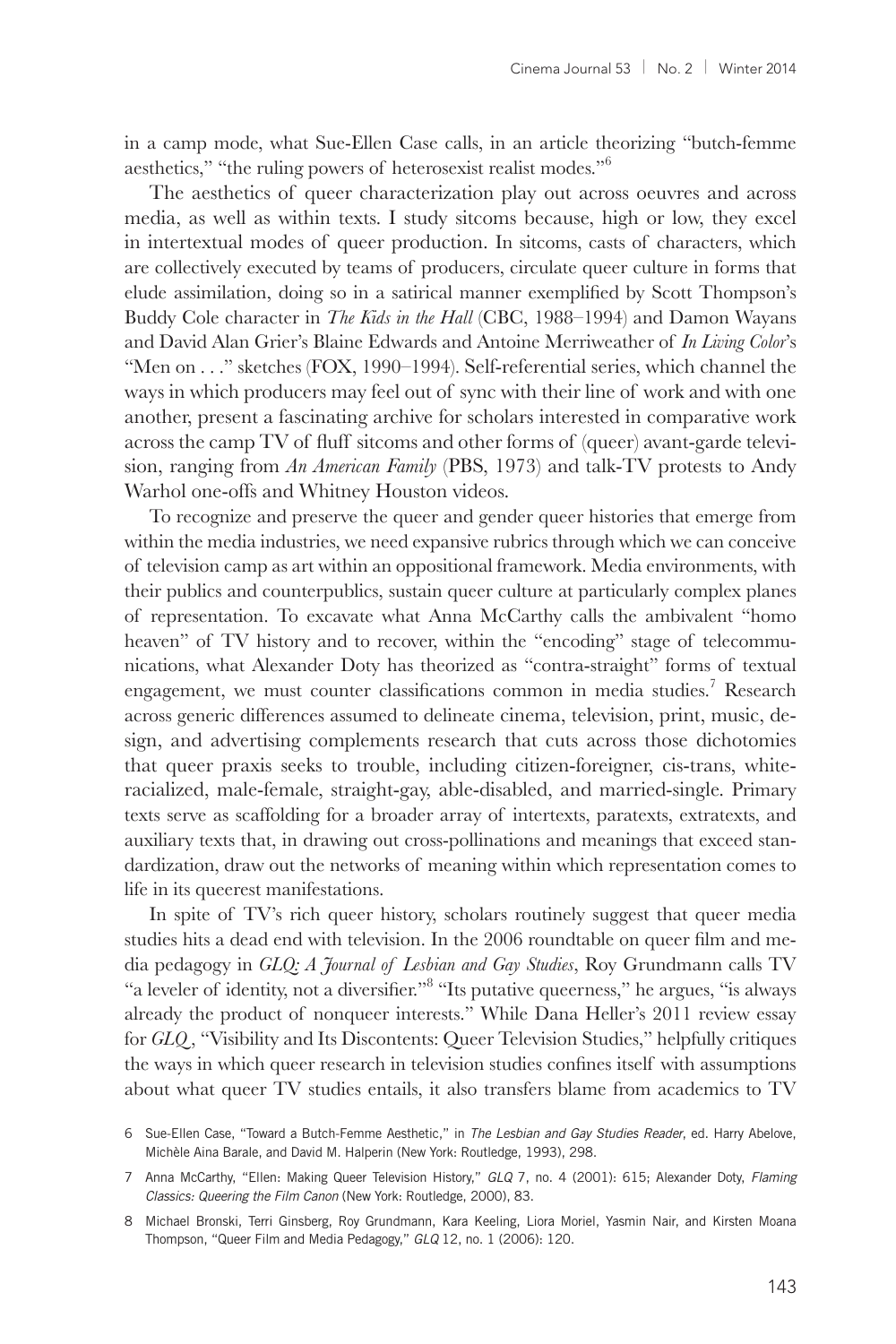itself, stating that "commercial television  $\dots$  does not hold up very well to nuance."<sup>9</sup> Grundmann's and Heller's criticisms may strike a chord with researchers interested only in protagonists, "quality" programming, explicit LGBT content, and respectable role models, but there is a lot more to TV.

Television is not merely a collection of programs within which characters appear as either straight or gay. Television presents its own strange representational system full of logics that defy dominant ideologies of identity and visibility, making it a prime site for what Michael Schiavi calls the "war over queer marginality," the fight to expel queer culture from dominant discourse or to expose its centrality.10 Scholars have hardly begun to engage the queer qualities of TV texts and industry practices, no doubt because television operates through stylistics foreign to the scholarly repertoire. As Amy Villarejo writes, "Programming responds to imperatives other than those valued by academic taste."11 In ways yet to be explored, queer culture inheres in programming while remaining impalpable outside of the specialized discursive configurations that proliferate its meanings. To cultivate discursive spaces in which it is possible to apprehend these meanings, we need new approaches to hierarchies of medium, genre, and form—methods of the kind that are currently refiguring the field of cinema and media studies. As part of loose-knit and constantly shifting production units, workers with complex relationships to diverse cultural vanguards have created queer histories within television. Queer methods develop analytic tools calibrated to this work and to the life-as-art work and coalition-based social justice campaigns of generations of marginalized queer producers. Combating one blue history with another, queer methods reconstitute and explore the marginalized queer histories that popular media commonly sustain amid ongoing processes of violence, erasure, and commodification. ✽

*I would like to thank Julia Himberg, Jules Trippe, Mary Wood, Erica Rand, and Keith Burrell for their comments on drafts of this article.* 

- 9 Dana Heller, "Visibility and Its Discontents: Queer Television Studies," *GLQ* 17, no. 4 (2011): 675.
- 10 Michael Schiavi, "Looking for Vito," *Cinema Journal* 49, no. 1 (2009): 59.
- 11 Amy Villarejo, "Ethereal Queer: Notes on Method," in *Queer TV: Theories, Histories, Politics*, ed. Glyn Davis and Gary Needham (New York: Routledge, 2009), 51.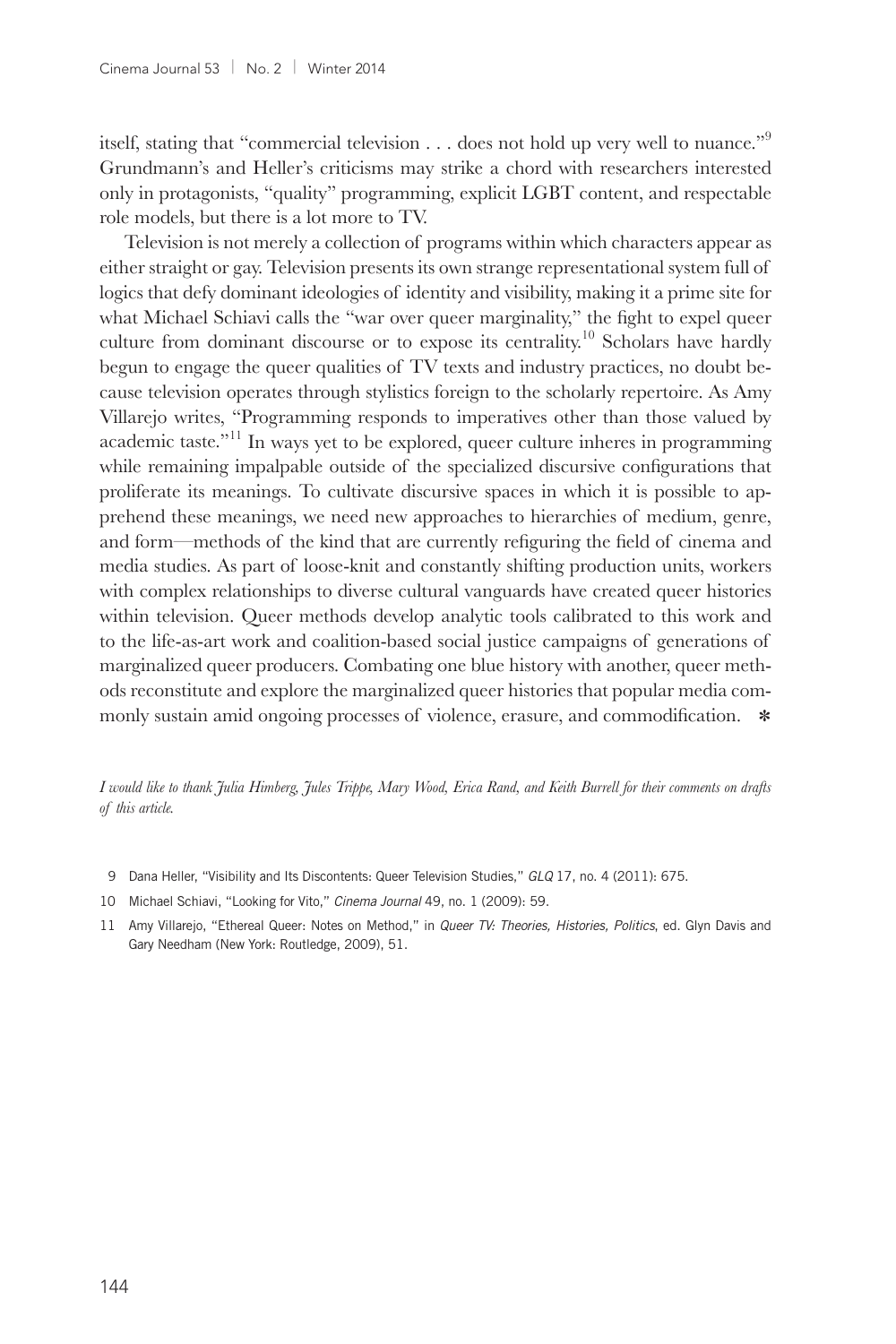# Queer Asian Cinema and Media Studies: From Hybridity to Critical Regionality

by AUDREY YUE

etween 2000 and 2008, I, together with Peter Jackson, Mark<br>McLelland, and Fran Martin, co-convened the AsiaPacifiQueer<br>(APQ) Network, an Australasian-wide collective of scholars<br>writing in the field of queer and Asian stud etween 2000 and 2008, I, together with Peter Jackson, Mark McLelland, and Fran Martin, co-convened the AsiaPacifiQueer (APQ ) Network, an Australasian-wide collective of scholars writing in the field of queer and Asian studies. The APQ Netthe marginalization of Asia-focused queer studies in the academy. It was also related to persistent anxieties about the place of queer studies, geopolitically and academically. In particular, it was aimed at addressing the real academic consequences of the US-centric nature of North American queer studies. As our now-defunct website noted:

When the world's most richly funded research institutions, the most influential university presses, and the biggest market for English-language publications in the humanities and social sciences are all located within a single nation, a certain skewing of perspectives is probably inevitable. . . . It is possible for North American queer studies scholars to build successful careers while remaining almost completely ignorant of the global diversity of non-Western (and also non-American Western) queer cultures and histories. North American sexual cultures––from subcultural scenes to media products; from gay and lesbian activism to everyday sexual and gendered practices––are presumed to be primary and general while non-American sexual cultures, both Western and non-Western, are framed as particular and secondary.<sup>1</sup>

The APQ Network brought together a growing group of scholars working on sexuality studies in the Asia-Pacific region to challenge this unequal distribution of scholarly and cultural capital by consolidating

<sup>1</sup> Asia Pacific Queer Network Website, now defunct, http://apq.anu.edu.au (accessed February 15, 2007). An account of this movement can also be found in the introduction to the coedited collection by the co-convenors Fran Martin, Mark McLelland, Peter Jackson, and Audrey Yue, eds., *AsiaPacifiQueer: Rethinking Genders and Sexualities* (Urbana: University of Illinois Press, 2008), 1–27.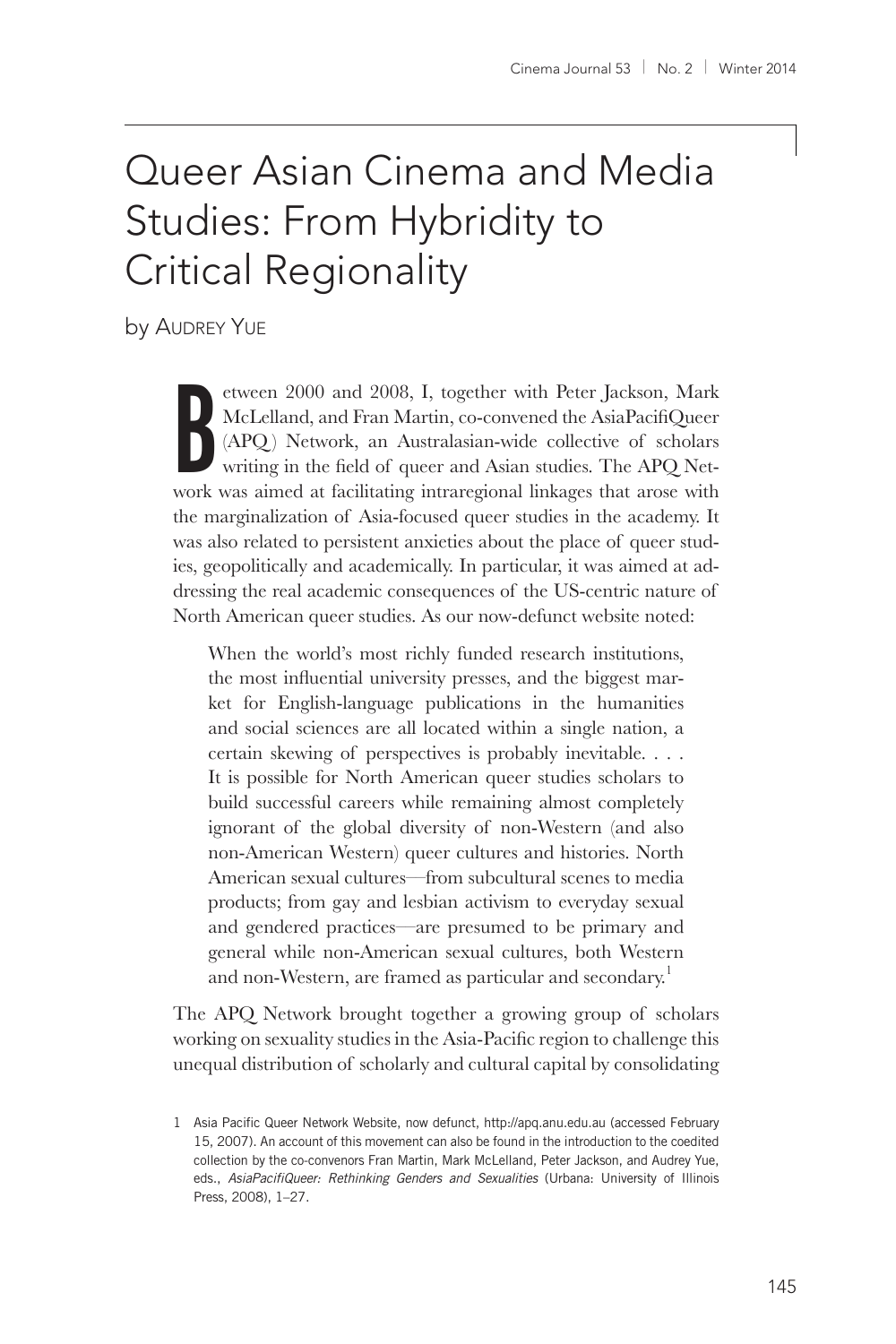a distinct intellectual movement. Its aim was to strategically confront these multiple exclusions in collective attempts to inscribe queer studies within Asian studies and to locate Asia, and the non-West, within cultural and media studies. We used a variety of approaches. To build networks among often-isolated queer Asian studies researchers, we organized dedicated APQ conferences and convened APQ streams of panels within Asian studies, cultural studies, and Western queer studies conferences. These were held in Brisbane (2001), Melbourne (2002), Singapore (2003), London (2004), Bangkok (2005), Sydney (2007), and Shanghai (2008). In 2008, these interventions resulted in and coincided with the inception of the Queer Asian series by Hong Kong University Press (with Jackson one its four editors). My essay here critically surveys the distinct intellectual traditions of this movement and considers their impacts on the emergent field of queer Asian cinema and media studies.

In the past decade, queer Asian cinema and media studies have emerged in and through the intersections of multiple social, cultural, and intellectual forces. The rise of social movements organized around emancipatory rights and queer film festivals, the new infrastructures of the creative industries that have inadvertently incubated queer media business and sexual cultures, and the arrival of a new generation of media scholars who are equally well versed in Western and non-Western queer theories have contributed to the development of this distinct field.

In this piece, I examine key scholars, paradigms, and sites of inquiry to draw out two overlapping (and not entirely exclusive) research traditions. The first is more textually oriented, focuses on queer hybridity, and aims to de-Westernize, historicize, and archive queer cinema and media cultures; the second takes on a critical regional focus, is more institutionally and empirically oriented, highlights critiques of transnationalism and governmentality, and concerns the tasks of exposing neoliberal complicity and new structures of assimilation. My aim is to critically survey exemplary methods that show the responses of the field to the past decade's development of queer Asian media cultures as they emerge and move from the margins to the mainstream.

With the exceptions of Japan, where homosexuality has been legal since 1880, Taiwan since 1896, and Thailand since 1956, the 1990s saw the spread of the decriminalization of homosexuality in East and South Asia. In 1991, homosexuality was legalized in Hong Kong; by 2001 it was removed as a mental illness in China, and in 2009, it was decriminalized in India. These sexual law reforms heralded new media and cinematic practices that present alternative models to the rights-and-recognition discourse of the West. As I show here, these alternative models are evident in the institutional form (e.g., a mixed economy of commercial and art-house films) and textual narratives (e.g., a hybrid model of both coming out of the closet and "staying in" the biological family). Where queer cinema in the West has its roots in the liberationist movement of emancipation—as well as leftist, avant-garde, and experimental traditions of independent filmmaking—queer Asian cinema rose to prominence in the 1990s with the Japanese gay film festival boom of *Okoge* (Takehiro Nakajima, 1992), the box-office success of Ang Lee's *The Wedding Banquet* (1993), and the critical acclaim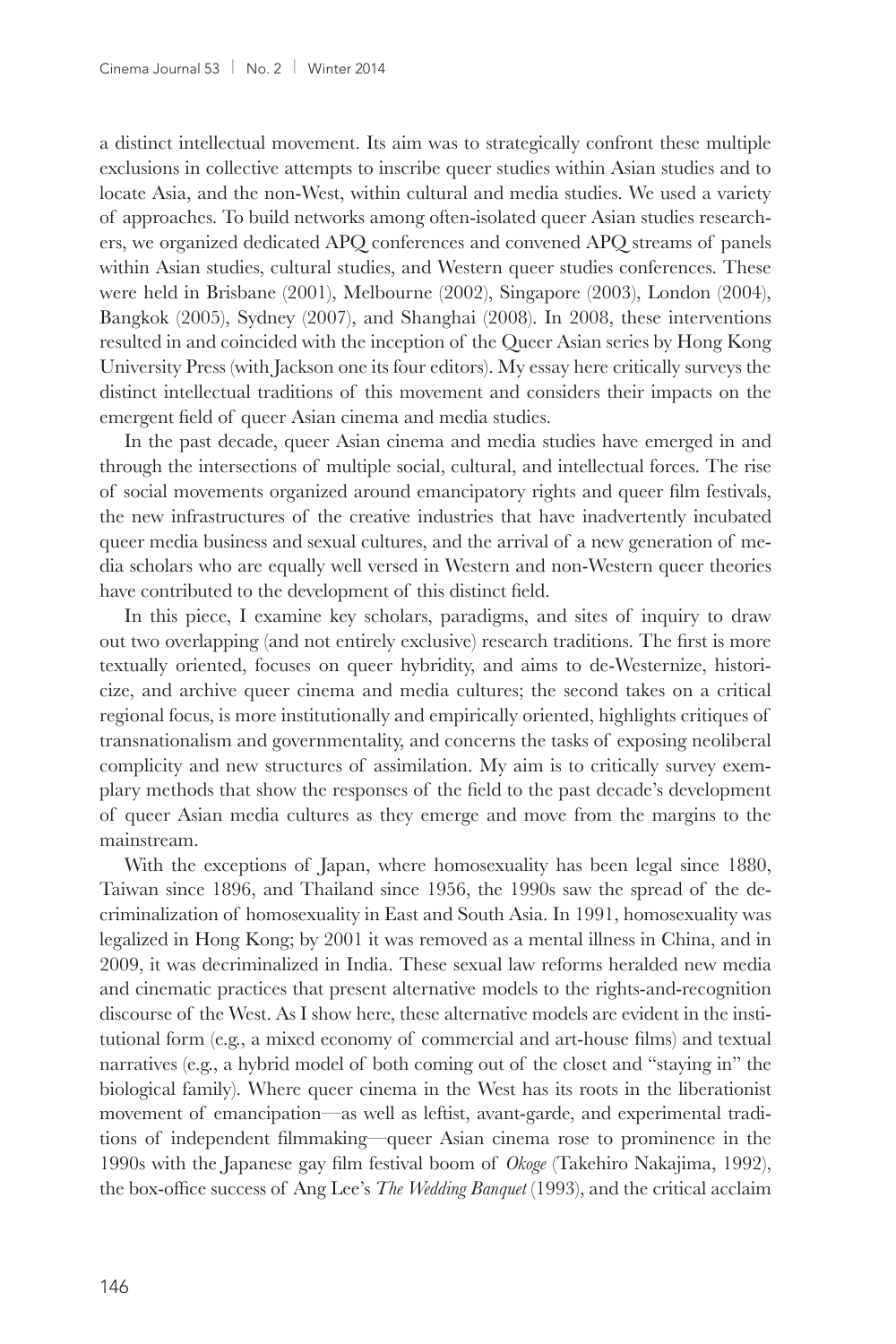of Wong Kar-wai's Palme d'Or-winning *Happy Together* (1997).<sup>2</sup> Featuring "the visibility of queer subjects," the popularity of these films among queer and mainstream straight audiences in the West and across Asia marks the "very suddenness of Asian film-making's about-face when it comes to homosexual positivity" and "has been arguably more startling than elsewhere in the world."<sup>3</sup> Not surprisingly, this period saw the rise of gay, lesbian, and women's film festivals in Japan (1992), Taiwan (1993), and Hong Kong (1989) and coincided with the arrival of HIV/AIDS nongovernmental organizations, which created a fertile arena for developing queer cultural productions, especially in countries like Malaysia and Indonesia, where homosexuality remains illegal.

In 2000, the collection *Queer Asian Cinema: Shadows in the Shade* was published as one of the first attempts to capture this zeitgeist. Although editor Andrew Grossman does not attempt to define "Asia" and uses it as "a temporary term of convenience," he points to how the political economy of global distribution has enabled this group of films to be more successfully marketed as "Asian" rather than as "Indian" or "Japanese." He highlights the paradox of "cinematic orientalism" as a process that identifies these films as "foreign" so they can be exportable to the West.<sup>4</sup> Using examples such as Chen Kaige's *Farewell My Concubine* (1993) and Shu Kei's *A Queer Story* (1997), he is careful to differentiate between Eurocentric criticism and traditionalist interpretations, and he proposes that these films cannot be situated as either following the narratives of gay liberation or solely rooted in nativist traditions. His method of "bipolar reading" suggests how, despite the fact that plots and influences can be superficially Western or Eastern, these films invite resolutions that are not exclusive either to a universally Western or to a nativist Eastern imagination.<sup>5</sup> Bipolar reading, a critical reading practice that mobilizes the double consciousness of Western and Eastern perspectives, promotes an "internationality/intertextuality" that is key to the modern film medium and global cinema literacy.<sup>6</sup> Grossman's collection canvasses Japan (film censorship, mainstream gay television, 1960s pink films, and 1990s trans cinema), Hong Kong (homosexuality in popular gangster films and cross-dressing in 1940s Cantonese melodrama), China (film consumption of fifth-generation cinema), Korea (emergent queer films), and the Philippines (transvestism). Together the essays examine both the texts and the contexts of their production, as well as the intralocal and cross-cultural circuits of reception, and provide a template for an emergent critical framework and a cinematic archive. This collection not only problematizes the binary between the

6 Ibid., 6.

<sup>2</sup> Ruby B. Rich, "New Queer Cinema," *Sight and Sound*, September 2, 1992, 30–35; Rich, "Collision, Catastrophe, Celebration: The Relationship between Gay and Lesbian Film Festivals and Their Public," *GLQ* 5, no. 1 (1999): 79–84. There is no English-language title to the Japanese film *Okoge*. The Japanese title, おこげ, when translated, refers to "scorched." *Okoge* generally means "food," and the term is also slang for "fag hag."

<sup>3</sup> Andrew Grossman, "'Beautiful Publicity': An Introduction to Queer Asian Film," in *Queer Asian Cinema: Shadows in the Shade*, ed. Andrew Grossman (London: Routledge, 2000), 2.

<sup>4</sup> Ibid., 4.

<sup>5</sup> Ibid., 5.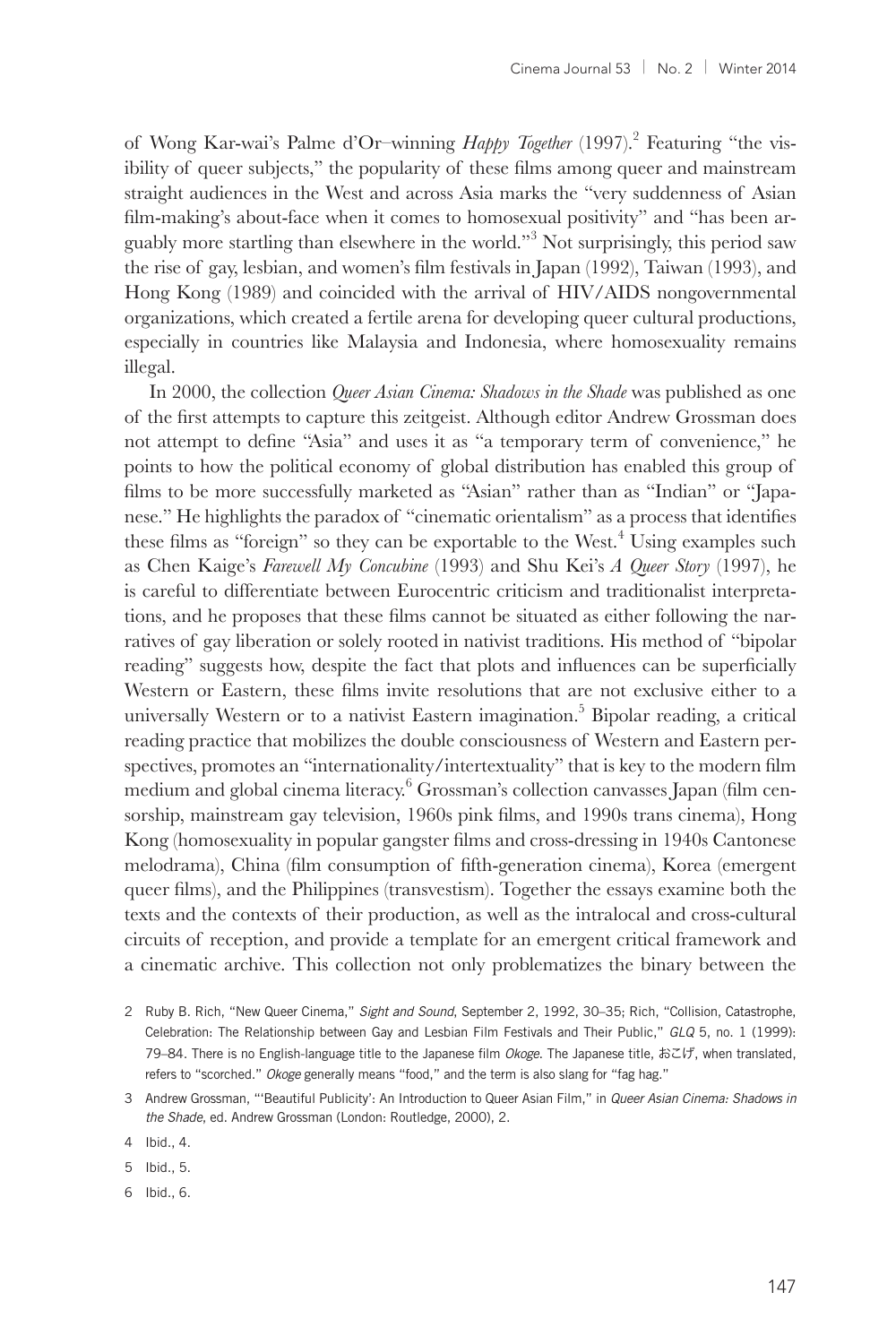"West" and the "rest"; the critical perspectives introduced here also seek to decenter sexualities by accounting for the "material and metaphorical geographies of sexualities" in nonmetropolitan spaces that are linked by complex and diverse relationships of differences, power structures, and histories.<sup>7</sup> Significant here is also the critique of dominant modes of heterosexuality and homosexuality.

*The Wedding Banquet* became a palimpsest text for what can be described as "the Wedding Banquet effect" to refer to a new theoretical framework for an alternative sexual identity model that does not follow the post-Stonewall narrative of coming out and leaving the blood family.<sup>8</sup> The film's plot of not initially fully disclosing one's homosexuality and then slowly negotiating it within the blood family provides a different trajectory for the articulation and recognition of same-sex identity. Chris Berry, in *A Bit on the Side*, discerns a practice in which "coming out" is also accompanied by the process of joining in the blood family.<sup>9</sup> Rather than a homosexual identity development model in which the speech act of coming out marks the transition of homosexual identity from confusion to clarity, this practice, characterized instead by reticence and constant negotiation, has come to distinguish one key tenet of queer Asian media studies in which narrative plots of homosexual identity disclosure are always accompanied by critical analyses that also evaluate transformations to the biological family.<sup>10</sup> Auteur studies demonstrating this approach include scholarship by Fran Martin, Song Hwee Lim, David Eng, Helen Leung, and myself, on the queer Taiwanese cinema of Tsai Ming-liang, popular Hong Kong films including the work of Wong Kar-wai and Stanley Kwan, and the independent and experimental queer films of Chinese sixthgeneration filmmaker Cui Zi'en.<sup>11</sup>

The theoretical optic of rereading tropes of coming out and reconfiguring the family has also prompted queer Asian media scholars to coin the concept of "queerscape." Appropriating Appadurai's influential discussion of scapes to describe the cultural imaginary of disjunctive globalization, the Asian queerscape is an attempt to delineate a regional culture as well as outline a critical regionality framework. As a regional

- 7 Richard Philips and Diane Watt, introduction to *De-Centring Sexualities: Politics and Representations beyond the Metropolis*, ed. Richard Philips, Diane Watt, and David Shuttleton (London: Routledge, 2000), 2.
- 8 The post-Stonewall identity-as-ethnicity model of coming out is discussed by Alan Sinfield in "Diaspora and Hybridity: Queer Identities and the Ethnicity Model," *Textual Practice* 10, no. 2 (1996): 271–293.
- 9 Chris Berry, *A Bit on the Side: East-West Topographies of Desire* (Sydney: Empress Publishing, 1994). On this alternative model of coming out, see also Chou Wah-Shan, "Homosexuality and the Cultural Politics of Tongzhi in Chinese Societies," *Journal of Homosexuality* 40, nos. 3–4 (2001): 27–46; Chou Wah-Shan, *Tongzhi: Politics of Same-Sex Eroticism in Chinese Societies* (Binghamton, NY: Haworth Press, 2000).
- 10 Jen-peng Liu and Ding Naifei, "Reticent Poetics, Queer Politics," *Inter-Asia Cultural Studies* 6, no. 1 (2005): 30–55.
- 11 Fran Martin, *Situating Sexualities: Queer Representation in Taiwanese Fiction, Film and Public Culture* (Hong Kong: Hong Kong University Press, 2003); Helen Hok-Sze Leung, *Undercurrents: Queer Culture and Postcolonial Hong Kong* (Vancouver: University of British Columbia Press, 2008); David Eng, *The Feeling of Kinship: Queer Liberalism and the Racialization of Intimacy* (Durham, NC: Duke University Press, 2010); Chris Berry, "The Sacred, the Profane, and the Domestic in Cui Zi'en's Cinema," *Positions: East Asia Cultures Critique* 12, no. 1 (2004): 195–201; Song Hwee Lim, *Celluloid Comrades: Representations of Male Homosexuality in Contemporary Chinese Cinemas* (Honolulu: University of Hawaii Press, 2006); Audrey Yue, "Mobile Intimacies in the Queer Sinophone Films of Cui Zi'en," *Journal of Chinese Cinemas* 6, no. 1 (2012): 95–108; Yue, "What's So Queer about Happy Together? aka Queer (N)Asian: Interface, Mobility, Belonging," *Inter-Asia Cultural Studies Journal* 1, no. 2 (2000), 251–264.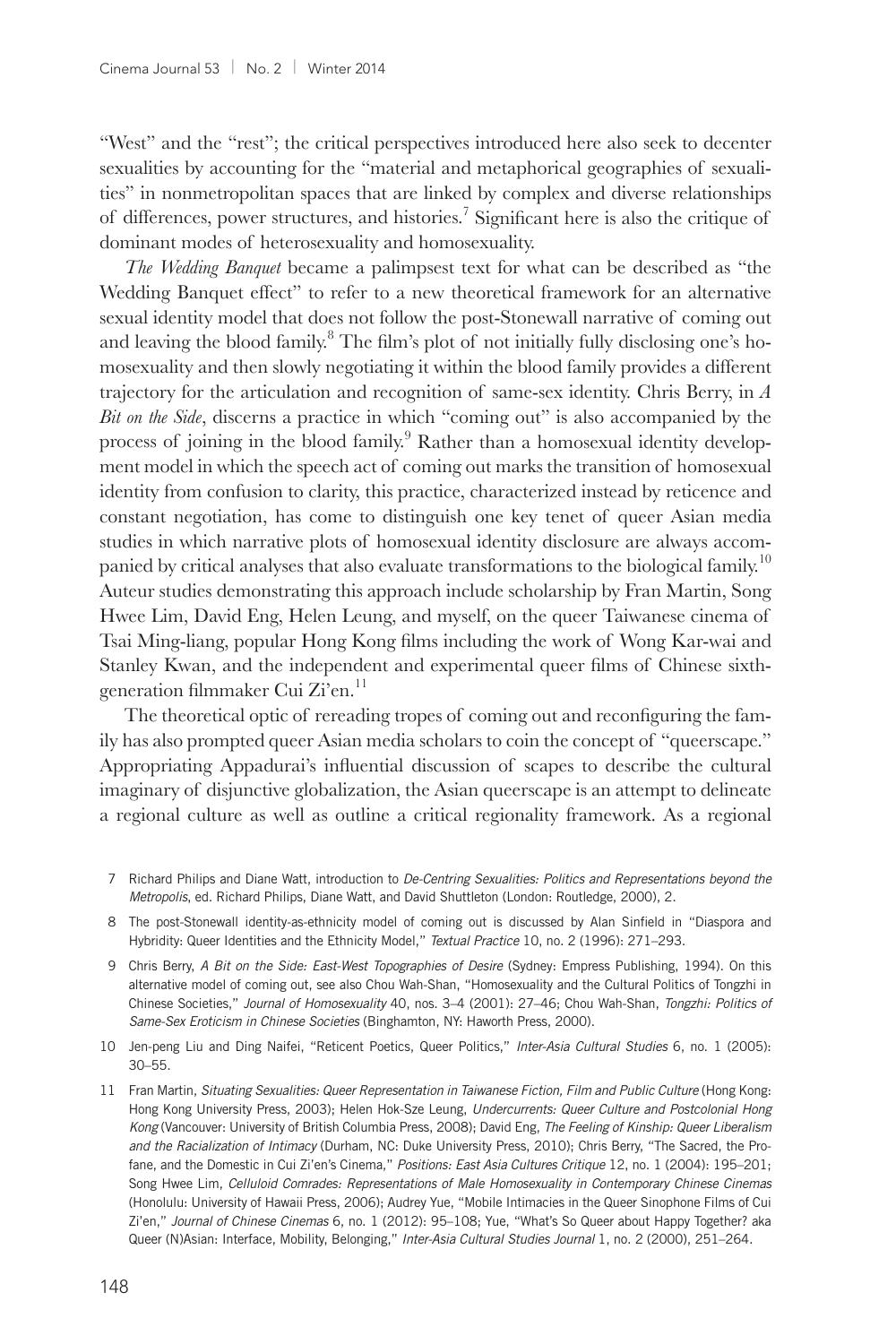culture, the Asian queerscape is a new spatial culture across Asia and its Asian diasporas that have emerged as a result of the multidirectional flows of queer globalization. As critical regionality, the Asian queerscape is a research practice that has emerged as a result of challenging the US-centrism of queer studies and the boundedness of "area" studies. Destabilizing dominant cinematic gender and sexual norms, it draws together two research approaches: (1) the new worlds of queer Asian media cultures created through the globalization of LGBT cultures and (2) the oblique spaces of nonheteronormativity reclaimed and reinvented on the margins of straight (mainstream, official, colonial) spaces. $12$ 

The former coalesces around a cluster of writings characterized by queer hybridity, a term used loosely to refer to how syncretic practices are produced as a result of the intermingling of nativist and global forces that have come to impact the production of local LGBT cultures. Most manifest here is the introduction of digital media technologies and their capacity to inform new self and group identities. *Mobile Cultures: New Media in Queer Asia*, a coedited collection by Chris Berry, Fran Martin, and myself, explores how sites and practices such as the Internet, mobile phones, and the translation technology of dubbing have produced new convergences of local sexual identities.<sup>13</sup> Rather than follow the global queering thesis that suggests the homogenizing sameness of LGBT practices and extending the localization thesis of de-Westernizing media studies, queer hybridity recognizes the third space of incommensurability that has ensued as a result of the East-West cultural mix.14

The latter can be said to mobilize "disidentification" as a critical practice for undoing encoded meanings and recoding them for minority empowerment through exposing dominant constructions of heteronormativity, gender, and sexuality.<sup>15</sup> It is most notable in Chinese cultural critiques framed by the concepts of *tongzhi* and the Sinophone. Originally referring to "comrades" in communist China, the term *tongzhi* has been appropriated as a self-identity category to refer to LGBT communities in China and Hong Kong and has become a theoretical engine for generating a prolific body of scholarship on filmic representations of Chinese homosexualities, including the nonheteronormative publics of postcolonial Hong Kong cinema, the queering of Mainland Chinese and Hong Kong media histories, Internet-mediated lesbian communities

<sup>12</sup> On the former, see Mark J. McLelland, "Japanese Queerscapes: Global/Local Intersections on the Internet," in *Mobile Cultures: New Media in Queer Asia*, ed. Chris Berry, Fran Martin, and Audrey Yue (Durham, NC: Duke University Press, 2003), 52–69; on the latter, see Helen Hok-sze Leung, "Queerscapes in Contemporary Hong Kong Cinema," *Positions: East Asia Cultures Critique* 9, no. 2 (2001): 423–447.

<sup>13</sup> Berry, Martin, and Yue, *Mobile Cultures.*

<sup>14</sup> On global queering, see Dennis Altman, "On Global Queering," *Australian Humanities Review* 2 (1996), http://www. australianhumanitiesreview.org/archive/Issue-July-1996/altman.html; on de-Westernizing media studies, see James Curran and Myung-Jin Park, eds., *De-Westernizing Media Studies* (London: Routledge, 2000); on more theorizations and examples of queer hybridity, see Martin et al., *AsiaPacifiQueer*.

<sup>15</sup> José Esteban Muñoz, *Disidentifications: Queers of Color and the Performance* (Minneapolis: University of Minnesota Press, 1999).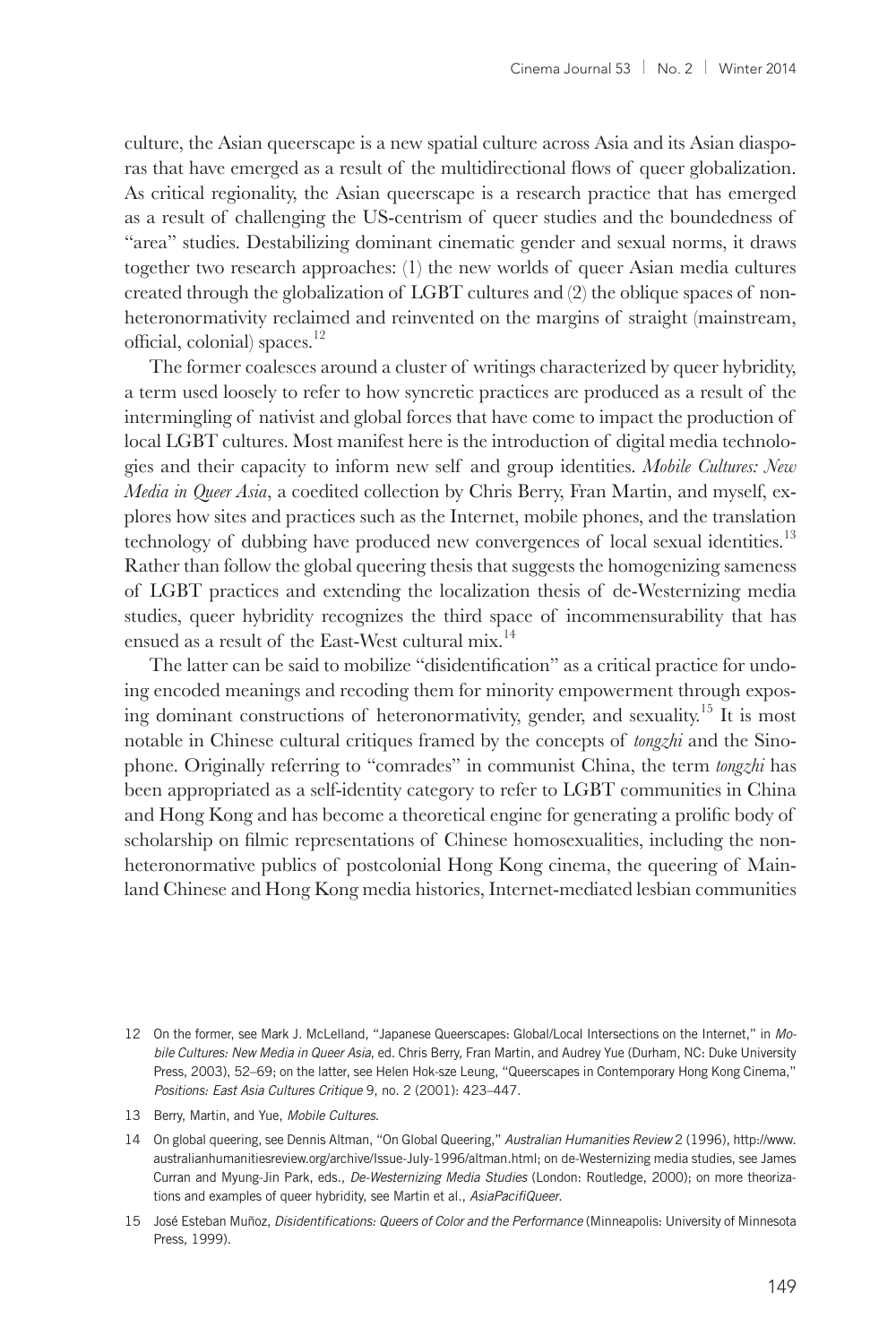in Shanghai, and the queer sociality of transnational Chinese popular culture.<sup>16</sup> More recently, the identity politics of *tongzhi* has given way to the critical traction of the Sinophone, a term to refer to a multiaccented visual culture created by geographic regions on the periphery of China.<sup>17</sup> Queer Sinophone cinemas are, as I have previously argued, "[l]ocated in the margins of Chinese heteronormativity . . . and [question] the ontology of kinship and new queer subjectivities that are produced by the global reordering of Chinese modernity."18 A recent collection by Howard Chiang and Ari Larissa Heinrich, *Queer Sinophone Cultures*, examines not only the queer cinema of Tsai Ming-liang but also the Sino-centric and heteronormative challenges of Malay, Cantonese, and Singaporean films.<sup>19</sup>

This scholarship covers a range of methods, beginning with formalist film theory, discourse analysis, and semiotic deconstruction, and combining these practices with the cultural materialism of area and queer race studies. It now traverses a multidisciplinary terrain, moving from the textual to the more empirical—including psychoanalysis, affect studies, historiography, audience reception studies, media sociology, and online ethnography. Key to the formation of Asian queerscapes is the force of "minor transnationalism." Shu-mei Shih and Françoise Lionnet coined the term *minor transnationalism* to differentiate it from the top-down, usually West-East and one-way centrifugal hegemony of major transnationalism; for them, minor transnationalism refers to the multidirectional, bottom-up forces that have created new spaces of global exchange and participation without the mediation of the center.<sup>20</sup> The regional homoerotic imaginary of inter-Asian Chinese lesbian films and the impact of homosexual media on diasporic and South Asian public cultures exemplify how minor transnationalism not only has destabilized colonial, neocolonial, patriarchal, and heteronormative forces but also has constituted alternative regions of desires.<sup>21</sup> The Queer Asia book series by Hong Kong University Press, established in 2008, demonstrates the emergent strength of this "intellectual traffic."<sup>22</sup> Not only has transnationalism opened up a new historically rigorous approach to imagine queer media cultures and politics that challenge the borders of the nation-states; it has also decentered the West as a geographical region as well as a dominant vantage point for legitimating cinematic practices and

- 16 Lim, *Celluloid Comrades*; Leung, *Undercurrents*; Yau Ching, ed., *As Normal as Possible: Negotiating Sexuality and Gender in Mainland China and Hong Kong* (Hong Kong: Hong Kong University Press, 2010); Lucetta Y. L. Kam, *Shanghai Lalas: Female Tongzhi Communities and Politics in Urban China* (Hong Kong: Hong Kong University Press, 2012); Hongwei Bao, "'Queer Comrades': Transnational Popular Culture, Queer Sociality, and Socialist Legacy," *English Language Notes* 49, no. 1 (2011): 131–138.
- 17 Shu-mei Shih, *Visuality and Identity: Sinophone Articulations across the Pacific* (Berkeley: University of California Press, 2007).
- 18 Yue, "Mobile Intimacies," 95.
- 19 Howard Chiang and Ari Larissa Heinrich, eds., *Queer Sinophone Cultures* (London: Routledge, 2014).
- 20 On minor transnationalism, see Françoise Lionnet and Shu-mei Shih, eds., *Minor Transnationalism* (Durham, NC: Duke University Press, 2005).
- 21 Fran Martin, *Backward Glances: Contemporary Chinese Cultures and the Female Homoerotic Imaginary* (Durham, NC: Duke University Press, 2010); Gayatri Gopinath, *Impossible Desires: Queer Diasporas and South Asian Public Cultures* (Durham, NC: Duke University Press, 2005).
- 22 Travis Kong, cited in "The Queer Asia Book Series Press Release," June 25, 2008, http://www.hkupress.org /Common/Reader/News/ShowNews.jsp?Nid=71&Pid=4&Version=0&Cid=13&Charset=iso-8859-1.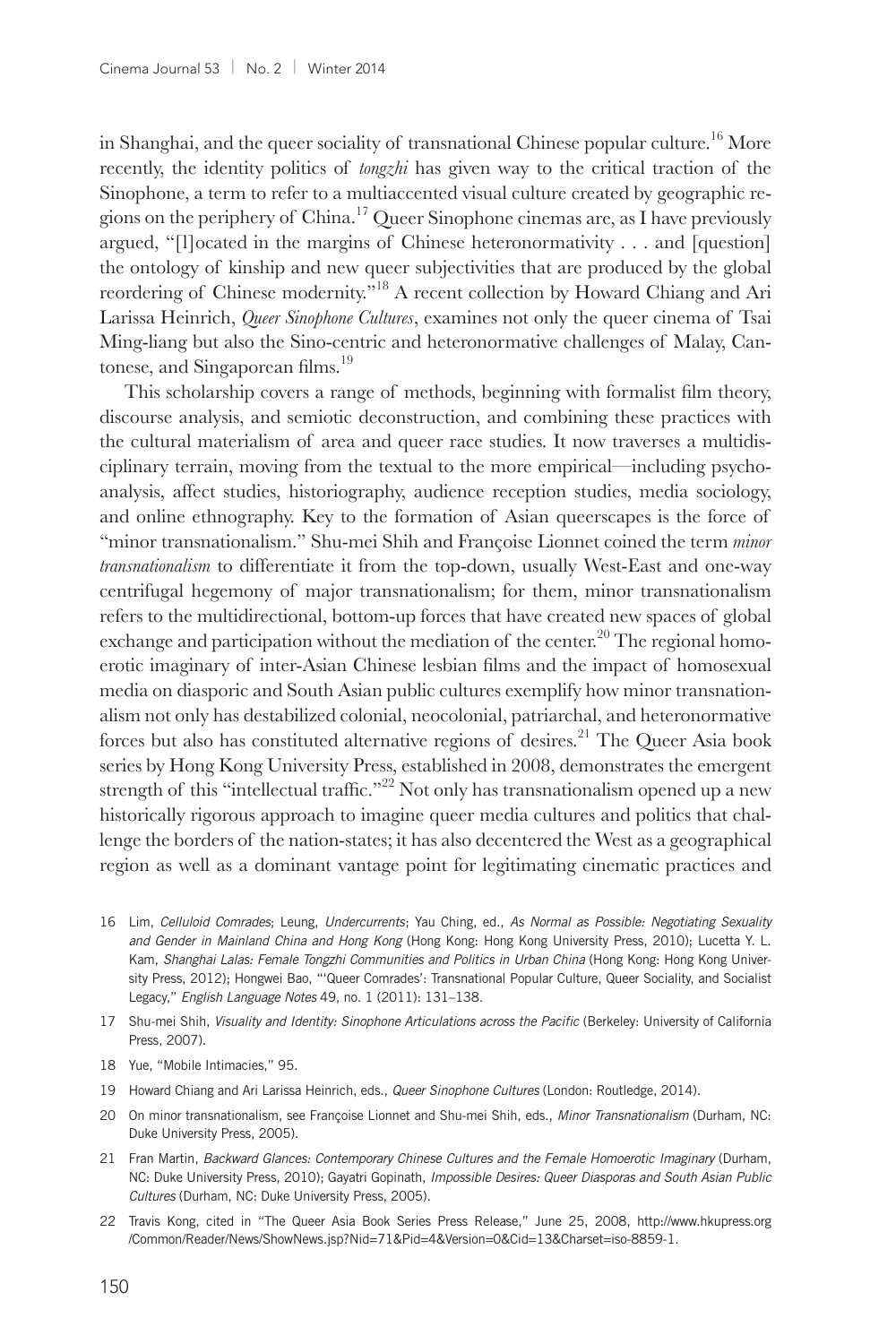ideologies.23 Significant here is also a critique of the new structures of governance that have arisen as a result of the reterritorializing force of transnationalism.

For queer Asian cinema and media studies, new structures of cultural governance are evident not only in the supranational regional mediascapes of coproduction and consumption but also in capitalist imaginaries that have reconstituted media markets and sexual identities. While some caution against the neoliberal assimilation of East Asian queers into the global governance of nongovernmental organization affiliations, others attempt to map and unravel the complicity between gay media and commerce.24 Peter Jackson's 2011 study on queer Bangkok shows how a vernacular queer culture has emerged alongside a rising urban middle class and the mainstreaming of gay and transsexual representations on popular television and in art-house cinema.<sup>25</sup> In Singapore, where homosexuality continues to be criminalized, the government has fetishized the cool industries of gay bohemia as part of the cultural liberalization of the creative economy. From state-funded pan-Asian gay films such as *Rice Rhapsody* (Kenneth Bi, 2004) and the regional success of gay Asian Internet portals such as Fridae to the rise of a subsidized queer art-house genre, an institutionalized queer media culture has arisen.<sup>26</sup> For queer Asian countries such as Thailand and Singapore, transnational capitalism has also resulted in new governing structures of renationalization. Like the trend in recent queer theory, rather than celebrating the emancipatory impulse of queer politics, queer Asian media and cinema studies have also begun to interrogate new regimes of governance that are conditioning the shaping of media institutions and sexual futures.

Significant shifts, both academic and political, have taken place in the decade or so between the publication of *De-Centring Sexualities* (2000) and *De-Westernizing Film Studies* (2012), and these shifts have been reflected and enacted in key scholarly trends and critical practices.<sup>27</sup> While neither collection explicitly addresses "Asia," both point to conceptual distinctions reflected in the field of queer Asian media and cinema studies. From inscribing and archiving the subcultural media histories and place-based specificities of alternative sexual identities to engaging and exposing the globality and governmentality of transnational cinemas and sexualities, this interdisciplinary field has complicated local and national flows and has challenged essentialized and Eurocentric traditions in the study of media cultures as aesthetic forms and social practices. Its tools of queer hybridity and critical regionality, and their challenges to kinship structures and neoliberal capitalism, offer a platform for a media future that continues to confront the mainstream assimilation of LGBT cultures and the rise of Asia.  $\ast$ 

- 24 See, e.g., Josephine Ho, "Is Global Governance Bad for East Asian Queers?," *GLQ* 14, no. 4 (2008): 457–479.
- 25 Peter Jackson, ed., *Queer Bangkok: Twenty-First Century Markets, Media, and Rights* (Hong Kong: Hong Kong University Press, 2011).
- 26 Audrey Yue, "Queer Singapore: A Critical Introduction," in *Queer Singapore*: *Illiberal Citizenship and Mediated Cultures*, ed. Audrey Yue and Jun Zubillaga-Pow (Hong Kong: Hong Kong University Press, 2012), 1–25. Fridae's website can be found at http://www.fridae.asia.
- 27 Philips, Watt, and Shuttleton, *De-Centring Sexualities*; Bâ and Higbee, *De-Westernizing Film Studies.*

<sup>23</sup> These aims are also succinctly positioned in Saër Maty Bâ and Will Higbee, eds., *De-Westernizing Film Studies* (London: Routledge, 2012).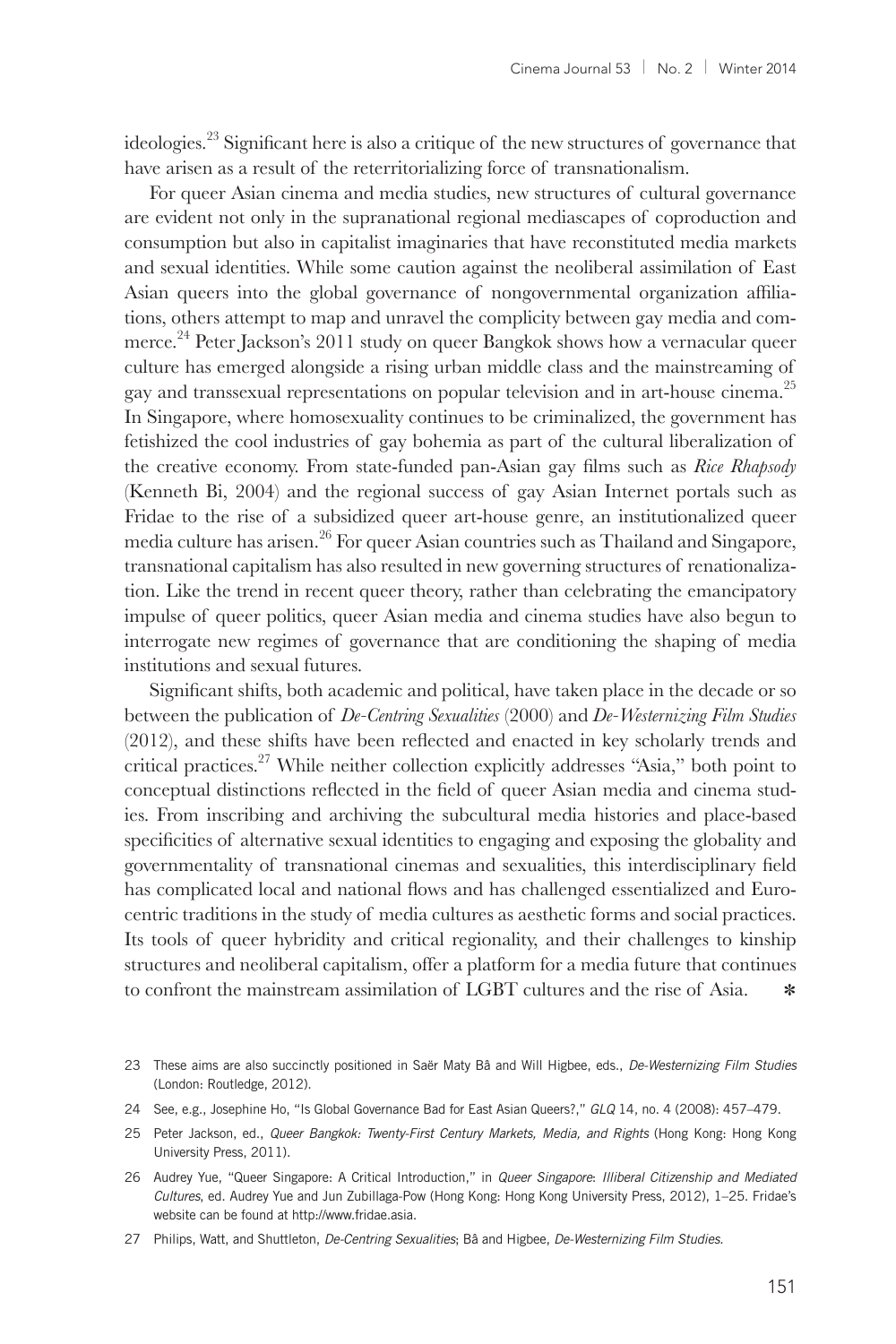#### Queer OS

by Kara Keeling

From new media's eccentric temporalities and reliance on reading<br>codes to their relationships to ephemera, publics, viruses, music,<br>and subcultures, new media intersect with queer theories in a<br>variety of ways. Scholars wo rom new media's eccentric temporalities and reliance on reading codes to their relationships to ephemera, publics, viruses, music, and subcultures, new media intersect with queer theories in a variety of ways. Scholars working at the interfaces of new media, the roles and usages of new media in creating and sustaining forms of LGBT sociality, experiences, and ways of knowing. Vital scholarship on LGBT and queer cybercultures from a variety of perspectives and compelling descriptions and explorations of the role of new media in LGBT, and queer people's lives, have helped scholars understand the centrality and significance of LGBT participation in new media. Important work on representations of LGBT people in, on, and through new media is ongoing.<sup>1</sup>

Within this scholarly milieu, less attention has been dedicated to the interfaces of new media as they have been theorized through conceptualizations of "the digital," "software," "computation," "manufacturing," "information," and "code," and what currently are perceptible as queer ontologies; theories of queer embodiment and materializations; and other issues, logics, and expressions that comprise queer theory, such as, for example, theories of queer temporality, critiques of homonationalism, and investigations into the relationships of queerness, forms of racialization, and contexts of settler colonialism, among others.

Yet as the opening lines of this brief contribution to an evaluation of contemporary intersections of LGBT studies, queer theory, and cinema and media studies suggest, the materiality, rhetorics, forms, and ontologies of new media readily lend themselves to a theoretical encounter with queer theory that might enliven and enrich both film and media studies and queer theory, thus deepening the capacity of each to attend to the sociopolitical registers of contemporary life.

Existing theoretical scholarship on race and new technologies illustrates that new media scholarship that attends to race also might

<sup>1</sup> For a helpful, though not exhaustive, gloss on new media and communications scholarship produced at the intersection of queer and cyber, see Kate O'Riordan and David J. Phillips, eds., introduction to *Queer Online: Media Technology & Sexuality* (New York: Peter Lang, 2007). For a consideration of gay participation online, see Ken Hillis, *Online a Lot of the Time: Ritual, Fetish, Sign* (Durham, NC: Duke University Press, 2009). For an ethnography of queer youth using the Internet in rural settings, see Mary L. Gray, *Out in the Country: Youth, Media, and Queer Visibility in Rural America* (New York: New York University Press, 2009).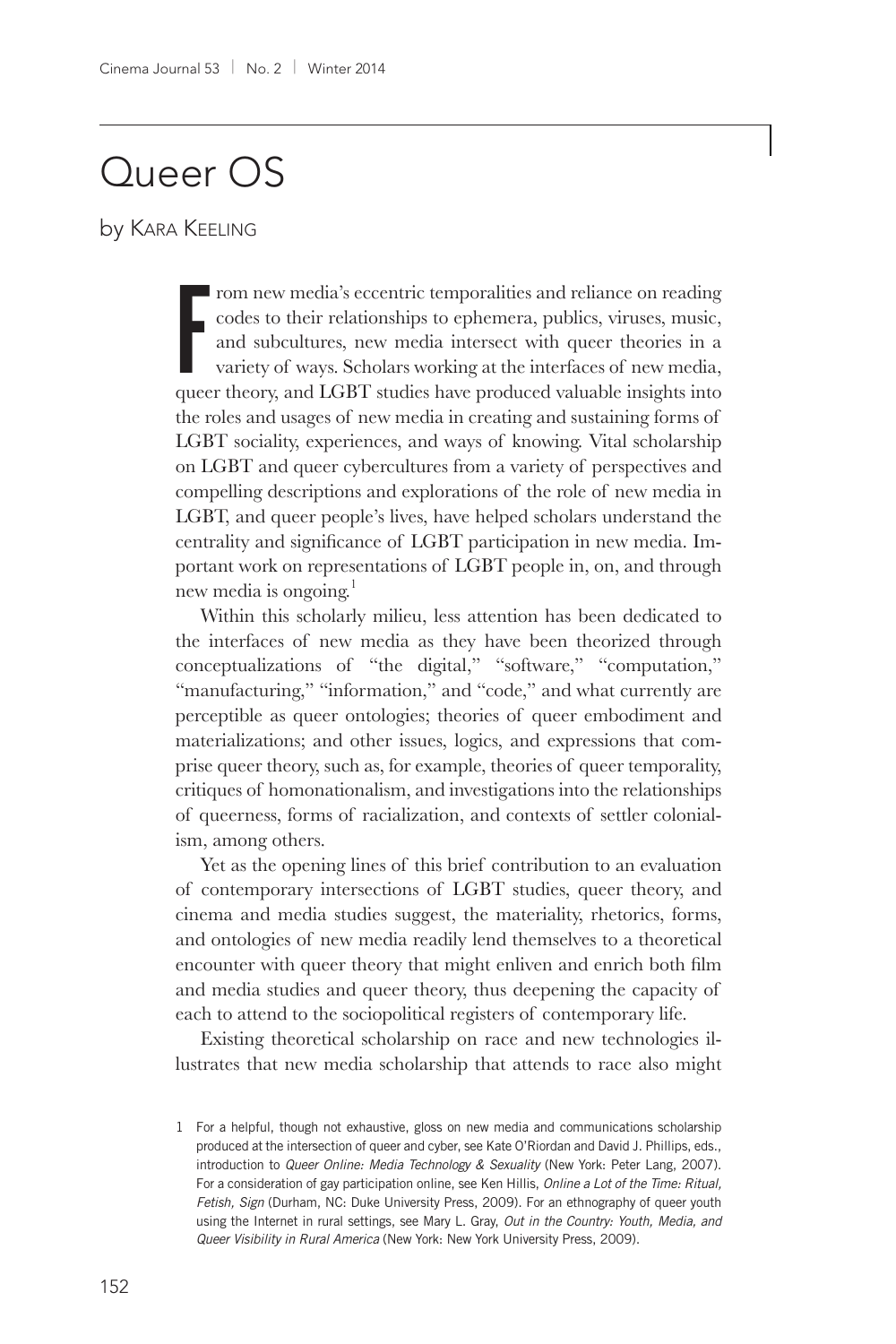engage with vital and still-generative scholarship happening in queer theory, but it rarely makes an explicitly queer new media studies or technology studies (or even queering new media and/or technology studies) part of its project. Similarly, compelling work on feminism and the cultural logics of new media technologies is suggestive of a direction amenable to a serious engagement with queer theory, but that work rarely substantively stages such an encounter. With this lacuna in mind, in what follows, I offer preliminary thoughts toward a scholarly political project that I call "Queer OS."<sup>2</sup> As I discuss here, scholarship that might be collected under a rubric of "Queer OS" already exists, and provocative and promising work is currently being produced that might contribute to a project at the interfaces of queer theory, new media studies, and technology studies, such as the one I sketch briefly here.

Queer OS would take historical, sociocultural, conceptual phenomena that currently shape our realities in deep and profound ways, such as race, gender, class, citizenship, and ability (to name those among the most active in the United States today), to be mutually constitutive with sexuality and with media and information technologies, thereby making it impossible to think any of them in isolation. It understands *queer* as naming an orientation toward various and shifting aspects of existing reality and the social norms they govern, such that it makes available pressing questions about, eccentric and/or unexpected relationships in, and possibly alternatives to those social norms.<sup>3</sup>

I have suggested elsewhere, following Antonio Gramsci's work on hegemony, Marcia Landy's reading of Gramsci's work in the context of film studies, and Wahneema Lubiano's work on "common sense" in black nationalism, that common sense is a linchpin in the struggle for hegemony that conditions what is perceptible such that aspects of what is perceptible become generally recognizable only when they work in some way through "common senses." In this context, *queer* offers a way of making perceptible presently uncommon senses in the interest of producing a/new commons and/or of proliferating the senses of a commons already in the making.<sup>4</sup> Such a commons would be hospitable to, perhaps indeed crafted from, just and eccentric orientations within it. Queer OS makes this formulation of *queer* function as an operating system along the lines of what Tara McPherson describes as "operating systems of a larger order" than the operating systems that run on our computers.<sup>5</sup>

Queer OS would take seriously McPherson's suggestion that the cultural logics of the early operating system Unix embed some of the racial logics of the post–World War II era in which Unix (and the modern civil rights movements) were developed.<sup>6</sup>

6 Ibid., 21.

<sup>2</sup> During a Google search for existing formulations of Queer OS, I found a link to an intriguing workshop in Slovenia titled "Workshop Queer OS: Operating System for Fags, Radical Faeries, and Questioning Nerds." See Ljudmila, "Queer OS," http://wiki.ljudmila.org/Queer\_OS (accessed June 25, 2013).

<sup>3</sup> I develop this formulation of queer in greater detail in my book manuscript in progress, *Queer Times, Black Futures*  (New York: New York University Press, forthcoming).

<sup>4</sup> For my formulation of "the image of common sense" in the cinematic, see Kara Keeling, *The Witch's Flight: The Cinematic, the Black Femme, and the Image of Common Sense* (Durham, NC: Duke University Press, 2007).

<sup>5</sup> Tara McPherson, "US Operating Systems at Mid-Century: The Intertwining of Race and UNIX," in *Race after the Internet*, ed. Lisa Nakamura and Peter Chow-White (New York: Routledge, 2011), 21–37.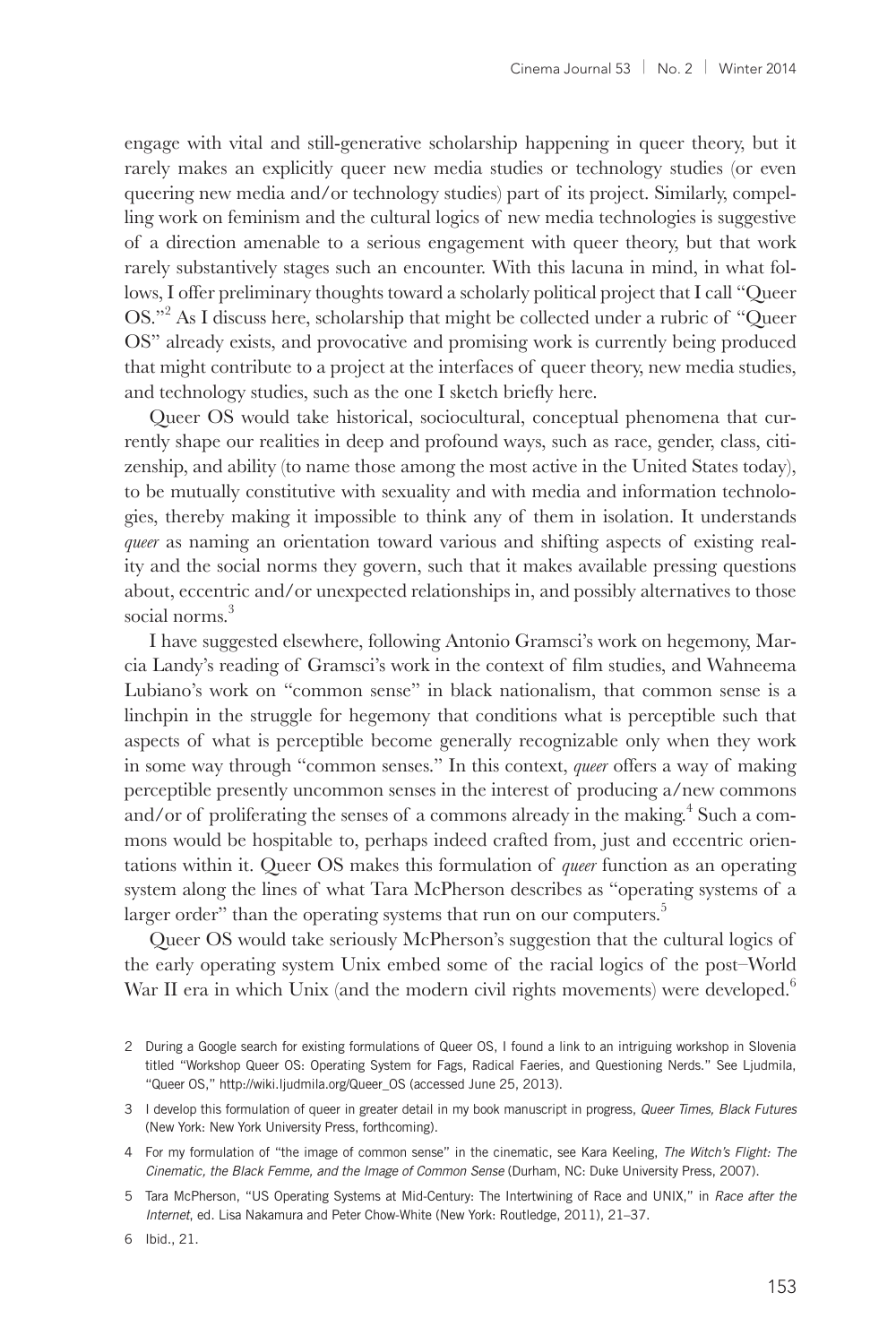For McPherson, the logics of US racial formation infuse Unix not because the creators of Unix planned it that way, but because those who developed Unix were working within a sociocultural milieu held together by common senses already saturated by those logics.

Inspired by McPherson's analysis of Unix in the context of US racial formation, Queer OS seeks to make *queer* into the logic of "an operating system of a larger order" that unsettles the common senses that secure those presently hegemonic social relations that can be characterized by domination, exploitation, oppression, and other violences. While it is worth noting here that my references to "the commons" are in critical conversation with existing formulations of the "digital commons," an aim of Queer OS vis-à-vis conceptualizations of commons is to provide a society-level operating system (and perhaps an operating system that can run on computer hardware) to facilitate and support imaginative, unexpected, and ethical relations between and among living beings and the environment, even when they have little, and perhaps nothing, in common.

To begin with, it could be said that in its capacity as a social operating system, Queer OS connects existing distributed areas of scholarly inquiry and activism, thereby producing philosophies and cultures within each of those areas that might unsettle the logics that currently secure them. Here, Queer OS would not be simply interdisciplinary, though because it often evinces a studied promiscuity toward the ideas and methods it assembles, it carries many of interdisciplinarity's risks and promises. Nor is it only transdisciplinary, since it can be relatively indifferent to existing disciplines in an effort to include aspects of the world that have not yet entered the logics of disciplines.<sup>7</sup>

Queer OS names a way of thinking and acting with, about, through, among, and at times even in spite of new media technologies and other phenomena of mediation. It insists upon forging and facilitating uncommon, irrational, imaginative, and/ or unpredictable relationships between and among what currently are perceptible as living beings and the environment in the interest of creating value(s) that facilitate just relations.<sup>8</sup> Because Queer OS ideally functions to transform material relations, it is at odds with the logics embedded in the operating systems McPherson discusses. Because it seeks to undermine the relationships secured through those logics, even as, like McPherson does when she points out that she is using a computer and wordprocessing software that shape her own intellectual work in specific ways, it acknowledges its own imbrication with and reliance on those logics while still striving to forge new relationships and connections.

<sup>7</sup> In this regard, Queer OS has affinities with Katie King's formulation of "networked reenactments." See Katie King, *Networked Reenactments: Stories Transdisciplinary Knowledges Tell (Durham, NC: Duke University Press, 2012);* King "A Naturalcultural Collection of Affections: Transdisciplinary Stories of Transmedia Ecologies Learning," *S&F Online*, http://sfonline.barnard.edu/feminist-media-theory/a-naturalcultural-collection-of-affections-transdisciplinary -stories-of-transmedia-ecologies-learning/.

<sup>8</sup> It is worth noting here that, although they are of different orders, this description of Queer OS resonates with what I described as "the black femme function" within the cinematic in my book *The Witch's Flight*. See also Franco "BIFO" Berardi, "Precariousness, Catastrophe and Challenging the Blackmail of the Imagination," *Affinities: A Journal of Radical Theory, Culture, and Action* 4, no. 2 (November 23, 2010), http://www.affinitiesjournal.org/affinities/index .php/affinities/article/view/58.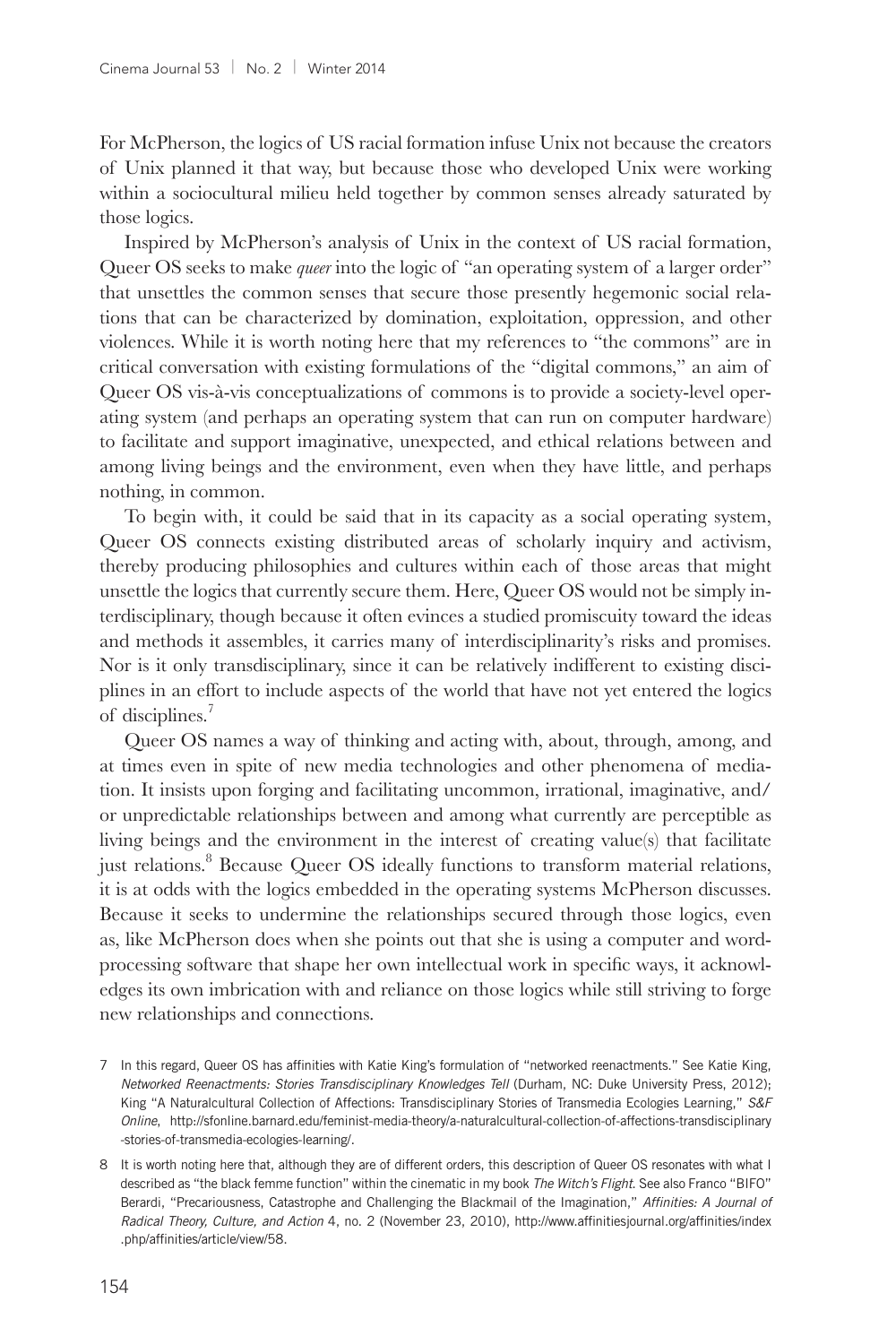From my own position, it is possible to detect exciting contributions that have already been made, as well as ones on the horizon. Among the early precedents for Queer OS are projects such as Allucquére Rosanne Stone's (Sandy Stone's) *The War of Desire and Technology at the Close of the Mechanical Age*, a book in which Stone is "seeking social structures in circumstances in which the technological is the nature, in which social space is computer code."<sup>9</sup> Fifteen years after the publication of *The War of Desire and Technology*, Margaret Rhee and Amanda Philips introduced their 2010 Humanities, Arts, Science, and Technology Advanced Collaboratory (HASTAC) forum "Gender, Sexuality, and Queerness" by announcing their "hope for dialogues that traverse disciplinary boundaries, borders, and fictive territories.<sup>"10</sup> As they described it, the forum invited discussions of questions such as "How does queer theory intersect with technology [and/or] technologies?" "How do issues of gender, sexuality and identity play out in digital media, digital arts, and the Internet?" "How does the body function as a theme within theory and art, emerging from queer, ethnic, and feminist, studies and other related disciplines?" and "Is technology historically closely entangled with sexuality?"<sup>11</sup>

The questions that Rhee and Phillips invited their participants to discuss remain compelling ones to explore. Some of those who have been engaged in their exploration also have participated in the conversations about scholarly technology that have come to characterize the digital humanities. This year, Phillips coauthored an article with Alexis Lothian that seeks to make an intervention into the contested category of "the digital humanities." That article, "Can Digital Humanities Mean Transformative Critique?," builds on the premise that, "if humanities scholars in critical media and cultural studies, queer studies, ethnic studies, disability studies, and related areas are doing work in and with the digital, we should lay claim to our place within digital humanities."<sup>12</sup> In that spirit, Lothian and Phillips offer "a curated list of projects, people, and collaborations that suggest the possibilities of a transformative digital humanities: one where neither the digital nor the humanities will be terms taken for granted."<sup>13</sup>

Picking up on a trajectory of inquiry into technology, gender, and sexuality offered by Jack Halberstam's 1991 essay "Automating Gender: Postmodern Feminisms in the Age of the Intelligent Machine," scholars also are working to queer the histories we tell about computing. Homay King's most recent project centers on pioneering computer

- 9 Allucquére Rosanne Stone, *The War of Desire and Technology at the Close of the Mechanical Age* (Cambridge, MA: MIT Press, 1995), 38. Jack Halberstam's 1991 essay also might be retrospectively understood as precedent for the later work I am collecting under the rubric of "Queer OS." See Judith Halberstam, "Automating Gender: Postmodern Feminism in the Age of the Intelligent Machine," *Feminist Studies* 17, no. 3 (1991): 439–460.
- 10 "Queer & Feminist New Media Spaces—HASTAC," http://hastac.org/forums/hastac-scholars-discussions/queer -feminist-new-media-spaces.
- 11 The citations in Rhee and Phillips's introduction to the forum offer an archive of scholarship in new media studies, technology studies, and gender and sexuality studies on which they invite forum participants to draw. See "Queer & Feminist New Media Spaces—HASTAC," http://hastac.org/forums/hastac-scholars-discussions /queer-feminist-new-media-spaces.
- 12 Alexis Lothian and Amanda Phillips, "Can Digital Humanities Mean Transformative Critique?," *Journal of e-Media Studies* 3, no. 1 (2013), doi:10.1349/PS1.1938-6060.A.425.
- 13 See ibid.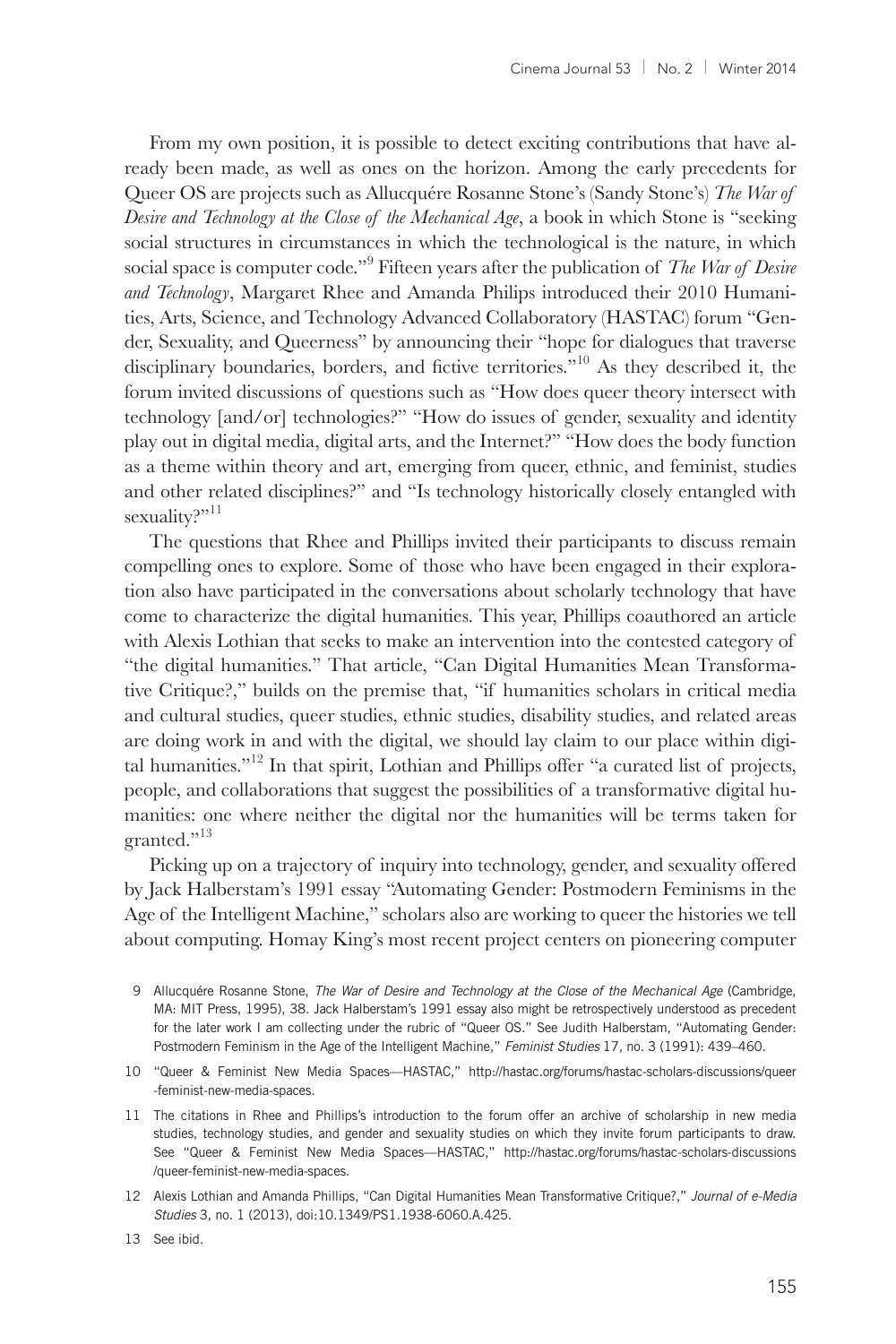scientist Alan Turing's homosexuality in an effort to, as she put it, "queer the computer just slightly."<sup>14</sup> In a similar vein, Jacob Gaboury is compiling "Queer History of Computing," which can be accessed online.<sup>15</sup>

What all of these efforts have in common is an interest in bringing the considerable insights of queer theory and LGBT studies to bear on discussions and studies of new media and their technologies and vice versa. They offer ways of thinking about new media that disrupt what we think we know about it, and they demonstrate what queer theory can gain from an interested consideration of media and technology. Along these lines, in their solo and collaborative performance art work, Zach Blas and Micha Cárdenas have made contributions to our ways of thinking about transgender embodiments, queer sexualities, new media technologies, and other aspects of mediation that might be considered under the rubric of "Queer OS." By innovating things such as "transcoder," which is "a queer programming anti-language," or instructing people on how to build a gay bomb, Blas's work prompts us to question our assumptions about what technology is and what it can do. Both Blas and Cardenas are producing work that strives to forge new relationships between living beings and the environment by working with, through, and at times in spite of technology.<sup>16</sup>

Blas, Cárdenas, and others working at the theory-practice nexus of queer theory, trans and gender studies, and technology can help nuance understandings of *queer*, *gender*, and *technology* because their work points to ways of embracing *queer* and *gender* as technologies. In this regard, a Queer OS project also could involve reading their oeuvres (which can be grasped as Queer OS), as well as those of other artists working to (re)forge queerness within new media and technology, alongside existing scholarship on "race and/as technology" and the artistic expressions and rhetorics that make that formulation perceptible.

A Queer OS project might notice, for example, that Wendy Hui Kyong Chun's essay "Race and/as Technology or How to Do Things to Race" becomes just a bit queerer through the revisions that accompanied its transformation from serving as the introduction to the special issue "Race and/as Technology" of *Camera Obscura* that Chun coedited with Lynne Joyrich in 2007 to a stand-alone essay in the 2012 collection *Race after the Internet*, coedited by Lisa Nakamura and Peter A. Chow-White, and build upon that observation. It is only in the latter version of the essay that Chun turns to Greg Pak's 2003 feature film *Robot Stories* to rethink arguments she made in the past regarding "high tech Orientalism—the high tech abjection of the Asian/Asian American other."<sup>17</sup>

<sup>14</sup> See, e.g., "Lecture: 'Keys to Turing' by Homay King Nov. 8, Visual Arts Center, Beam Classroom, English, Calendar (Bowdoin)," http://www.bowdoin.edu/calendar/event.jsp?bid=601095&rid=68848.

<sup>15</sup> Jacob Gaboury, "A Queer History of Computing: Part Four," Rhizome.org, http://rhizome.org/editorial/2013/may/6 /queer-history-computing-part-four/.

<sup>16</sup> See "Queer Technologies—Automating Perverse Possibilities," http://www.queertechnologies.info; Micha Cárdenas, "Micha Cárdenas—Movement, Technology, Politics," http://transreal.org.

<sup>17</sup> Wendy Hui Kong Chun, "Race and/as Technology or How to Do Things to Race," in *Race after the Internet*, ed. Lisa Nakamura and Peter Chow-White (New York: Routledge, 2011), 49; Chun, "Introduction: Race and/as Technology; or, How to Do Things to Race," *Camera Obscura* 24, no. 1 70 (2009): 7–35.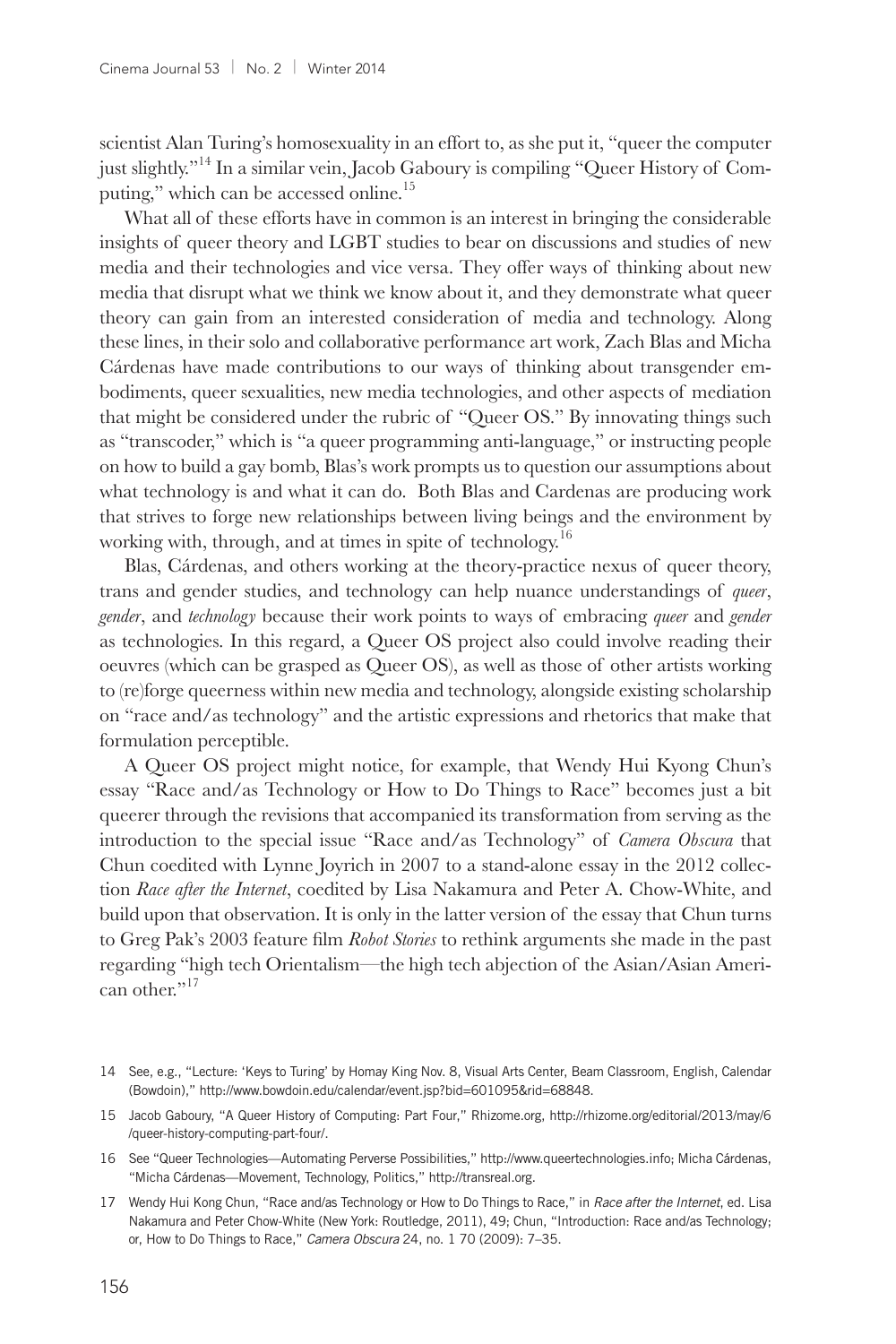Stating that her reevaluation of high-tech Orientalism is inspired by Beth Coleman's essay "Race as Technology," Chun presents Pak's film as an exploration of "the extent to which high tech Orientalism might be the ground from which some other future can be created; the ground from which dreams can be made to fly, flower, in freaky, queer unexpected ways."18 Chun's discussion of *Robot Stories* attends to the meaningful ways that technology, race, gender, and sexuality work together in the film. She claims that "what is remarkable" by the end of *Robot Stories* is that "the invisibility and universality usually granted to whiteness has disappeared, not to be taken up seamlessly by Asian Americans and African Americans, but rather to be reworked to displace both what is considered to be technological and what is considered to be human." $^{19}$ 

Though Chun does not pursue an evaluation of the work that "queer" does in *Robot Stories*, it is clear from her discussion (as it is in the film) that something queer persists (even after her brief discussions of the queer sexual acts in the film) in her reading of how *Robot Stories* makes race do things within high-tech Orientalism other than reproduce its logics. It could be argued that what Chun calls Pak's methodology is presented in the film as a Queer OS. Chun describes it in this way:

The opening credits of *Robot Stories*, which begins with the now stereotypical stream of 1s and 0s, encapsulates Pak's methodology nicely. Rather than these 1s and 0s combining to produce the name of the actors, etc. (as in *Ghosts in the Shell* and *The Matrix*), the credits interrupt this diagonal stream. . . . As the sequence proceeds, little robots are revealed to be the source of the 1s and 0s. Shortly after they are revealed, one malfunctions, turning a different color, and produces a 2. . . . Soon, all the robots follow, turn various colors and produce all sorts of colorful base-10 numbers. Thus, robots turn out in the end to be colorful and operate in the same manner—and in the same numerical base—as humans. The soundtrack features a Country and Western song telling Mama to let herself go free. The 1s and 0s, rather than being readable, are made to soar, to color the robots that are ourselves.<sup>20</sup>

In Chun's description of Pak's methodology, Queer OS can be grasped as a malfunction within technologies that secure "robot" and "human," a malfunction with a capacity to reorder things that can, perhaps, "make race do different things," tell "Mama to let herself go free," and make what was legible soar into unpredictable relations.  $*$ 

*Tara McPherson directed me to several of the scholars and essays discussed in this piece. Chandra Ford, Patty Ahn, Damon Young, Julia Himberg, and the editors at* Cinema Journal *offered helpful suggestions at different moments in the writing of this piece. All faults are mine.*

- 19 Chun, "Race and/as Technology," 56.
- 20 Ibid., 56.

<sup>18</sup> Chun, "Race and/as Technology," 49. Chun refers to Beth Coleman, "Race as Technology," *Camera Obscura* 24, no. 1 70 (2009): 177–207.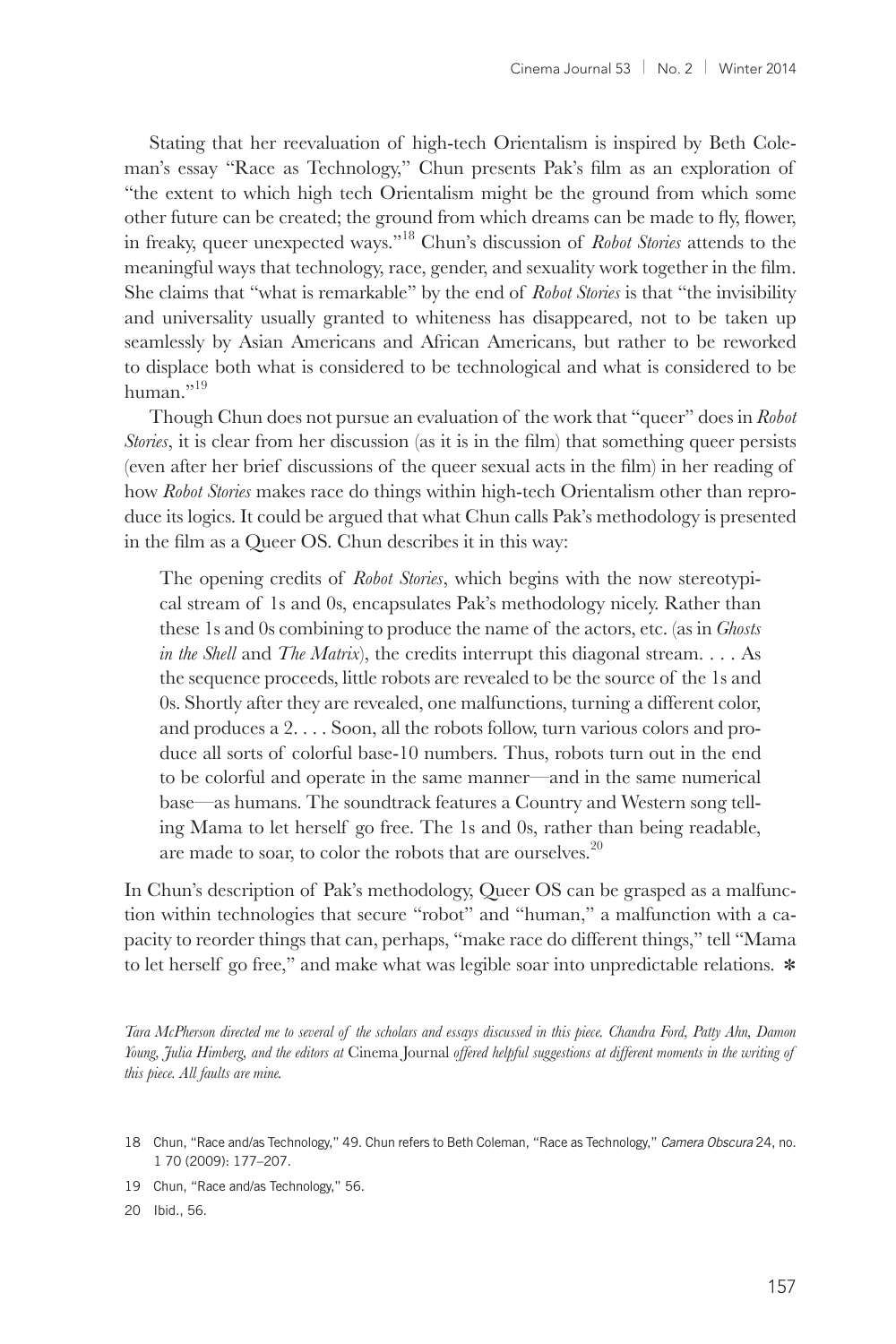#### **Contributors**

Patty Ahn is a PhD candidate in critical studies at the University of Southern California. Her research interests include transnational media studies, with a focus on the transpacific region, gender and sexuality, and popular music. She has published essays in *Spectator*, *European Journal of Cultural Studies*, *Discourse*, and *Postmodern Culture*, and she coproduced a reality music-competition show in 2012 for Mnet America, a South Korean–based lifestyle and music cable network.

**Corey K. Creekmur** is associate professor of English and film studies at the University of Iowa, where he also directs the Institute for Cinema and Culture. He coedited Out in Culture: Gay, Lesbian, and Queer Essays on Popular Culture (Duke University Press, 1995) with Alexander Doty.

**Matthew Hays** is a Montreal-based journalist, author, film-festival programmer, and university instructor. His book, *The View from Here: Conversations with Gay and Lesbian Filmmakers* (Arsenal Pulp), won a 2008 Lambda Literary Award. His articles have appeared in the *Globe and Mail*, the *New York Times*, the *Guardian*, *Daily Beast*, *Cineaction*  and *VICE*. He is the recipient of the 2013 President's Award for Teaching Excellence at Concordia University, where he teaches courses in film studies, communication studies, and journalism.

**Julia Himberg** is assistant professor of film and media studies at Arizona State University. Her work has appeared in *Television and New Media*, *Flow*, and *In Media Res.*  She is the editor of "Race, Sexuality, & Television," a special issue of *Spectator: The University of Southern California Journal of Film and Television Criticism*, and her work on television advertising has been published in *The Hummer: Myths and Consumer Culture* (Lexington Books, 2007).

**Lynne Joyrich** is professor of modern culture and media at Brown University. She is the author of *Re-viewing Reception: Television, Gender, and Postmodern Culture* and of various articles and chapters (in such books as *Private Screenings*, *Modernity and Mass Culture*, *Logics of Television*, *New Media, Old Media*, *Inventing Film Studies*, and *Queer TV* and the journals *Critical Inquiry*, *Cinema Journal*, *differences*, *Discourse*, and others). She has been a *Camera Obscura* editorial collective member since 1996.

**Kara Keeling** is associate professor of critical studies in the School of Cinematic Arts and of black studies in the Department of American Studies and Ethnicity at the University of Southern California. She is author of *The Witch's Flight: The Cinematic, the Black Femme, and the Image of Common Sense* (Duke University Press, 2007) and coeditor (with Josh Kun) of *Sound Clash: Listening to American Studies* ( Johns Hopkins University Press, 2012).

**Quinn Miller** is assistant professor of queer media studies in English and cinema studies at the University of Oregon. He has authored articles in *How to Watch Television*